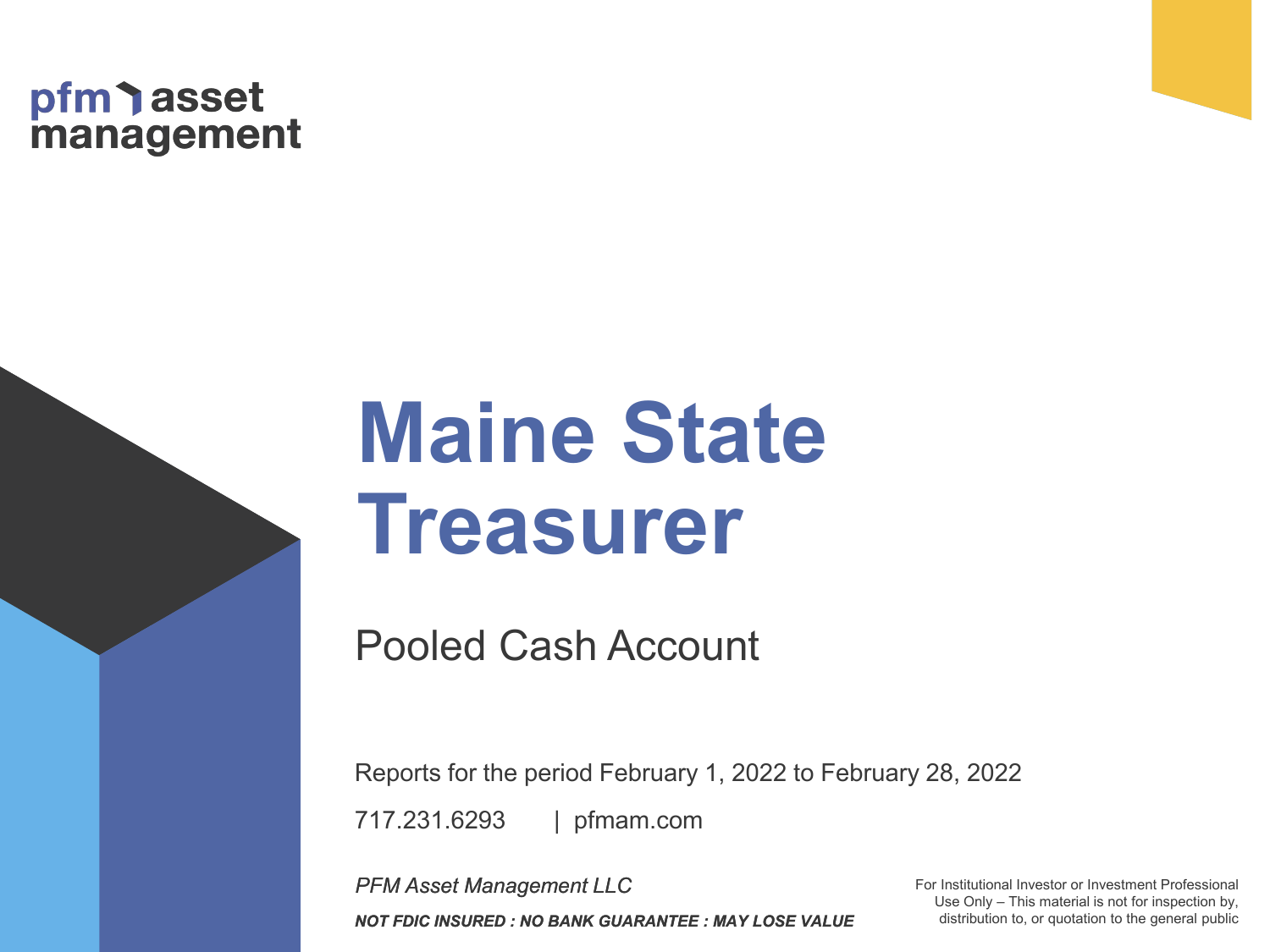### **Maine State TreasurerActivity and Performance Summary For the Month Ending February 28, 2022**

| <b>Beginning Amortized Cost Value</b>   |                | 4,016,145,797.09 |                                | <b>Interest Earned</b> |
|-----------------------------------------|----------------|------------------|--------------------------------|------------------------|
| <b>Additions</b>                        |                |                  |                                |                        |
| Contributions                           | 0.00           |                  | <b>Current Holdings</b>        |                        |
| <b>Interest Received</b>                | 2,239,909.13   |                  | Cash and Equivalents           | 29,341.50              |
| <b>Accrued Interest Sold</b>            | 0.00           |                  | Repurchase Agreement           | 0.00                   |
| Gain on Sales                           | 0.00           |                  | <b>Certificates of Deposit</b> | 24,499.98              |
| <b>Total Additions</b>                  |                | 2,239,909.13     | <b>Commercial Paper</b>        | 0.00                   |
| Deductions                              |                |                  | U.S. Treasuries                | 1,841,049.91           |
| Withdrawals                             | 135,344,831.02 |                  | Federal Agency                 | 328,737.28             |
| Accrued Interest Purchased              | 718,047.06     |                  | Corporate                      | 31,674.38              |
| Loss on Sales                           | 0.00           |                  |                                |                        |
|                                         |                |                  | <b>Sales and Maturities</b>    |                        |
| <b>Total Deductions</b>                 |                | (136,062,878.08) | Repurchase Agreement           | 0.00                   |
| Accretion (Amortization) for the Period |                | (770, 725.04)    | <b>Commercial Paper</b>        | 0.00                   |
| <b>Ending Amortized Cost Value</b>      |                | 3,881,552,103.10 | <b>Certificates of Deposit</b> | 0.00                   |
| Ending Fair Value                       |                | 385157743926     | <b>ILS Treasuries</b>          | 23 777 17              |

|                                         | <b>Amortized Cost Basis Activity Summary</b> |                   | <b>Detail of Amortized Cost Basis Return</b> |                        |                                    |                            |                     |  |  |
|-----------------------------------------|----------------------------------------------|-------------------|----------------------------------------------|------------------------|------------------------------------|----------------------------|---------------------|--|--|
| <b>Beginning Amortized Cost Value</b>   |                                              | 4,016,145,797.09  |                                              | <b>Interest Earned</b> | <b>Accretion</b><br>(Amortization) | <b>Realized Gain(Loss)</b> | <b>Total Income</b> |  |  |
| Additions                               |                                              |                   |                                              |                        |                                    |                            |                     |  |  |
| Contributions                           | 0.00                                         |                   | <b>Current Holdings</b>                      |                        |                                    |                            |                     |  |  |
| <b>Interest Received</b>                | 2,239,909.13                                 |                   | Cash and Equivalents                         | 29,341.50              | 0.00                               | 0.00                       | 29,341.50           |  |  |
| <b>Accrued Interest Sold</b>            | 0.00                                         |                   | Repurchase Agreement                         | 0.00                   | 0.00                               | 0.00                       | 0.00                |  |  |
| Gain on Sales                           | 0.00                                         |                   | <b>Certificates of Deposit</b>               | 24,499.98              | 0.00                               | 0.00                       | 24,499.98           |  |  |
| <b>Total Additions</b>                  |                                              | 2,239,909.13      | <b>Commercial Paper</b>                      | 0.00                   | 70,111.03                          | 0.00                       | 70,111.03           |  |  |
| Deductions                              |                                              |                   | U.S. Treasuries                              | 1,841,049.91           | (831, 424.17)                      | 0.00                       | 1,009,625.74        |  |  |
| Withdrawals                             | 135,344,831.02                               |                   | <b>Federal Agency</b>                        | 328,737.28             | (9, 130.08)                        | 0.00                       | 319,607.20          |  |  |
| <b>Accrued Interest Purchased</b>       | 718,047.06                                   |                   | Corporate                                    | 31,674.38              | 5,441.06                           | 0.00                       | 37,115.44           |  |  |
| Loss on Sales                           | 0.00                                         |                   |                                              |                        |                                    |                            |                     |  |  |
|                                         |                                              |                   | <b>Sales and Maturities</b>                  |                        |                                    |                            |                     |  |  |
| <b>Total Deductions</b>                 |                                              | (136,062,878.08)  | Repurchase Agreement                         | 0.00                   | 0.00                               | 0.00                       | 0.00                |  |  |
| Accretion (Amortization) for the Period |                                              | (770, 725.04)     | <b>Commercial Paper</b>                      | 0.00                   | 2,222.23                           | 0.00                       | 2,222.23            |  |  |
| <b>Ending Amortized Cost Value</b>      |                                              | 3,881,552,103.10  | <b>Certificates of Deposit</b>               | 0.00                   | 0.00                               | 0.00                       | 0.00                |  |  |
| Ending Fair Value                       |                                              | 3,851,577,439.26  | U.S. Treasuries                              | 23,777.17              | (7,945.11)                         | 0.00                       | 15,832.06           |  |  |
| Unrealized Gain (Loss)                  |                                              | (29, 974, 663.84) | Federal Agency                               | 0.00                   | 0.00                               | 0.00                       | 0.00                |  |  |
|                                         |                                              |                   | Corporate                                    | 0.00                   | 0.00                               | 0.00                       | 0.00                |  |  |
|                                         |                                              |                   | <b>Total</b>                                 | 2.279.080.22           | (770.725.04)                       | 0.00                       | 1,508,355.18        |  |  |

### **Annualized Comparative Rates of Return Summary of Amortized Cost Basis Return for the Period**

|                  | <b>Twelve</b>         | Six                   |               |                                             | <b>Total Portfolio</b> |
|------------------|-----------------------|-----------------------|---------------|---------------------------------------------|------------------------|
|                  | <b>Month Trailing</b> | <b>Month Trailing</b> | For the Month | Interest Earned                             | 2,279,080.22           |
| <b>Fed Funds</b> | 0.25%                 | 0.25%                 | 0.25%         | Accretion (Amortization)                    | (770, 725.04)          |
| Overnight Repo   | 0.08%                 | 0.10%                 | 0.10%         | Realized Gain (Loss) on Sales               | 0.00                   |
| 3 Month T-Bill   | 0.04%                 | 0.06%                 | 0.13%         | Total Income on Portfolio                   | 1,508,355.18           |
| 6 Month T-Bill   | 0.08%                 | 0.12%                 | 0.31%         | Average Daily Historical Cost               | 4,012,855,262.24       |
| 1 Year T-Note    | 0.18%                 | 0.26%                 | 0.55%         | <b>Annualized Return</b>                    | 0.49%                  |
| 2 Year T-Note    | 0.36%                 | 0.54%                 | 0.96%         | Annualized Return Fiscal Year to Date       | 0.48%                  |
| 5 Year T-Note    | 1.00%                 | 1.18%                 | 1.53%         | <b>Investment Advisory Fees</b>             | 14,583.34              |
|                  |                       |                       |               | Annualized Return (net of fees)             | 0.49%                  |
|                  |                       |                       |               | Weighted Average Effective Duration in Days | 325                    |

|                | <b>Twelve</b>         | Six                   |                      |
|----------------|-----------------------|-----------------------|----------------------|
|                | <b>Month Trailing</b> | <b>Month Trailing</b> | <b>For the Month</b> |
| Fed Funds      | 0.25%                 | 0.25%                 | 0.25%                |
| Overnight Repo | 0.08%                 | 0.10%                 | 0.10%                |
| 3 Month T-Bill | 0.04%                 | 0.06%                 | 0.13%                |
| 6 Month T-Bill | 0.08%                 | 0.12%                 | 0.31%                |
| 1 Year T-Note  | 0.18%                 | 0.26%                 | 0.55%                |
| 2 Year T-Note  | 0.36%                 | 0.54%                 | 0.96%                |
| 5 Year T-Note  | 1.00%                 | 1.18%                 | 1.53%                |
|                |                       |                       |                      |
|                |                       |                       |                      |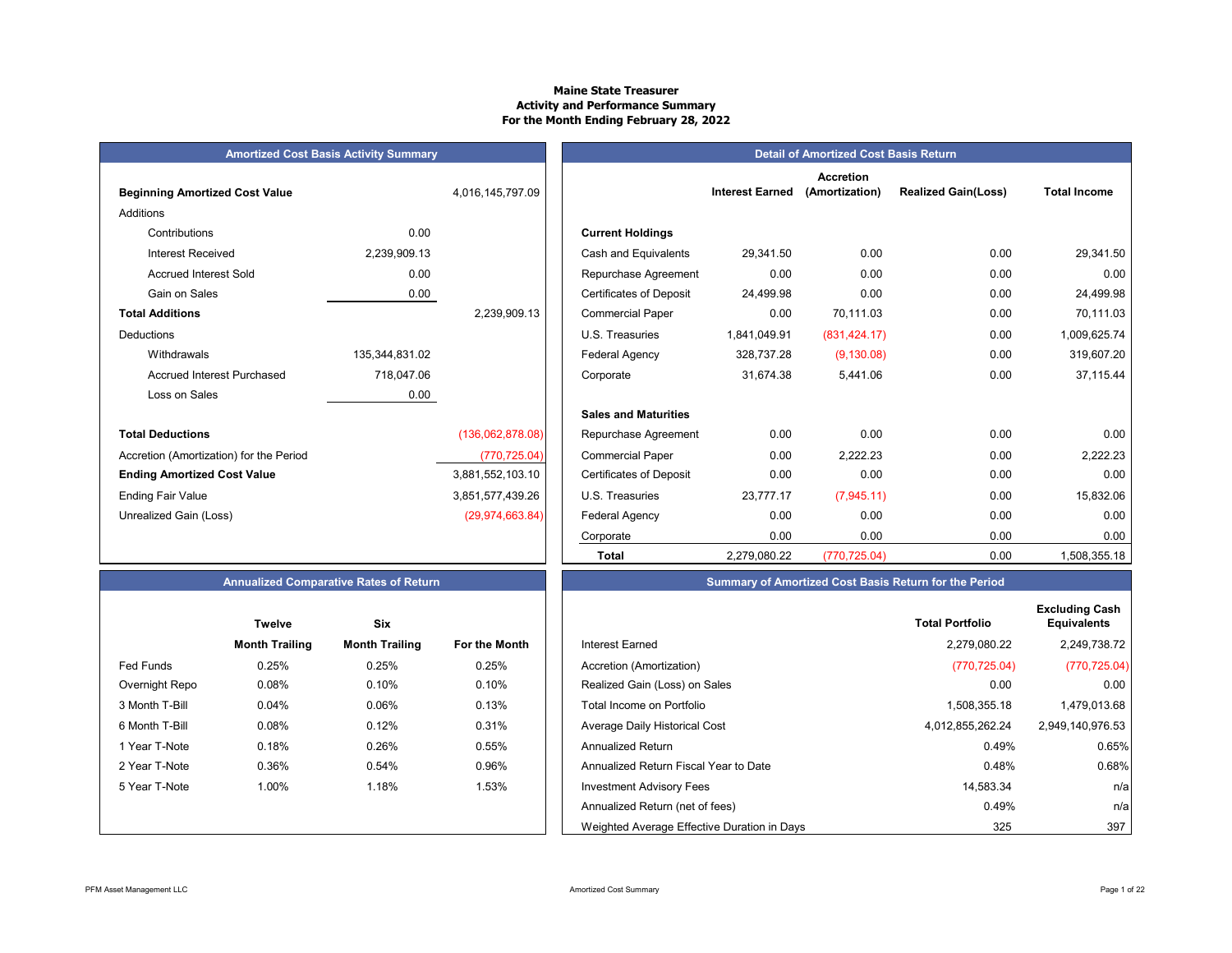#### **Maine State TreasurerActivity and Performance Summary For the Month Ending February 28, 2022**

| <b>Beginning Fair Value</b>         |                | 3,994,470,002.28 |                                | <b>Interest Earned</b> | <b>Change in Fair Value</b> | <b>Total Income</b> |
|-------------------------------------|----------------|------------------|--------------------------------|------------------------|-----------------------------|---------------------|
| Additions                           |                |                  |                                |                        |                             |                     |
| Contributions                       | 0.00           |                  | <b>Current Holdings</b>        |                        |                             |                     |
| Interest Received                   | 2,239,909.13   |                  | Cash and Equivalents           | 29,341.50              | 0.00                        | 29,341.50           |
| <b>Accrued Interest Sold</b>        | 0.00           |                  | Repurchase Agreement           | 0.00                   | 0.00                        | 0.00                |
| <b>Total Additions</b>              |                | 2,239,909.13     | <b>Certificates of Deposit</b> | 24,499.98              | 0.00                        | 24,499.98           |
|                                     |                |                  | <b>Commercial Paper</b>        | 0.00                   | (28, 364.58)                | (28, 364.58)        |
| <b>Deductions</b>                   |                |                  | U.S. Treasuries                | 1,841,049.91           | (7,755,540.28)              | (5,914,490.37)      |
| Withdrawals                         | 135,344,831.02 |                  | Federal Agency                 | 328,737.28             | (1,246,318.60)              | (917,581.32         |
| <b>Accrued Interest Purchased</b>   | 718,047.06     |                  | Corporate                      | 31,674.38              | (21,690.61)                 | 9,983.77            |
| <b>Total Deductions</b>             |                | (136,062,878.08) | <b>Sales and Maturities</b>    |                        |                             |                     |
|                                     |                |                  | Repurchase Agreements          | 0.00                   | 0.00                        | 0.00                |
| Change in Fair Value for the Period |                | (9,069,594.07)   | <b>Commercial Paper</b>        | 0.00                   | 1,850.00                    | 1,850.00            |
| <b>Ending Fair Value</b>            |                | 3,851,577,439.26 | <b>Certificates of Deposit</b> | 0.00                   | 0.00                        | 0.00                |

**Fair Value Basis Activity Summary**

### **Beginning Fair Value** 3,994,470,002.28 **Interest Earned Change in Fair Value Total Income Current Holdings** Cash and Equivalents 29,341.50 0.00 29,341.50 Repurchase Agreement  $0.00$  0.00 0.00 0.00 0.00 2,239,909.13 Certificates of Deposit 24,499.98 0.00 24,499.98 Commercial Paper 0.00 (28,364.58) (28,364.58) U.S. Treasuries 1,841,049.91 (7,755,540.28) (5,914,490.37) Withdrawals 135,344,831.02 Federal Agency 328,737.28 (1,246,318.60) (917,581.32) Accrued Interest Purchased 718,047.06 Corporate 31,674.38 (21,690.61) 9,983.77 (136,062,878.08) **Sales and Maturities**

**Detail of Fair Value Basis Return**

**Ending Fair Value** 3,851,577,439.26 Certificates of Deposit 0.00 0.00 0.00 U.S. Treasuries 23,777.17 (19,530.00) 4,247.17 Federal Agency 2000 0.00 0.00 0.00 0.00 0.00 Corporate 0.00 0.00 0.00 0.00 0.00

#### **Annualized Comparative Rates of Return**

|                | <b>Twelve</b>         | Six                   |                      |
|----------------|-----------------------|-----------------------|----------------------|
|                | <b>Month Trailing</b> | <b>Month Trailing</b> | <b>For the Month</b> |
| Fed Funds      | 0.25%                 | 0.25%                 | 0.25%                |
| Overnight Repo | 0.08%                 | 0.10%                 | 0.10%                |
| 3 Month T-Bill | 0.04%                 | 0.05%                 | 0.17%                |
| 6 Month T-Bill | $0.00\%$              | $-0.09%$              | $-0.13%$             |
| 1 Year T-Note  | $-0.53%$              | $-1.24%$              | $-2.01%$             |
| 2 Year T-Note  | $-1.60%$              | $-3.44%$              | $-4.94%$             |
| 5 Year T-Note  | $-3.00\%$             | $-7.54%$              | $-5.50%$             |
|                |                       |                       |                      |
|                |                       |                       |                      |

| Summary of Fair Value Basis Return for the Period |
|---------------------------------------------------|
|                                                   |

2,279,080.22 (9,069,594.07) (6,790,513.85)

|                  | <b>Twelve</b>         | Six                   |               |                                             | <b>Total Portfolio</b> | <b>Excluding Cash</b><br><b>Equivalents</b> |
|------------------|-----------------------|-----------------------|---------------|---------------------------------------------|------------------------|---------------------------------------------|
|                  | <b>Month Trailing</b> | <b>Month Trailing</b> | For the Month | <b>Interest Earned</b>                      | 2,279,080.22           | 2,249,738.72                                |
| <b>Fed Funds</b> | 0.25%                 | 0.25%                 | 0.25%         | Change in Fair Value                        | (9,069,594.07)         | (9,069,594.07)                              |
| Overnight Repo   | 0.08%                 | 0.10%                 | 0.10%         | Total Income on Portfolio                   | (6,790,513.85)         | (6,819,855.35)                              |
| 3 Month T-Bill   | 0.04%                 | 0.05%                 | 0.17%         | Average Daily Historical Cost               | 4,012,855,262.24       | 2,949,140,976.53                            |
| 6 Month T-Bill   | $0.00\%$              | $-0.09%$              | $-0.13%$      | Annualized Return                           | $-2.21%$               | $-3.01%$                                    |
| 1 Year T-Note    | $-0.53\%$             | $-1.24%$              | $-2.01%$      | Annualized Return Fiscal Year to Date       | $-1.03%$               | $-1.47%$                                    |
| 2 Year T-Note    | $-1.60%$              | $-3.44%$              | -4.94%        | Weighted Average Effective Duration in Days | 325                    | 397                                         |
| 5 Year T-Note    | $-3.00\%$             | $-7.54%$              | -5.50%        |                                             |                        |                                             |

**Total**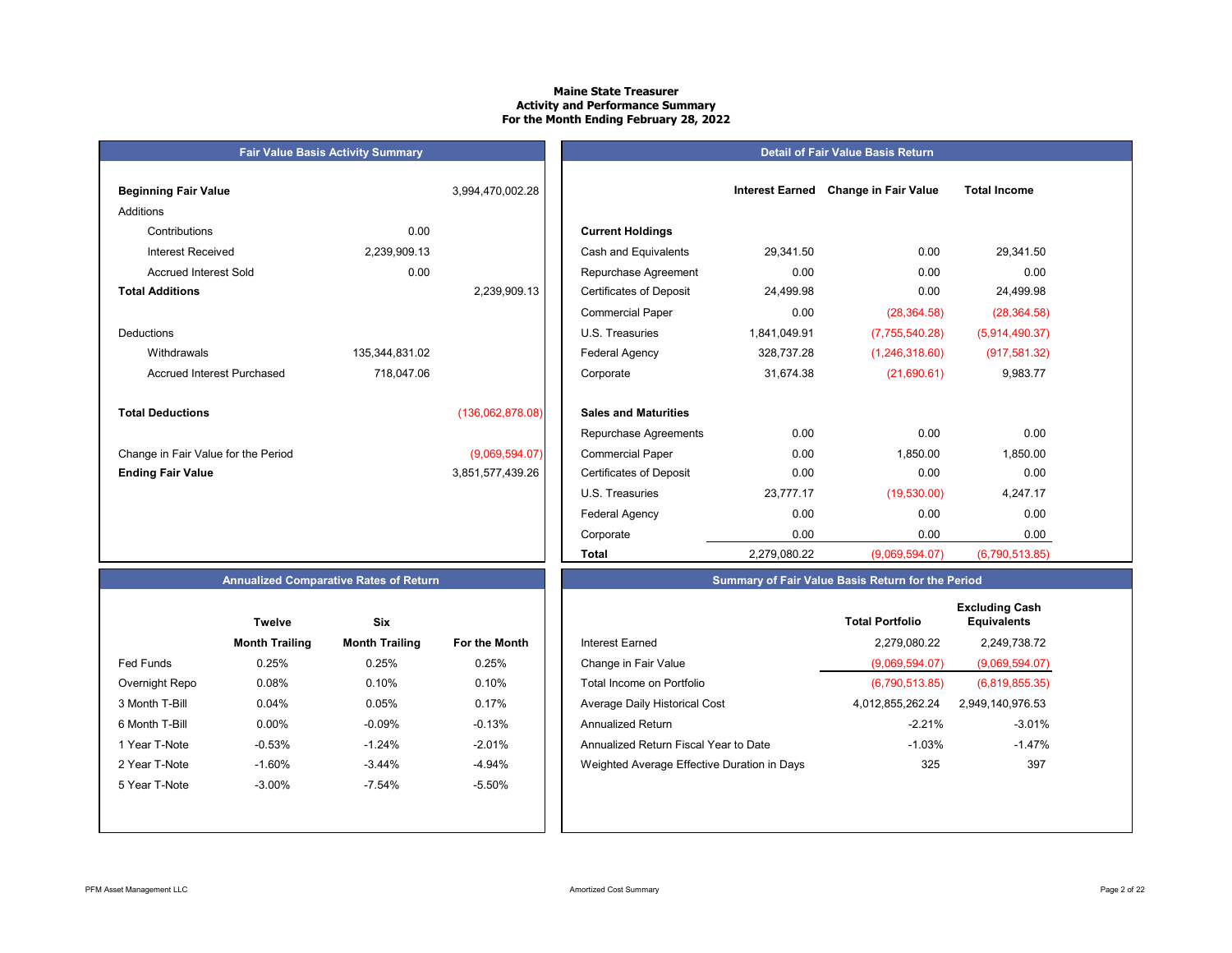#### **Maine State Treasurer Investments - By Security Type As of February 28, 2022**

| <b>Security Type</b>           | Original<br>Cost | Amortized<br>Cost | Fair<br>Value    | Accrued<br>Interest | <b>Unrealized</b><br>Gain (Loss) | Weighted<br>Average<br><b>Final Maturity</b><br>(Days) | Weighted<br>Average<br><b>Effective</b><br><b>Duration</b><br>(Years) | Asset<br>Allocation | Weighted<br>Average<br>Yield |
|--------------------------------|------------------|-------------------|------------------|---------------------|----------------------------------|--------------------------------------------------------|-----------------------------------------------------------------------|---------------------|------------------------------|
| Cash and Cash Equivalents      | 697,000,000.00   | 697,000,000.00    | 697,000,000.00   | 41,555.53           | 0.00                             |                                                        | 0.00                                                                  | 18.1%               | 0.07%                        |
| Repurchase Agreements          | 0.00             | 0.00              | 0.00             | 0.00                | 0.00                             |                                                        |                                                                       | 0.0%                |                              |
| <b>Commercial Paper</b>        | 333, 335, 256.13 | 333.458.174.10    | 333,350,128.89   | 0.00                | (108, 045.21)                    | 91                                                     | 0.25                                                                  | 8.7%                | 0.41%                        |
| <b>Certificates of Deposit</b> | 125,000,000.00   | 125,000,000.00    | 125,000,000.00   | 309,111.10          | 0.00                             | 375                                                    | 1.04                                                                  | 3.2%                | 0.25%                        |
| U.S. Treasuries                | 2,258,063,359.49 | 2,249,990,909.42  | 2,224,527,476.40 | 6,390,961.89        | (25, 463, 433.02)                | 480                                                    | 1.30                                                                  | 57.8%               | 0.63%                        |
| U.S. Instrumentality           | 459,222,576.25   | 459,210,408.23    | 454,805,904.85   | 1,165,089.65        | (4,404,503.38)                   | 402                                                    | 0.70                                                                  | 11.8%               | 0.84%                        |
| Corporate                      | 16.680.992.85    | 16,892,611.35     | 16,893,929.12    | 187,934.63          | 1.317.77                         |                                                        | 0.01                                                                  | 0.4%                | 2.69%                        |
| Total                          | 3,889,302,184.72 | 3,881,552,103.10  | 3,851,577,439.26 | 8,094,652.80        | (29, 974, 663.84)                | 345                                                    | 0.89                                                                  | 100.0%              | 0.53%                        |

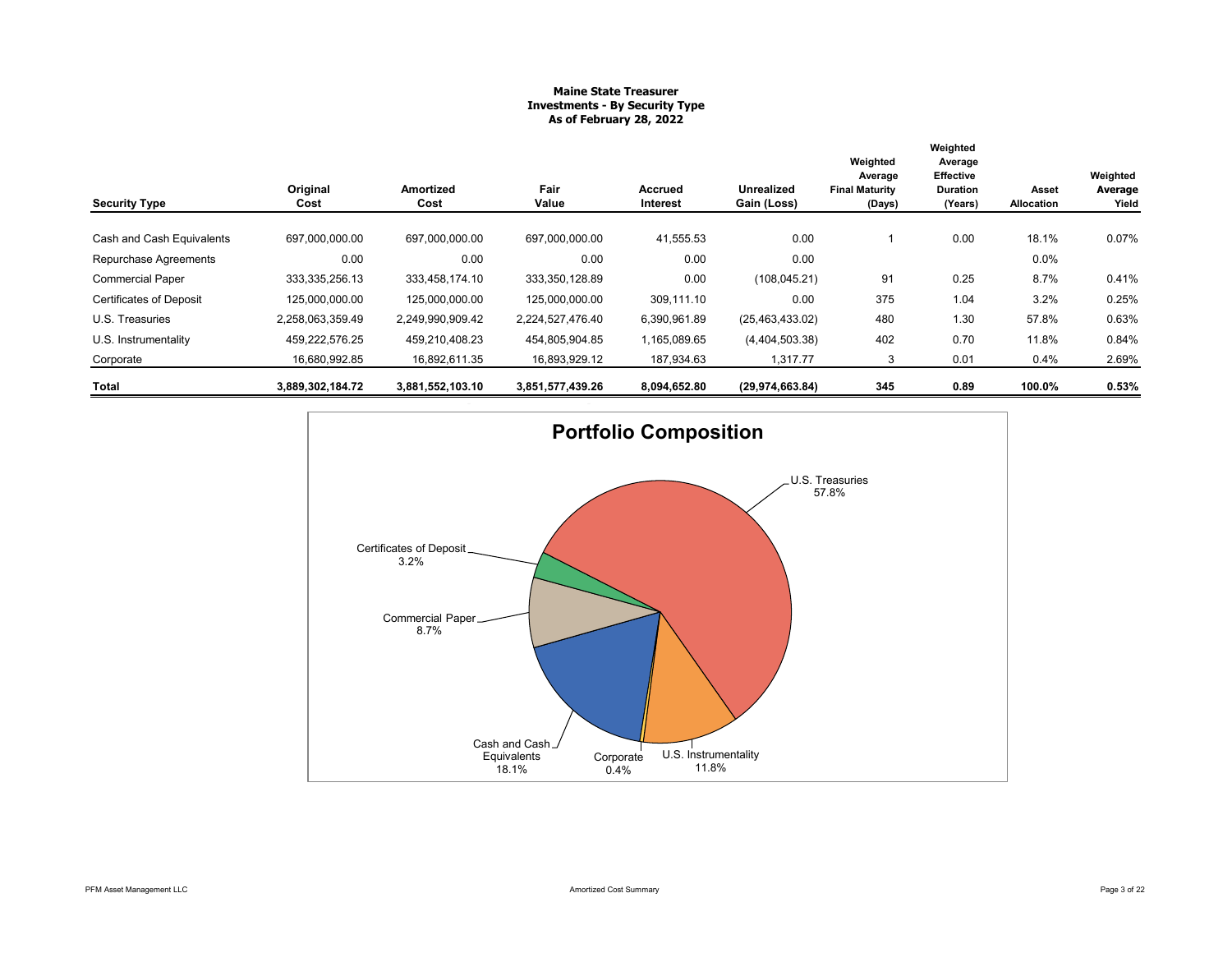#### **Maine State Treasurer Investments - By Maturity As of February 28, 2022**

| <b>Maturity Distribution</b> | <b>Original Cost</b><br><b>February 28, 2022</b> | Percentage | <b>Original Cost</b><br><b>January 31, 2022</b> |
|------------------------------|--------------------------------------------------|------------|-------------------------------------------------|
|                              |                                                  |            |                                                 |
| Overnight                    | 697,000,000.00                                   | 17.9%      | 1,215,000,000.00                                |
| Under 90 Days                | 410,602,480.45                                   | 10.6%      | 311,072,029.77                                  |
| 90 to 180 Days               | 568,768,893.55                                   | 14.6%      | 334,518,590.10                                  |
| 180 Days to 1 Year           | 566,564,128.16                                   | 14.6%      | 460,976,815.65                                  |
| 1 to 2 Years                 | 1,065,236,995.03                                 | 27.4%      | 1,043,110,440.34                                |
| 2 to 3 Years                 | 581,129,687.53                                   | 14.9%      | 658,880,664.10                                  |
| Over 3 Years                 | ۰                                                | $0.0\%$    |                                                 |
| Totals \$                    | 3,889,302,184.72                                 | 100.0%     | \$<br>4,023,558,539.96                          |

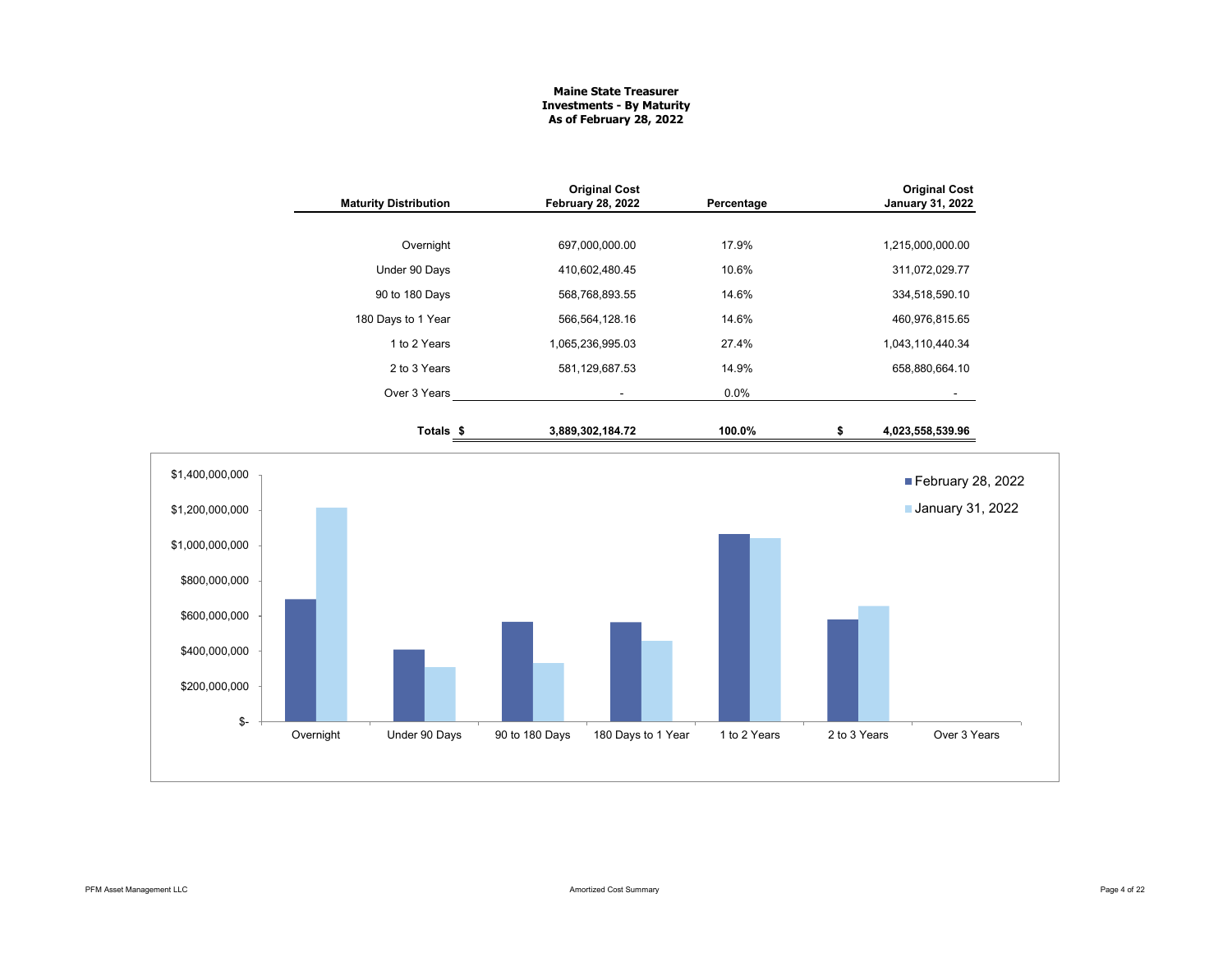| <b>DESCRIPTION</b>                           | PURCHASE COUPON DATE / CALL<br><b>DATE</b> | <b>RATE</b> | <b>MATURITY</b><br><b>DATE</b> |                | <b>ORIGINAL</b><br>COST/ACCRUED<br>PAR VALUE INTEREST PURCHASE | AMORTIZED COST/<br>(AMORTIZATION) | ACCRETION FAIR VALUE/CHANGE UNREALIZED GAIN<br>IN FAIR VALUE | (LOSS)     | AI PURCHASED | <b>INTEREST</b><br><b>RECEIVED</b> | <b>INTEREST</b><br>EARNED | <b>TOTAL</b><br><b>INTEREST</b> | %<br>ACCRUED ALLOCATIO<br>N | YIELD |
|----------------------------------------------|--------------------------------------------|-------------|--------------------------------|----------------|----------------------------------------------------------------|-----------------------------------|--------------------------------------------------------------|------------|--------------|------------------------------------|---------------------------|---------------------------------|-----------------------------|-------|
| <b>CASH AND EQUIVALENTS</b>                  |                                            |             |                                |                |                                                                |                                   |                                                              |            |              |                                    |                           |                                 |                             |       |
| <b>BAR HARBOR BANK &amp; TRUST</b>           | 02/28/22                                   | 0.060V      |                                | 49,000,000.00  | 49,000,000.00<br>0.00                                          | 49,000,000.00<br>0.00             | 49,000,000.00<br>0.00                                        | 0.00       | 0.00         | 1,731.81                           | 1,167.91                  | 1,167.91                        | 1.27%                       | 0.060 |
| <b>CITIZENS BANK</b>                         | 02/28/22                                   | 0.060V      |                                | 100,000,000.00 | 100,000,000.00<br>0.00                                         | 100,000,000.00<br>0.00            | 100,000,000.00<br>0.00                                       | 0.00       | 0.00         | 5,095.80                           | 4,602.64                  | 4,602.64                        | 2.60%                       | 0.060 |
| BANGOR SAVINGS BANK NOW                      | 02/28/22                                   | 0.070 V     |                                | 75,000,000.00  | 75,000,000.00<br>0.00                                          | 75,000,000.00<br>0.00             | 75,000,000.00<br>0.00                                        | 0.00       | 0.00         | 0.00                               | 0.00                      | 0.00                            | 1.95%                       | 0.070 |
| <b>TD BANK</b>                               | 02/28/22                                   | 0.060V      |                                | 237.000.000.00 | 237,000,000.00<br>0.00                                         | 237,000,000.00<br>0.00            | 237,000,000.00<br>0.00                                       | 0.00       | 0.00         | 12.739.77                          | 11.377.15                 | 11,377.15                       | 6.15%                       | 0.060 |
| TD BANK #2                                   | 02/28/22                                   | 0.100V      |                                | 10,000,000.00  | 10,000,000.00<br>0.00                                          | 10,000,000.00<br>0.00             | 10,000,000.00<br>0.00                                        | 0.00       | 0.00         | 849.32                             | 767.12                    | 767.12                          | 0.26%                       | 0.100 |
| <b>BATH SAVINGS</b>                          | 02/28/22                                   | 0.060V      |                                | 14,000,000.00  | 14,000,000.00<br>0.00                                          | 14,000,000.00<br>0.00             | 14,000,000.00<br>0.00                                        | 0.00       | 0.00         | 713.43                             | 644.37                    | 644.37                          | 0.36%                       | 0.060 |
| <b>BIDDEFORD SAVINGS BANK</b>                | 02/28/22                                   | 0.060V      |                                | 5,000,000.00   | 5,000,000.00<br>0.00                                           | 5,000,000.00<br>0.00              | 5,000,000.00<br>0.00                                         | 0.00       | 0.00         | 254.80                             | 230.14                    | 230.14                          | 0.13%                       | 0.060 |
| <b>MACHIAS SAVINGS BANK</b>                  | 02/28/22                                   | 0.070 V     |                                | 0.00           | 0.00<br>0.00                                                   | 0.00<br>0.00                      | 0.00<br>0.00                                                 | 0.00       | 0.00         | 890.42                             | 1,643.87                  | 1,643.87                        | 0.00%                       | 0.070 |
| NORTHEAST BANK                               | 02/28/22                                   | 0.070 V     |                                | 97,000,000.00  | 97,000,000.00<br>0.00                                          | 97,000,000.00<br>0.00             | 97,000,000.00<br>0.00                                        | 0.00       | 0.00         | 4,119.19                           | 3,880.00                  | 3,880.00                        | 2.52%                       | 0.070 |
| FIDELITY GOVERNMENT PORTFOLIO                | 02/28/22                                   | 0.010 V     |                                | 0.00           | 0.00<br>0.00                                                   | 0.00<br>0.00                      | 0.00<br>0.00                                                 | 0.00       | 0.00         | 16.99                              | 12.60                     | 12.60                           | 0.00%                       | 0.010 |
| <b>FIRST NATIONAL</b>                        | 02/28/22                                   | 0.070 V     |                                | 50,000,000.00  | 50,000,000.00<br>0.00                                          | 50,000,000.00<br>0.00             | 50,000,000.00<br>0.00                                        | 0.00       | 0.00         | 2,123.29                           | 2,005.48                  | 2,005.48                        | 1.30%                       | 0.070 |
| FIRST AMERICAN FUNDS                         | 02/28/22                                   | 0.020V      |                                | 0.00           | 0.00<br>0.00                                                   | 0.00<br>0.00                      | 0.00<br>0.00                                                 | 0.00       | 0.00         | 0.00                               | 29.63                     | 29.63                           | 0.00%                       | 0.020 |
| U.S. BANK MONEY MARKET FUND                  | 02/28/22                                   | 0.030 V     |                                | 0.00           | 0.00<br>0.00                                                   | 0.00<br>0.00                      | 0.00<br>0.00                                                 | 0.00       | 0.00         | 4,817.39                           | 2,845.60                  | 2,845.60                        | 0.00%                       | 0.030 |
| TD GOLDMAN SACHS MMF                         | 02/28/22                                   | 0.030 V     |                                | 0.00           | 0.00<br>0.00                                                   | 0.00<br>0.00                      | 0.00<br>0.00                                                 | 0.00       | 0.00         | 5,541.36                           | 3,932.58                  | 3,932.58                        | 0.00%                       | 0.030 |
| U.S. BANK DEMAND DEPOSIT ACCOUNT             | 02/28/22                                   | 0.160V      |                                | 60,000,000.00  | 60.000.000.00<br>0.00                                          | 60,000,000.00<br>0.00             | 60,000,000.00<br>0.00                                        | 0.00       | 0.00         | 5,229.59                           | 8,416.44                  | 8,416.44                        | 1.56%                       | 0.160 |
| MISCELLAENOUS INCOME                         | 02/28/22                                   | 0.000V      |                                | 0.00           | 0.00<br>0.00                                                   | 0.00<br>0.00                      | 0.00<br>0.00                                                 | 0.00       | 0.00         | (12, 214.03)                       | (12, 214.03)              | 0.00                            | 0.00%                       | 0.000 |
| <b>TOTAL</b>                                 |                                            |             |                                | 697,000,000.00 | 697,000,000.00<br>0.00                                         | 697,000,000.00<br>0.00            | 697,000,000.00<br>0.00                                       | 0.00       | 0.00         | 31,909.13                          | 29,341.50                 | 41,555.53                       | 18.10%                      | 0.072 |
| <b>COMMERCIAL PAPER</b>                      |                                            |             |                                |                |                                                                |                                   |                                                              |            |              |                                    |                           |                                 |                             |       |
| OLD LINE FUNDING LLC COMM PAPER<br>67983UCF8 | 11/15/21                                   | 0.000       | 03/15/22                       | 27,000,000.00  | 26,984,700.00<br>0.00                                          | 26,998,215.00<br>3,570.00         | 26,997,705.00<br>3,483.00                                    | (510.00)   | 0.00         | 0.00                               | 0.00                      | 0.00                            | 0.70%                       | 0.170 |
| OLD LINE FUNDING LLC COMM PAPER<br>67983UDB6 | 11/16/21                                   |             | 0.000 04/11/22                 | 23.000.000.00  | 22.983.210.00<br>0.00                                          | 22,995,285.00<br>3,220.00         | 22,991,973.00<br>2,806.00                                    | (3,312.00) | 0.00         | 0.00                               | 0.00                      | 0.00                            | 0.60%                       | 0.180 |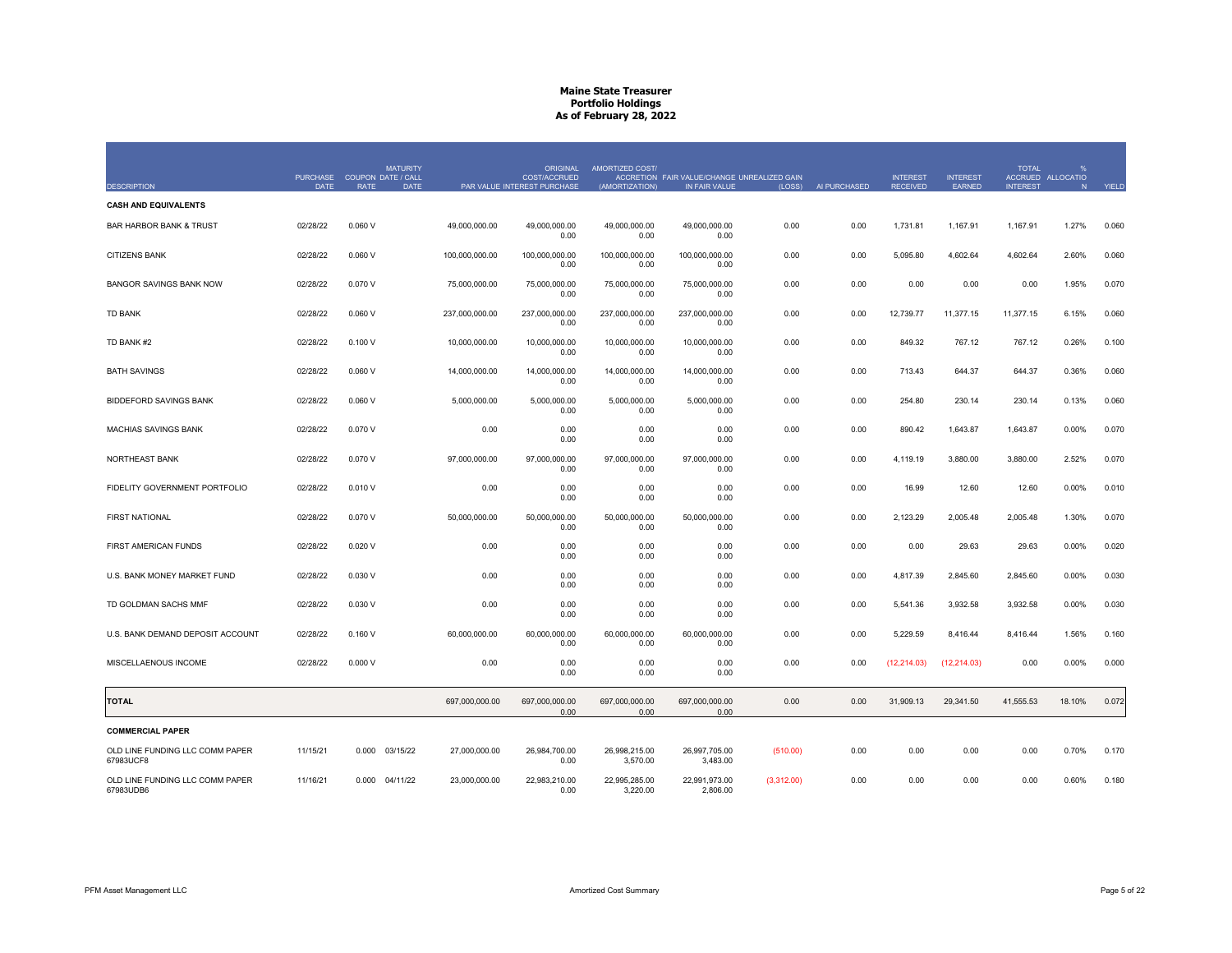|                                                | <b>PURCHASE</b> |             | <b>MATURITY</b><br>COUPON DATE / CALL |                | <b>ORIGINAL</b><br>COST/ACCRUED | AMORTIZED COST/             | ACCRETION FAIR VALUE/CHANGE UNREALIZED GAIN |               |              | <b>INTEREST</b> | <b>INTEREST</b> | <b>TOTAL</b>    | %<br>ACCRUED ALLOCATIO |              |
|------------------------------------------------|-----------------|-------------|---------------------------------------|----------------|---------------------------------|-----------------------------|---------------------------------------------|---------------|--------------|-----------------|-----------------|-----------------|------------------------|--------------|
| <b>DESCRIPTION</b>                             | <b>DATE</b>     | <b>RATE</b> | <b>DATE</b>                           |                | PAR VALUE INTEREST PURCHASE     | (AMORTIZATION)              | IN FAIR VALUE                               | (LOSS)        | AI PURCHASED | <b>RECEIVED</b> | EARNED          | <b>INTEREST</b> | N                      | <b>YIELD</b> |
| GOTHAM FUNDING CORP COMM PAPER<br>38346MEG5    | 02/23/22        | 0.000       | 05/16/22                              | 49.300.000.00  | 49.250.590.44<br>0.00           | 49.254.205.77<br>3,615.33   | 49.239.065.20<br>(11,525.24)                | (15, 140.57)  | 0.00         | 0.00            | 0.00            | 0.00            | 1.28%                  | 0.440        |
| LMA AMERICAS LLC COMM PAPER<br>53944REG9       | 02/02/22        | 0.000       | 05/16/22                              | 25,000,000.00  | 24,974,965.28<br>0.00           | 24,981,527.78<br>6.562.50   | 24,967,875.00<br>(7,090.28)                 | (13,652.78)   | 0.00         | 0.00            | 0.00            | 0.00            | 0.65%                  | 0.350        |
| NATIXIS NY BRANCH COMM PAPER<br>63873KF28      | 11/02/21        | 0.000       | 06/02/22                              | 25.000.000.00  | 24.969.083.33<br>0.00           | 24.986.437.50<br>4,083.34   | 24,965,550.00<br>(9,650.00)                 | (20, 887.50)  | 0.00         | 0.00            | 0.00            | 0.00            | 0.65%                  | 0.210        |
| LMA AMERICAS LLC COMM PAPER<br>53944RF78       | 02/23/22        | 0.000       | 06/07/22                              | 25,000,000.00  | 24,956,666.67<br>0.00           | 24,959,166.67<br>2,500.00   | 24,953,850.00<br>(2,816.67)                 | (5,316.67)    | 0.00         | 0.00            | 0.00            | 0.00            | 0.65%                  | 0.601        |
| NATIXIS NY BRANCH COMM PAPER<br>63873KFE2      | 12/16/21        | 0.000       | 06/14/22                              | 25,000,000.00  | 24.960.000.00<br>0.00           | 24.976.666.67<br>6,222.23   | 24,958,125.00<br>(12,750.00)                | (18, 541.67)  | 0.00         | 0.00            | 0.00            | 0.00            | 0.65%                  | 0.321        |
| MUFG BANK LTD/NY COMM PAPER<br>62479MFF5       | 02/14/22        | 0.000       | 06/15/22                              | 25,000,000.00  | 24,949,583.33<br>0.00           | 24,955,833.33<br>6,250.00   | 24,966,975.00<br>17,391.67                  | 11,141.67     | 0.00         | 0.00            | 0.00            | 0.00            | 0.65%                  | 0.601        |
| CREDIT AGRICOLE CIB NY COMM PAPER<br>22533UFG3 | 12/06/21        | 0.000       | 06/16/22                              | 25,000,000.00  | 24,965,333.33<br>0.00           | 24,980,680.55<br>5,055.55   | 24,957,800.00<br>(18,300.00)                | (22,880.55)   | 0.00         | 0.00            | 0.00            | 0.00            | 0.65%                  | 0.260        |
| COLLAT COMM PAPER V CO COMM PAPER<br>19424JFV3 | 02/02/22        | 0.000       | 06/29/22                              | 25,000,000.00  | 24.948.958.33<br>0.00           | 24,958,333.33<br>9,375.00   | 24,944,525.00<br>(4, 433.33)                | (13,808.33)   | 0.00         | 0.00            | 0.00            | 0.00            | 0.65%                  | 0.501        |
| COLLAT COMM PAPER V CO COMM PAPER<br>19424JG59 | 02/14/22        | 0.000       | 07/05/22                              | 25,000,000.00  | 24,933,416.67<br>0.00           | 24,940,500.00<br>7,083.33   | 24,939,925.00<br>6,508.33                   | (575.00)      | 0.00         | 0.00            | 0.00            | 0.00            | 0.65%                  | 0.682        |
| ING (US) FUNDING LLC COMM PAPER<br>4497W1G59   | 02/02/22        | 0.000       | 07/05/22                              | 9,530,000.00   | 9,509,748.75<br>0.00            | 9,513,322.50<br>3,573.75    | 9,511,635.69<br>1.886.94                    | (1,686.81)    | 0.00         | 0.00            | 0.00            | 0.00            | 0.25%                  | 0.501        |
| MUFG BANK LTD/NY COMM PAPER<br>62479MG56       | 02/02/22        | 0.000       | 07/05/22                              | 25,000,000.00  | 24.949.000.00<br>0.00           | 24,958,000.00<br>9,000.00   | 24,955,125.00<br>6,125.00                   | (2,875.00)    | 0.00         | 0.00            | 0.00            | 0.00            | 0.65%                  | 0.481        |
| <b>TOTAL</b>                                   |                 |             |                                       | 333,830,000.00 | 333.335.256.13<br>0.00          | 333.458.174.10<br>70.111.03 | 333, 350, 128.89<br>(28.364.58)             | (108, 045.21) | 0.00         | 0.00            | 0.00            | 0.00            | 8.65%                  | 0.406        |
| <b>CERTIFICATES OF DEPOSIT</b>                 |                 |             |                                       |                |                                 |                             |                                             |               |              |                 |                 |                 |                        |              |
| CAMDEN NATIONAL BANK CERT DEPOS                | 01/17/21        | 0.200       | 01/17/23                              | 50,000,000.00  | 50,000,000.00<br>0.00           | 50,000,000.00<br>0.00       | 50,000,000.00<br>0.00                       | 0.00          | 0.00         | 0.00            | 7,777.77        | 113,333.33      | 1.30%                  | 0.200        |
| PEOPLES UNITED CERT DEPOS                      | 01/19/21        | 0.350       | 01/19/23                              | 10,000,000.00  | 10,000,000.00<br>0.00           | 10,000,000.00<br>0.00       | 10,000,000.00<br>0.00                       | 0.00          | 0.00         | 0.00            | 2,722.22        | 39,472.22       | 0.26%                  | 0.350        |
| BANGOR SAVINGS BANK CERT DEPOS                 | 04/08/21        | 0.400       | 04/08/23                              | 15,000,000.00  | 15,000,000.00<br>0.00           | 15,000,000.00<br>0.00       | 15,000,000.00<br>0.00                       | 0.00          | 0.00         | 0.00            | 4,666.67        | 54,500.00       | 0.39%                  | 0.400        |
| PEOPLES UNITED CERT DEPOS                      | 04/18/21        | 0.250       | 04/18/23                              | 15,000,000.00  | 15.000.000.00<br>0.00           | 15,000,000.00<br>0.00       | 15,000,000.00<br>0.00                       | 0.00          | 0.00         | 0.00            | 2,916.66        | 33,020.83       | 0.39%                  | 0.250        |
| PEOPLES UNITED CERT DEPOS                      | 04/22/21        | 0.250       | 04/23/23                              | 25,000,000.00  | 25,000,000.00<br>0.00           | 25,000,000.00<br>0.00       | 25,000,000.00<br>0.00                       | 0.00          | 0.00         | 0.00            | 4,861.11        | 54,340.28       | 0.65%                  | 0.250        |
| PEOPLES UNITED CERT DEPOS                      | 06/14/21        | 0.200       | 06/14/23                              | 10,000,000.00  | 10,000,000.00<br>0.00           | 10,000,000.00<br>0.00       | 10,000,000.00<br>0.00                       | 0.00          | 0.00         | 0.00            | 1,555.55        | 14,444.44       | 0.26%                  | 0.200        |
| <b>TOTAL</b>                                   |                 |             |                                       | 125,000,000.00 | 125,000,000.00<br>0.00          | 125,000,000.00<br>0.00      | 125,000,000.00<br>0.00                      | 0.00          | 0.00         | 0.00            | 24,499.98       | 309,111.10      | 3.2%                   | 0.252        |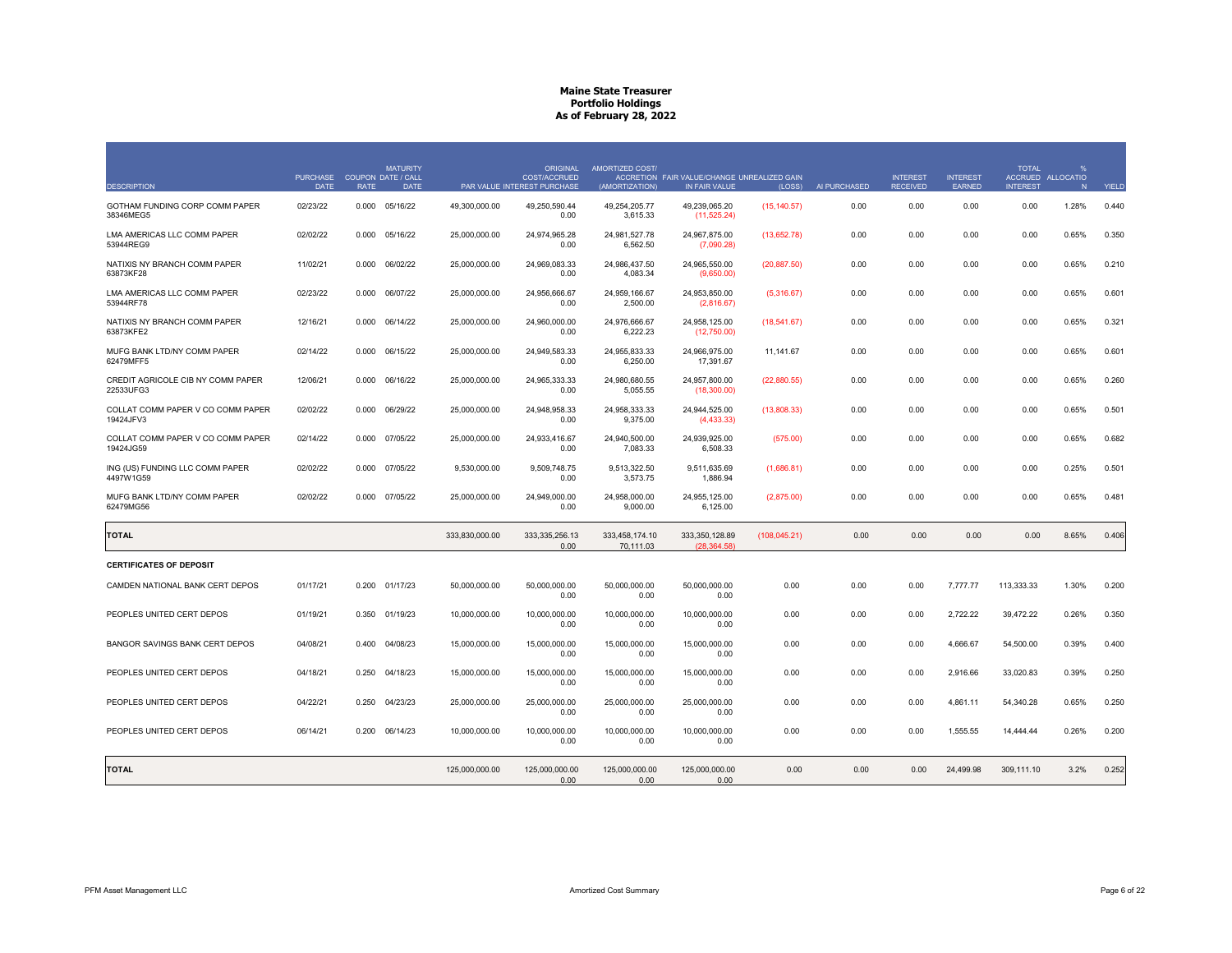|                                        | PURCHASE COUPON DATE / CALL |             | <b>MATURITY</b> |               | <b>ORIGINAL</b><br><b>COST/ACCRUED</b> | AMORTIZED COST/               | ACCRETION FAIR VALUE/CHANGE UNREALIZED GAIN |              |               | <b>INTEREST</b> | <b>INTEREST</b> | <b>TOTAL</b>    | ACCRUED ALLOCATIO |       |
|----------------------------------------|-----------------------------|-------------|-----------------|---------------|----------------------------------------|-------------------------------|---------------------------------------------|--------------|---------------|-----------------|-----------------|-----------------|-------------------|-------|
| <b>DESCRIPTION</b>                     | <b>DATE</b>                 | <b>RATE</b> | <b>DATE</b>     |               | PAR VALUE INTEREST PURCHASE            | (AMORTIZATION)                | IN FAIR VALUE                               | (LOSS)       | AI PURCHASED  | <b>RECEIVED</b> | EARNED          | <b>INTEREST</b> | N                 | YIELD |
| <b>U.S. TREASURIES</b>                 |                             |             |                 |               |                                        |                               |                                             |              |               |                 |                 |                 |                   |       |
| <b>US TREASURY NOTES</b><br>912828W89  | 09/03/19                    | 1.875       | 03/31/22        | 40,000,000.00 | 40,404,687.50<br>0.00                  | 40,012,915.56<br>(12,054.52)  | 40,050,000.00<br>(56, 248.00)               | 37,084.44    | 0.00          | 0.00            | 57,692.30       | 313,186.81      | 1.04%             | 1.473 |
| <b>US TREASURY NOTES</b><br>9128286M7  | 10/29/19                    | 2.250       | 04/15/22        | 23,000,000.00 | 23,321,640.63<br>0.00                  | 23,016,099.92<br>(10,017.73)  | 23,053,907.40<br>(39,530.10)                | 37,807.48    | 0.00          | 0.00            | 39,807.69       | 194,773.35      | 0.60%             | 1.668 |
| <b>US TREASURY NOTES</b><br>9128286M7. | 11/14/19                    | 2.250       | 04/15/22        | 30,000,000.00 | 30,426,562.50<br>0.00                  | 30,021,738.75<br>(13,526.33)  | 30,070,314.00<br>(51, 561.00)               | 48,575.25    | 0.00          | 0.00            | 51,923.08       | 254,052.20      | 0.78%             | 1.647 |
| <b>US TREASURY NOTES</b><br>9128286U9  | 10/31/19                    | 2.125       | 05/15/22        | 25.000.000.00 | 25.289.062.50<br>0.00                  | 25.023.386.93<br>(8,731.13)   | 25.089.845.00<br>(39,060.00)                | 66.458.07    | 0.00          | 0.00            | 41.091.16       | 155.559.39      | 0.65%             | 1.658 |
| <b>US TREASURY NOTES</b><br>9128286U9  | 10/31/19                    | 2.125       | 05/15/22        | 25,000,000.00 | 25,289,062.50<br>0.00                  | 25,023,386.93<br>(8,731.13)   | 25,089,845.00<br>(39,060.00)                | 66,458.07    | 0.00          | 0.00            | 41,091.16       | 155,559.39      | 0.65%             | 1.658 |
| <b>US TREASURY NOTES</b><br>912828SV3  | 02/23/22                    | 1.750       | 05/15/22        | 50,000,000.00 | 50,160,156.25<br>241,712.71            | 50,148,292.82<br>(11,863.43)  | 50,132,810.00<br>(27, 346.25)               | (15, 482.82) | (241, 712.71) | 0.00            | 14,502.76       | 256,215.47      | 1.30%             | 0.316 |
| <b>US TREASURY NOTES</b><br>9128286Y1. | 02/15/22                    | 1.750       | 06/15/22        | 25,000,000.00 | 25,103,515.63<br>74.519.23             | 25,091,438.81<br>(12,076.82)  | 25,093,750.00<br>(9,765.63)                 | 2,311.19     | (74, 519.23)  | 0.00            | 16,826.92       | 91,346.15       | 0.65%             | 0.491 |
| <b>US TREASURY NOTES</b><br>9128286Y1  | 02/23/22                    | 1.750       | 06/15/22        | 50,000,000.00 | 50.201.171.88<br>168,269.23            | 50.190.394.81<br>(10,777.07)  | 50,187,500.00<br>(13,671.88)                | (2,894.81)   | (168, 269.23) | 0.00            | 14,423.08       | 182,692.31      | 1.30%             | 0.439 |
| US TREASURY NOTES<br>912828XG0         | 07/08/19                    | 2.125       | 06/30/22        | 27,000,000.00 | 27,241,523.44<br>0.00                  | 27,026,860.60<br>(6,215.68)   | 27, 143, 437.50<br>(46, 404.90)             | 116,576.90   | 0.00          | 0.00            | 44,378.46       | 95,096.69       | 0.70%             | 1.815 |
| <b>US TREASURY NOTES</b><br>9128287C8  | 07/19/19                    |             | 1.750 07/15/22  | 25,000,000.00 | 24,945,312.50<br>0.00                  | 24,993,189.10<br>1,402.24     | 25,109,375.00<br>(35, 155.00)               | 116,185.90   | 0.00          | 0.00            | 33,839.78       | 54,385.36       | 0.65%             | 1.826 |
| US TREASURY NOTES<br>9128287C8         | 08/01/19                    | 1.750       | 07/15/22        | 25,000,000.00 | 24,967,773.44<br>0.00                  | 24,995,938.08<br>836.28       | 25, 109, 375.00<br>(35, 155.00)             | 113,436.92   | 0.00          | 0.00            | 33,839.78       | 54,385.36       | 0.65%             | 1.795 |
| US TREASURY NOTES<br>9128287C8         | 08/05/19                    | 1.750       | 07/15/22        | 26,000,000.00 | 26,142,187.50<br>0.00                  | 26,017,988.37<br>(3,703.49)   | 26,113,750.00<br>(36, 561.20)               | 95,761.63    | 0.00          | 0.00            | 35, 193.37      | 56,560.77       | 0.68%             | 1.559 |
| <b>US TREASURY NOTES</b><br>9128287C8  | 08/23/19                    | 1.750       | 07/15/22        | 35,000,000.00 | 35,211,914.06<br>0.00                  | 35,027,266.14<br>(5,613.62)   | 35, 153, 125.00<br>(49, 217.00)             | 125,858.86   | 0.00          | 0.00            | 47,375.69       | 76,139.50       | 0.91%             | 1.535 |
| <b>US TREASURY NOTES</b><br>9128282P4  | 02/23/22                    | 1.875       | 07/31/22        | 50,000,000.00 | 50,267,578.13<br>59,564.92             | 50,257,416.94<br>(10, 161.19) | 50,265,625.00<br>(1,953.13)                 | 8,208.06     | (59, 564.92)  | 0.00            | 15,538.67       | 75,103.59       | 1.31%             | 0.645 |
| US TREASURY NOTES<br>912828XQ8         | 01/18/22                    | 2.000       | 07/31/22        | 40,000,000.00 | 40,360,937.50<br>0.00                  | 40,282,796.39<br>(52,094.07)  | 40,231,248.00<br>(68, 752.00)               | (51, 548.39) | 0.00          | 0.00            | 61,878.46       | 64,088.40       | 1.04%             | 0.312 |
| <b>US TREASURY NOTES</b><br>9128282S8  | 09/30/19                    | 1.625       | 08/31/22        | 25,000,000.00 | 25,008,789.06<br>0.00                  | 25,001,508.82<br>(230.85)     | 25,113,280.00<br>(42,970.00)                | 111,771.18   | 0.00          | 203,125.00      | 31,404.35       | 1,103.94        | 0.65%             | 1.612 |
| US TREASURY NOTES<br>912828YF1         | 01/11/22                    | 1.500       | 09/15/22        | 25,000,000.00 | 25, 198, 242. 19<br>122,237.57         | 25,158,914.79<br>(22, 472.80) | 25, 101, 562.50<br>(42, 967.50)             | (57, 352.29) | 0.00          | 0.00            | 29,005.53       | 172,997.24      | 0.65%             | 0.321 |
| <b>US TREASURY NOTES</b><br>9128282W9  | 01/06/22                    | 1.875       | 09/30/22        | 25,000,000.00 | 25,287,109.38<br>126,201.92            | 25,229,042.31<br>(30, 108.85) | 25, 160, 155.00<br>(54,690.00)              | (68, 887.31) | 0.00          | 0.00            | 36,057.69       | 195,741.76      | 0.65%             | 0.300 |
| <b>US TREASURY NOTES</b><br>91282CAN1  | 02/23/22                    | 0.125       | 09/30/22        | 50.000.000.00 | 49.802.734.38<br>25,068.68             | 49.808.138.92<br>5,404.54     | 49.812.500.00<br>9,765.62                   | 4.361.08     | (25,068.68)   | 0.00            | 1.030.22        | 26.098.90       | 1.29%             | 0.787 |
| <b>US TREASURY NOTES</b><br>912828YK0  | 10/21/19                    |             | 1.375 10/15/22  | 30,000,000.00 | 29,844,140.63<br>0.00                  | 29,967,398.22<br>4.003.72     | 30,112,500.00<br>(46.875.00)                | 145, 101.78  | 0.00          | 0.00            | 31,730.77       | 155,254.12      | 0.78%             | 1.554 |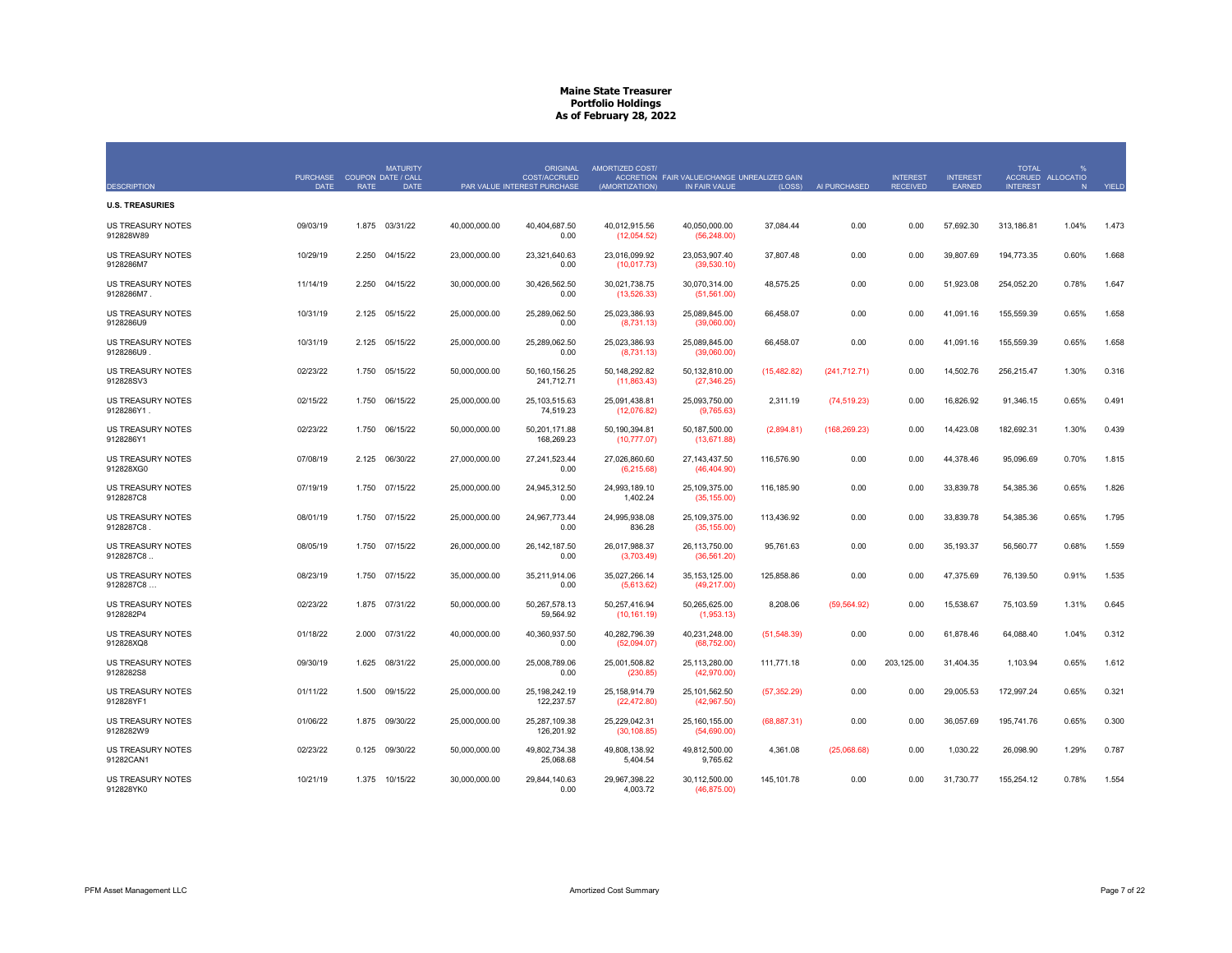| <b>DESCRIPTION</b>                     | PURCHASE COUPON DATE / CALL<br><b>DATE</b> | <b>RATE</b> | <b>MATURITY</b><br>DATE |               | <b>ORIGINAL</b><br><b>COST/ACCRUED</b><br>PAR VALUE INTEREST PURCHASE | AMORTIZED COST/<br>(AMORTIZATION) | ACCRETION FAIR VALUE/CHANGE UNREALIZED GAIN<br>IN FAIR VALUE | (LOSS)         | AI PURCHASED  | <b>INTEREST</b><br><b>RECEIVED</b> | <b>INTEREST</b><br><b>EARNED</b> | <b>TOTAL</b><br><b>INTEREST</b> | %<br>ACCRUED ALLOCATIO<br>N | YIELD |
|----------------------------------------|--------------------------------------------|-------------|-------------------------|---------------|-----------------------------------------------------------------------|-----------------------------------|--------------------------------------------------------------|----------------|---------------|------------------------------------|----------------------------------|---------------------------------|-----------------------------|-------|
| US TREASURY NOTES<br>9128283C2         | 11/14/19                                   | 2.000       | 10/31/22                | 30,000,000.00 | 30,307,031.25<br>0.00                                                 | 30,069,238.10<br>(7,945.36)       | 30,229,686.00<br>(70, 314.00)                                | 160,447.90     | 0.00          | 0.00                               | 46,408.84                        | 200,552.49                      | 0.78%                       | 1.644 |
| US TREASURY NOTES<br>912828M49         | 12/01/21                                   | 1.875       | 10/31/22                | 50,000,000.00 | 50,757,812.50<br>80.283.15                                            | 50,553,611.53<br>(63, 529.19)     | 50,343,750.00<br>(117, 190.00)                               | (209, 861.53)  | 0.00          | 0.00                               | 72,513.81                        | 313,363.26                      | 1.31%                       | 0.215 |
| <b>US TREASURY NOTES</b><br>912828M49  | 02/23/22                                   |             | 1.875 10/31/22          | 25,000,000.00 | 25, 168, 945. 31<br>148,912.29                                        | 25,164,890.62<br>(4,054.69)       | 25, 171, 875.00<br>2,929.69                                  | 6,984.38       | (148, 912.29) | 0.00                               | 7,769.34                         | 156,681.63                      | 0.65%                       | 0.879 |
| <b>US TREASURY NOTES</b><br>912828YW4  | 12/31/19                                   | 1.625       | 12/15/22                | 30,000,000.00 | 30,008,203.13<br>0.00                                                 | 30,002,195.10<br>(212.67)         | 30, 164, 064. 00<br>(70, 311.00)                             | 161,868.90     | 0.00          | 0.00                               | 37,500.00                        | 101,785.71                      | 0.78%                       | 1.615 |
| <b>US TREASURY NOTES</b><br>91282CBD2  | 10/25/21                                   | 0.125       | 12/31/22                | 50,000,000.00 | 49,955,078.13<br>0.00                                                 | 49,968,284.33<br>2.911.60         | 49,632,810.00<br>(78, 130.00)                                | (335, 474.33)  | 0.00          | 0.00                               | 4,834.26                         | 10,359.12                       | 1.29%                       | 0.201 |
| US TREASURY NOTES<br>91282CBD2.        | 10/29/21                                   | 0.125       | 12/31/22                | 50,000,000.00 | 49,949,218.75<br>0.00                                                 | 49,963,812.43<br>3,322.14         | 49,632,810.00<br>(78, 130.00)                                | (331,002.43)   | 0.00          | 0.00                               | 4,834.26                         | 10,359.12                       | 1.29%                       | 0.212 |
| <b>US TREASURY NOTES</b><br>91282CBD2  | 11/23/21                                   | 0.125       | 12/31/22                | 50,000,000.00 | 49,931,640.63<br>0.00                                                 | 49,948,264.00<br>4,749.53         | 49,632,810.00<br>(78, 130.00)                                | (315, 454.00)  | 0.00          | 0.00                               | 4,834.26                         | 10,359.12                       | 1.29%                       | 0.249 |
| <b>US TREASURY NOTES</b><br>91282CBN0  | 10/13/21                                   | 0.125       | 02/28/23                | 30,000,000.00 | 29,963,671.88<br>0.00                                                 | 29,973,710.86<br>2.022.24         | 29,714,064.00<br>(56, 250.00)                                | (259, 646.86)  | 0.00          | 18,750.00                          | 2,898.86                         | 101.90                          | 0.77%                       | 0.213 |
| US TREASURY NOTES<br>9128284S6         | 05/19/21                                   | 2.750       | 05/31/23                | 50,000,000.00 | 52,638,671.88<br>0.00                                                 | 51,621,609.67<br>(99, 572.53)     | 50,945,310.00<br>(242, 190.00)                               | (676, 299.67)  | 0.00          | 0.00                               | 105,769.23                       | 343,750.00                      | 1.32%                       | 0.149 |
| US TREASURY N/B NOTES<br>91282CCD1     | 11/23/21                                   | 0.125       | 05/31/23                | 50,000,000.00 | 49,753,906.25<br>0.00                                                 | 49.797.439.08<br>12,437.95        | 49.320.310.00<br>(125,000.00)                                | (477, 129.08)  | 0.00          | 0.00                               | 4,807.69                         | 15,625.00                       | 1.28%                       | 0.450 |
| <b>US TREASURY NOTES</b><br>9128284X5  | 05/19/21                                   | 2.750       | 08/31/23                | 50,000,000.00 | 52,919,921.88<br>0.00                                                 | 51,918,605.74<br>(98,030.95)      | 51,054,690.00<br>(257, 810.00)                               | (863, 915.74)  | 0.00          | 687,500.00                         | 106,291.66                       | 3,736.41                        | 1.33%                       | 0.185 |
| US TREASURY NOTES<br>9128285D8         | 07/19/21                                   | 2.875       | 09/30/23                | 50,000,000.00 | 52,859,375.00<br>0.00                                                 | 52,058,180.26<br>(99, 704.24)     | 51,187,500.00<br>(281, 250.00)                               | (870, 680.26)  | 0.00          | 0.00                               | 110,576.93                       | 600,274.73                      | 1.33%                       | 0.265 |
| US TREASURY NOTES<br>91282CDA6         | 09/30/21                                   | 0.250       | 09/30/23                | 35,000,000.00 | 34.960.351.56<br>0.00                                                 | 34.968.607.13<br>1,520.77         | 34,398,437.50<br>(125, 779.50)                               | (570, 169.63)  | 0.00          | 0.00                               | 6,730.77                         | 36,538.46                       | 0.89%                       | 0.307 |
| US TREASURY NOTES<br>91282CAP6         | 06/30/21                                   | 0.125       | 10/15/23                | 35,000,000.00 | 34,852,343.75<br>0.00                                                 | 34,895,388.10<br>4,939.51         | 34,300,000.00<br>(120, 312.50)                               | (595, 388.10)  | 0.00          | 0.00                               | 3,365.39                         | 16,466.35                       | 0.89%                       | 0.310 |
| US TREASURY NOTES<br>91282CAW1         | 11/23/21                                   | 0.250       | 11/15/23                | 50,000,000.00 | 49,638,671.88<br>2,762.43                                             | 49,687,716.42<br>14,012.73        | 49,039,060.00<br>(187,500.00)                                | (648, 656.42)  | 0.00          | 0.00                               | 9,668.51                         | 36,602.21                       | 1.27%                       | 0.618 |
| US TREASURY NOTES<br>9128285P1         | 05/19/21                                   | 2.875       | 11/30/23                | 50,000,000.00 | 53.347.656.25<br>0.00                                                 | 52.312.597.13<br>(101, 334.46)    | 51,265,625.00<br>(296, 875.00)                               | (1,046,972.13) | 0.00          | 0.00                               | 110,576.92                       | 359,375.00                      | 1.33%                       | 0.223 |
| US TREASURY NOTES<br>91282CBA8         | 07/20/21                                   | 0.125       | 12/15/23                | 20.000.000.00 | 19.910.937.50<br>0.00                                                 | 19.933.659.60<br>2,840.27         | 19,543,750.00<br>(78, 126.00)                                | (389,909.60)   | 0.00          | 0.00                               | 1,923.08                         | 5,219.78                        | 0.51%                       | 0.311 |
| US TREASURY NOTES<br>91282CBA8         | 07/20/21                                   | 0.125       | 12/15/23                | 50,000,000.00 | 49,777,343.75<br>0.00                                                 | 49,834,148.99<br>7.100.66         | 48,859,375.00<br>(195, 315.00)                               | (974, 773.99)  | 0.00          | 0.00                               | 4,807.69                         | 13,049.45                       | 1.27%                       | 0.311 |
| <b>US TREASURY NOTES</b><br>91282CBA8. | 08/16/21                                   | 0.125       | 12/15/23                | 50,000,000.00 | 49,808,593.75<br>0.00                                                 | 49.852.902.83<br>6,297.73         | 48,859,375.00<br>(195,315.00)                                | (993, 527.83)  | 0.00          | 0.00                               | 4,807.69                         | 13,049.45                       | 1.27%                       | 0.290 |
| <b>US TREASURY NOTES</b><br>9128285U0  | 12/20/21                                   | 2.625       | 12/31/23                | 25,000,000.00 | 25.986.328.13<br>0.00                                                 | 25,891,821.66<br>(37, 270.15)     | 25,542,970.00<br>(140, 625.00)                               | (348, 851.66)  | 0.00          | 0.00                               | 50,759.67                        | 108,770.72                      | 0.66%                       | 0.665 |
| <b>US TREASURY NOTES</b><br>912828V23  | 06/21/21                                   | 2.250       | 12/31/23                | 50,000,000.00 | 52,365,234.38<br>0.00                                                 | 51,716,909.03<br>(71, 751.42)     | 50,726,560.00<br>(296, 880.00)                               | (990, 349.03)  | 0.00          | 0.00                               | 87,016.58                        | 186,464.09                      | 1.32%                       | 0.366 |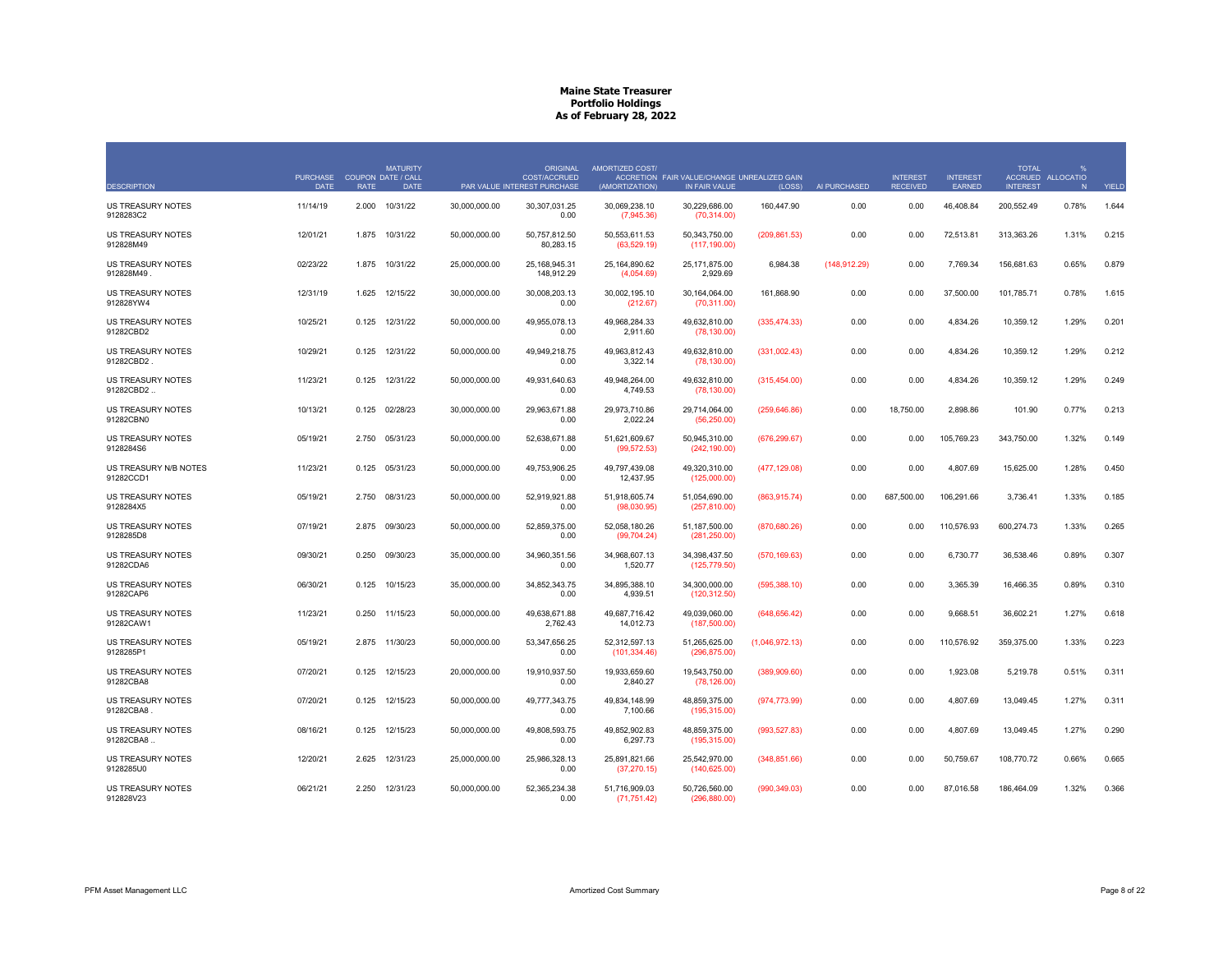| <b>DESCRIPTION</b>                     | PURCHASE COUPON DATE / CALL<br>DATE | <b>RATE</b> | <b>MATURITY</b><br><b>DATE</b> |                  | <b>ORIGINAL</b><br><b>COST/ACCRUED</b><br>PAR VALUE INTEREST PURCHASE | AMORTIZED COST/<br>(AMORTIZATION) | ACCRETION FAIR VALUE/CHANGE UNREALIZED GAIN<br>IN FAIR VALUE | (LOSS)            | AI PURCHASED | <b>INTEREST</b><br><b>RECEIVED</b>     | <b>INTEREST</b><br><b>EARNED</b> | <b>TOTAL</b><br><b>INTEREST</b> | %<br>ACCRUED ALLOCATIO<br>N | YIELD |
|----------------------------------------|-------------------------------------|-------------|--------------------------------|------------------|-----------------------------------------------------------------------|-----------------------------------|--------------------------------------------------------------|-------------------|--------------|----------------------------------------|----------------------------------|---------------------------------|-----------------------------|-------|
| US TREASURY N/B NOTES<br>91282CDR9     | 01/14/22                            | 0.750       | 12/31/23                       | 50,000,000.00    | 49,847,656.25<br>14,502.76                                            | 49,857,443.70<br>5,957.58         | 49,382,810.00<br>(234, 380.00)                               | (474, 633.70)     | 0.00         | 0.00                                   | 29,005.53                        | 62,154.70                       | 1.28%                       | 0.907 |
| <b>US TREASURY NOTES</b><br>91282CBM2  | 03/01/21                            | 0.125       | 02/15/24                       | 25,000,000,00    | 24.854.492.19<br>0.00                                                 | 24.903.622.95<br>3,768.94         | 24.355.470.00<br>(113, 280.00)                               | (548, 152.95)     | 0.00         | 15.625.00                              | 2.397.42                         | 1.208.56                        | 0.63%                       | 0.323 |
| <b>US TREASURY NOTES</b><br>9128286G0  | 05/19/21                            | 2.375       | 02/29/24                       | 50,000,000.00    | 52,896,484.38<br>0.00                                                 | 52,081,135.43<br>(79, 824.37)     | 50,875,000.00<br>(328, 125.00)                               | (1, 206, 135.43)  | 0.00         | 593,750.00                             | 91,797.34                        | 3,226.90                        | 1.32%                       | 0.283 |
| <b>US TREASURY NOTES</b><br>91282CBR1  | 07/28/21                            | 0.250       | 03/15/24                       | 30,000,000.00    | 29,962,500.00<br>0.00                                                 | 29,970,928.72<br>1,092.61         | 29,245,314.00<br>(145, 311.00)                               | (725, 614.72)     | 0.00         | 0.00                                   | 5,801.11                         | 34,599.45                       | 0.76%                       | 0.298 |
| <b>US TREASURY NOTES</b><br>91282CBR1. | 09/29/21                            | 0.250       | 03/15/24                       | 35,000,000.00    | 34,857,812.50<br>3.383.98                                             | 34,882,038.21<br>4.433.46         | 34,119,533.00<br>(169, 529.50)                               | (762, 505.21)     | 0.00         | 0.00                                   | 6,767.95                         | 40,366.02                       | 0.89%                       | 0.416 |
| <b>US TREASURY NOTES</b><br>912828W71  | 07/19/21                            | 2.125       | 03/31/24                       | 25,000,000.00    | 26,182,617.19<br>0.00                                                 | 25,912,750.18<br>(33, 583.45)     | 25,320,312.50<br>(152, 342.50)                               | (592, 437.68)     | 0.00         | 0.00                                   | 40,865.39                        | 221,840.66                      | 0.66%                       | 0.362 |
| <b>US TREASURY NOTES</b><br>912828W71. | 07/19/21                            | 2.125       | 03/31/24                       | 50,000,000.00    | 52,365,234.38<br>0.00                                                 | 51,825,500.37<br>(67, 166.90)     | 50,640,625.00<br>(304, 685.00)                               | (1, 184, 875.37)  | 0.00         | 0.00                                   | 81,730.77                        | 443,681.32                      | 1.31%                       | 0.362 |
| US TREASURY N/B NOTES<br>91282CBV2     | 10/13/21                            | 0.375       | 04/15/24                       | 30,000,000.00    | 29,896,875.00<br>0.00                                                 | 29,912,540.98<br>3,155.73         | 29,282,814.00<br>(164,061.00)                                | (629, 726.98)     | 0.00         | 0.00                                   | 8,653.84                         | 42,342.03                       | 0.76%                       | 0.513 |
| US TREASURY N/B NOTES<br>91282CCC3     | 05/19/21                            | 0.250       | 05/15/24                       | 50,000,000.00    | 49,873,046.88<br>0.00                                                 | 49,906,296.51<br>3,255.21         | 48,601,560.00<br>(273, 440.00)                               | (1,304,736.51)    | 0.00         | 0.00                                   | 9,668.51                         | 36,602.21                       | 1.26%                       | 0.335 |
| US TREASURY N/B NOTES<br>91282CCC3     | 05/19/21                            | 0.250       | 05/15/24                       | 50,000,000.00    | 49,896,484.38<br>0.00                                                 | 49,923,595.61<br>2,654.24         | 48,601,560.00<br>(273, 440.00)                               | (1,322,035.61)    | 0.00         | 0.00                                   | 9,668.51                         | 36,602.21                       | 1.26%                       | 0.320 |
| US TREASURY N/B NOTES<br>91282CCC3     | 11/23/21                            | 0.250       | 05/15/24                       | 50,000,000.00    | 49,328,125.00<br>2,762.43                                             | 49,400,961.01<br>20,810.29        | 48,601,560.00<br>(273, 440.00)                               | (799, 401.01)     | 0.00         | 0.00                                   | 9,668.51                         | 36,602.21                       | 1.26%                       | 0.799 |
| US TREASURY N/B NOTES<br>91282CCG4     | 06/21/21                            | 0.250       | 06/15/24                       | 50.000.000.00    | 49.654.296.88<br>0.00                                                 | 49.734.538.06<br>8,880.44         | 48,539,060.00<br>(265, 630.00)                               | (1, 195, 478.06)  | 0.00         | 0.00                                   | 9.615.38                         | 26.098.90                       | 1.26%                       | 0.484 |
| US TREASURY N/B NOTES<br>91282CCG4     | 07/19/21                            | 0.250       | 06/15/24                       | 25,000,000.00    | 24,879,882.81<br>0.00                                                 | 24.905.331.37<br>3,166.93         | 24,269,530.00<br>(132, 815.00)                               | (635, 801.37)     | 0.00         | 0.00                                   | 4,807.69                         | 13,049.45                       | 0.63%                       | 0.416 |
| US TREASURY N/B NOTES<br>91282CCG4     | 07/19/21                            | 0.250       | 06/15/24                       | 50,000,000.00    | 49,759,765.63<br>0.00                                                 | 49,810,662.74<br>6,333.86         | 48,539,060.00<br>(265, 630.00)                               | (1,271,602.74)    | 0.00         | 0.00                                   | 9,615.38                         | 26,098.90                       | 1.26%                       | 0.416 |
| US TREASURY N/B NOTES<br>91282CCL3     | 08/16/21                            | 0.375       | 07/15/24                       | 50,000,000.00    | 49,937,500.00<br>0.00                                                 | 49.949.071.90<br>1.644.74         | 48,617,190.00<br>(289.060.00)                                | (1,331,881.90)    | 0.00         | 0.00                                   | 14,502.76                        | 23,308.01                       | 1.26%                       | 0.418 |
| US TREASURY N/B NOTES<br>91282CCX7     | 09/29/21                            | 0.375       | 09/15/24                       | 35,000,000.00    | 34.816.796.88<br>5,075.97                                             | 34.842.702.68<br>4,740.93         | 33.933.592.00<br>(218,750.00)                                | (909, 110.68)     | 0.00         | 0.00                                   | 10,151.93                        | 60,549.03                       | 0.88%                       | 0.553 |
| US TREASURY N/B NOTES<br>91282CDH1     | 11/23/21                            | 0.750       | 11/15/24                       | 50,000,000.00    | 49,718,750.00<br>8,287.29                                             | 49,744,083.18<br>7,238.05         | 48,843,750.00<br>(335,940.00)                                | (900, 333.18)     | 0.00         | 0.00                                   | 29,005.53                        | 109,806.63                      | 1.27%                       | 0.942 |
| <b>TOTAL</b>                           |                                     |             |                                | 2,236,000,000.00 | 2,258,063,359.49<br>1.083.544.56                                      | 2,249,990,909.42<br>(831.424.17)  | 2,224,527,476.40<br>(7.755.540.28)                           | (25, 463, 433.02) |              | (718,047.06) 1,518,750.00 1,841,049.91 |                                  | 6,390,961.89                    | 57.76%                      | 0.630 |
| FEDERAL AGENCY SECURITIES              |                                     |             |                                |                  |                                                                       |                                   |                                                              |                   |              |                                        |                                  |                                 |                             |       |
| <b>FANNIE MAE NOTES</b><br>3135G0T45   | 07/19/19                            | 1.875       | 04/05/22                       | 15,000,000.00    | 14,994,450.00<br>0.00                                                 | 14,999,803.99<br>156.82           | 15,022,260.00<br>(22,920.00)                                 | 22,456.01         | 0.00         | 0.00                                   | 23,437.50                        | 114,062.50                      | 0.39%                       | 1.889 |
| <b>FANNIE MAE NOTES</b><br>3135G0V59   | 05/15/19                            | 2.250       | 04/12/22                       | 20,000,000.00    | 20,021,600.00<br>0.00                                                 | 20,000,853.43<br>(568.96)         | 20,044,300.00<br>(37.320.00)                                 | 43,446.57         | 0.00         | 0.00                                   | 37,500.00                        | 173,750.00                      | 0.52%                       | 2.211 |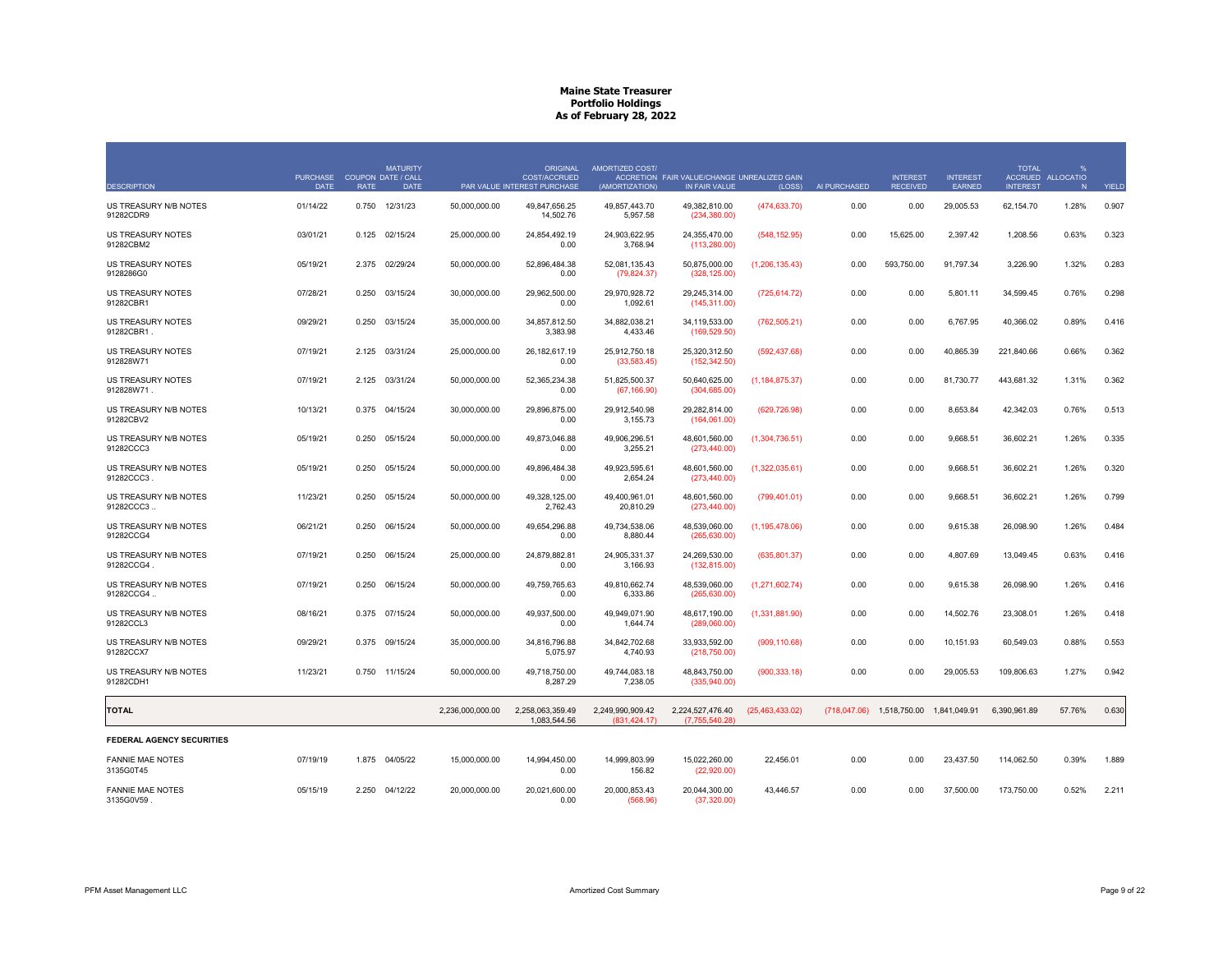|                                                              | <b>PURCHASE</b> |             | <b>MATURITY</b><br><b>COUPON DATE / CALL</b> |                  | <b>ORIGINAL</b><br>COST/ACCRUED  | AMORTIZED COST/                  | ACCRETION FAIR VALUE/CHANGE UNREALIZED GAIN |                   |              | <b>INTEREST</b>                        | <b>INTEREST</b> | <b>TOTAL</b>    | %<br>ACCRUED ALLOCATIO |       |
|--------------------------------------------------------------|-----------------|-------------|----------------------------------------------|------------------|----------------------------------|----------------------------------|---------------------------------------------|-------------------|--------------|----------------------------------------|-----------------|-----------------|------------------------|-------|
| <b>DESCRIPTION</b>                                           | <b>DATE</b>     | <b>RATE</b> | <b>DATE</b>                                  |                  | PAR VALUE INTEREST PURCHASE      | (AMORTIZATION)                   | IN FAIR VALUE                               | (LOSS)            | AI PURCHASED | <b>RECEIVED</b>                        | EARNED          | <b>INTEREST</b> | N                      | YIELD |
| <b>FANNIE MAE NOTES</b><br>3135G0V59                         | 04/16/19        | 2.250       | 04/12/22                                     | 40,000,000.00    | 39,820,800.00<br>0.00            | 39,993,107.69<br>4,594.87        | 40,088,600.00<br>(74, 640.00)               | 95,492.31         | 0.00         | 0.00                                   | 75,000.00       | 347,500.00      | 1.04%                  | 2.406 |
| FEDERAL HOME LOAN BANK<br>313379Q69                          | 07/15/19        | 2.125       | 06/10/22                                     | 30,000,000.00    | 30,176,400.00<br>0.00            | 30,016,792.08<br>(4,655.23)      | 30, 142, 470.00<br>(50, 820.00)             | 125,677.92        | 0.00         | 0.00                                   | 53,125.00       | 143,437.50      | 0.78%                  | 1.916 |
| <b>FANNIE MAE NOTES</b><br>3135G0W33                         | 10/24/19        | 1.375       | 09/06/22                                     | 25,000,000.00    | 24,816,750.00<br>0.00            | 24,966,952.05<br>4,895.99        | 25,088,375.00<br>(37,050.00)                | 121,422.95        | 0.00         | 0.00                                   | 28,645.83       | 167,100.69      | 0.65%                  | 1.638 |
| <b>FANNIE MAE NOTES</b><br>3135G0W33.                        | 10/29/19        | 1.375       | 09/06/22                                     | 10,000,000.00    | 9,912,800.00<br>0.00             | 9,984,198.66<br>2,340.94         | 10,035,350.00<br>(14,820.00)                | 51,151.34         | 0.00         | 0.00                                   | 11,458.33       | 66,840.28       | 0.26%                  | 1.689 |
| FEDERAL HOME LOAN BANKS NOTES<br>3130AJ7E3                   | 12/04/20        | 1.375       | 02/17/23                                     | 25,000,000.00    | 25,660,750.00<br>0.00            | 25,289,745.03<br>(22,982.61)     | 25,058,825.00<br>(92, 375.00)               | (230, 920.03)     | 0.00         | 171,875.00                             | 28,645.84       | 13,368.06       | 0.65%                  | 0.172 |
| <b>FREDDIE MAC NOTES</b><br>3137EAEQ8                        | 04/29/20        | 0.375       | 04/20/23                                     | 13,750,000.00    | 13.720.437.50<br>0.00            | 13,738,703.10<br>762.20          | 13,614,988.75<br>(46, 873.75)               | (123, 714.35)     | 0.00         | 0.00                                   | 4,296.87        | 18,763.02       | 0.35%                  | 0.448 |
| <b>FANNIE MAE NOTES</b><br>3135G05G4                         | 07/28/20        | 0.250       | 07/10/23                                     | 35,000,000.00    | 34,949,250.00<br>0.00            | 34,976,627.67<br>1,319.41        | 34,491,765.00<br>(121, 205.00)              | (484, 862.67)     | 0.00         | 0.00                                   | 7,291.66        | 12,395.83       | 0.90%                  | 0.299 |
| FANNIE MAE NOTES (CALLABLE)<br>3135G05R0                     | 08/12/20        | 0.300       | 08/10/23<br>08/10/22                         | 50,000,000.00    | 49,906,000.00<br>0.00            | 49,954,677.04<br>2,408.06        | 49,273,150.00<br>(124,900.00)               | (681, 527.04)     | 0.00         | 75,000.00                              | 12,500.00       | 8,750.00        | 1.28%                  | 0.363 |
| FANNIE MAE NOTES (CALLABLE)<br>3135G05V1                     | 08/21/20        | 0.360       | 08/18/23<br>05/18/22                         | 10,000,000.00    | 10,000,000.00<br>0.00            | 10,000,000.00<br>0.00            | 9,859,820.00<br>(25,920.00)                 | (140, 180.00)     | 0.00         | 18,000.00                              | 3,000.00        | 1,300.00        | 0.26%                  | 0.360 |
| FANNIE MAE NOTES (CALLABLE)<br>3135G05V1.                    | 08/21/20        | 0.360       | 08/18/23<br>05/18/22                         | 50,000,000.00    | 50,000,000.00<br>0.00            | 50,000,000.00<br>0.00            | 49,299,100.00<br>(129,600.00)               | (700, 900.00)     | 0.00         | 90,000.00                              | 15,000.00       | 6,500.00        | 1.28%                  | 0.360 |
| <b>FREDDIE MAC NOTES</b><br>3137EAEV7                        | 10/30/20        | 0.250       | 08/24/23                                     | 17,500,000.00    | 17,506,300.00<br>0.00            | 17,503,315.47<br>(171.59)        | 17,215,677.50<br>(63,787.50)                | (287, 637.97)     | 0.00         | 21,875.00                              | 3,645.83        | 850.69          | 0.45%                  | 0.237 |
| <b>FREDDIE MAC NOTES</b><br>3137EAEY1                        | 10/19/20        | 0.125       | 10/16/23                                     | 25,000,000.00    | 24,910,750.00<br>0.00            | 24,951,451.92<br>2,288.46        | 24,488,775.00<br>(93,700.00)                | (462,676.92)      | 0.00         | 0.00                                   | 2,604.17        | 11,718.75       | 0.64%                  | 0.245 |
| FANNIE MAE NOTES (CALLABLE)<br>3136G46A6                     | 10/30/20        | 0.300       | 10/27/23<br>04/27/22                         | 17,845,000.00    | 17,840,538.75<br>0.00            | 17,842,528.34<br>114.39          | 17,521,648.60<br>(55, 337.35)               | (320, 879.74)     | 0.00         | 0.00                                   | 4,461.25        | 18,439.83       | 0.45%                  | 0.308 |
| FANNIE MAE NOTES (CALLABLE)<br>3135G06F5                     | 12/04/20        | 0.310       | 11/16/23<br>11/16/22                         | 50,000,000.00    | 49,995,000.00<br>0.00            | 49,997,098.42<br>129.99          | 49,072,200.00<br>(163,600.00)               | (924, 898.42)     | 0.00         | 0.00                                   | 12,916.66       | 45,208.33       | 1.27%                  | 0.313 |
| FREDDIE MAC NOTES<br>3137EAFA2                               | 12/07/20        | 0.250       | 12/04/23                                     | 25,000,000.00    | 24,990,750.00<br>0.00            | 24,994,553.34<br>237.18          | 24,488,600.00<br>(91, 450.00)               | (505, 953.34)     | 0.00         | 0.00                                   | 5,208.34        | 15,104.17       | 0.64%                  | 0.262 |
| <b>TOTAL</b>                                                 |                 |             |                                              | 459,095,000.00   | 459,222,576.25<br>0.00           | 459,210,408.23<br>(9.130.08)     | 454,805,904.85<br>(1.246.318.60)            | (4,404,503.38)    | 0.00         | 376,750.00                             | 328,737.28      | 1,165,089.65    | 11.81%                 | 0.840 |
| <b>CORPORATE NOTES</b>                                       |                 |             |                                              |                  |                                  |                                  |                                             |                   |              |                                        |                 |                 |                        |       |
| JOHNSON & JOHNSON CORP NOTES (CALLABLE 03/08/19<br>478160CD4 |                 | 2.250       | 03/03/22<br>03/01/22                         | 16,893,000.00    | 16,680,992.85<br>0.00            | 16,892,611.35<br>5,441.06        | 16,893,929.12<br>(21,690.61)                | 1,317.77          | 0.00         | 0.00                                   | 31,674.38       | 187,934.63      | 0.44%                  | 2.690 |
| <b>TOTAL</b>                                                 |                 |             |                                              | 16,893,000.00    | 16.680.992.85<br>0.00            | 16.892.611.35<br>5,441.06        | 16,893,929.12<br>(21,690.61)                | 1,317.77          | 0.00         | 0.00                                   | 31,674.38       | 187,934.63      | 0.44%                  | 2.690 |
| <b>GRAND TOTAL</b>                                           |                 |             |                                              | 3,867,818,000.00 | 3,889,302,184.72<br>1,083,544.56 | 3,881,552,103.10<br>(765.002.16) | 3,851,577,439.26<br>(9.051.914.07)          | (29, 974, 663.84) |              | (718,047.06) 1,927,409.13 2,255,303.05 |                 | 8,094,652.80    | 100.00%                | 0.531 |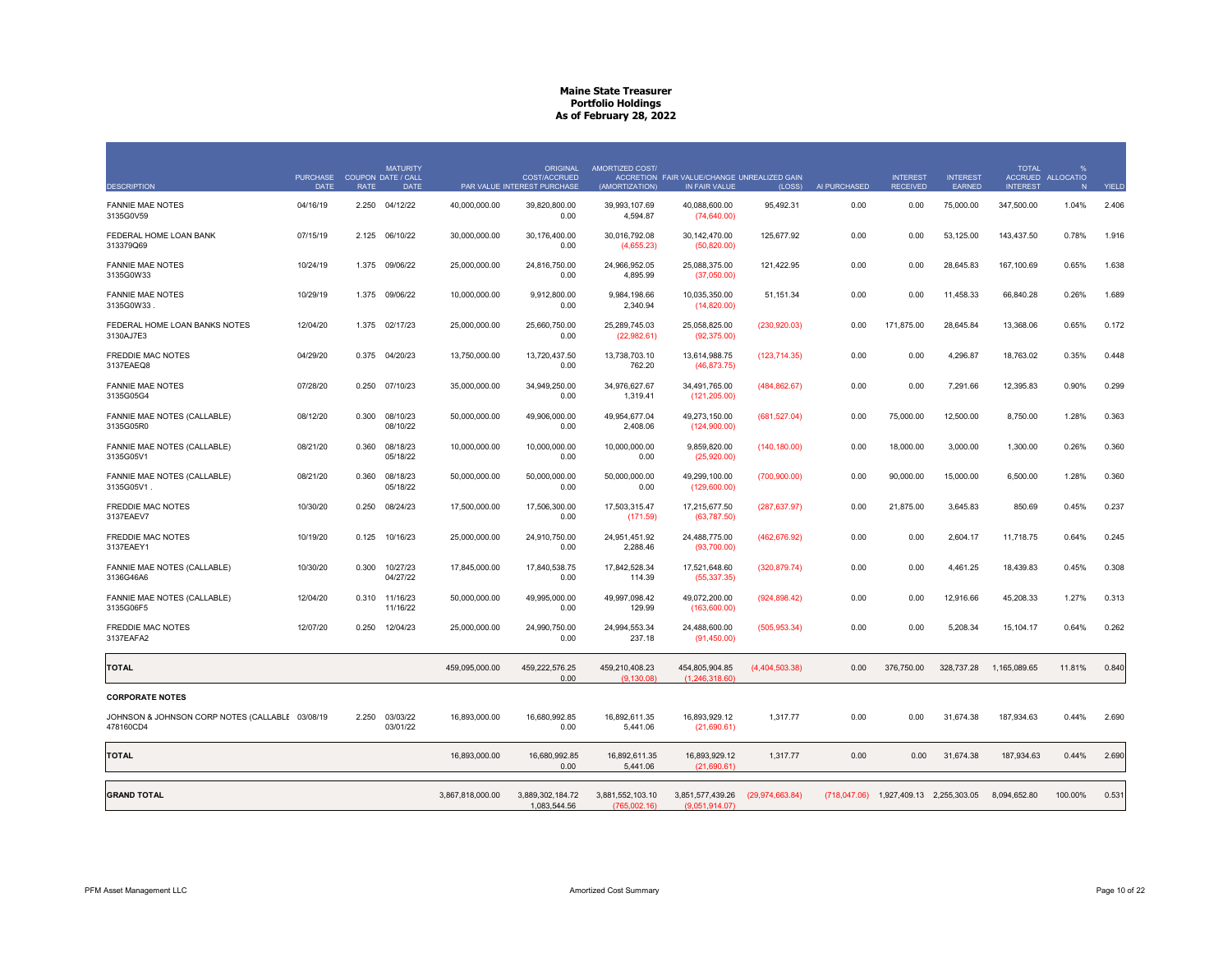|                    |                      |                         |                                |                                     |                                 |                                    |                  |                                            |                           |             | <b>WEIGHTED</b><br><b>AVERAGE</b><br><b>EFFECTIVE</b> |
|--------------------|----------------------|-------------------------|--------------------------------|-------------------------------------|---------------------------------|------------------------------------|------------------|--------------------------------------------|---------------------------|-------------|-------------------------------------------------------|
| <b>CUSIP</b>       |                      | <b>TYPE COUPON RATE</b> | <b>MATURITY</b><br><b>DATE</b> | <b>NEXT CALL</b><br>DATE S&P RATING | <b>MOODYS'</b><br><b>RATING</b> | <b>PAR VALUE/</b><br><b>SHARES</b> |                  | ORIGINAL % PORTFOLIO<br>COST ORIGINAL COST | MARKET VALUE MARKET VALUE | % PORTFOLIO | <b>DURATION</b><br>(YEARS)                            |
| <b>US TREASURY</b> |                      |                         |                                |                                     |                                 |                                    |                  |                                            |                           |             |                                                       |
| 912828W89          | <b>U.S. TREASURY</b> | 1.875                   | 3/31/2022                      | AA+                                 | Aaa                             | 40,000,000.00                      | 40,404,687.50    | 1.04%                                      | 40,050,000.00             | 1.04%       | 0.09                                                  |
| 9128286M7          | <b>U.S. TREASURY</b> | 2.250                   | 4/15/2022                      | AA+                                 | Aaa                             | 23,000,000.00                      | 23,321,640.63    | 0.60%                                      | 23,053,907.40             | 0.60%       | 0.13                                                  |
| 9128286M7.         | U.S. TREASURY        | 2.250                   | 4/15/2022                      | AA+                                 | Aaa                             | 30,000,000.00                      | 30,426,562.50    | 0.78%                                      | 30,070,314.00             | 0.78%       | 0.13                                                  |
| 9128286U9          | <b>U.S. TREASURY</b> | 2.125                   | 5/15/2022                      | AA+                                 | Aaa                             | 25,000,000.00                      | 25,289,062.50    | 0.65%                                      | 25,089,845.00             | 0.65%       | 0.21                                                  |
| 9128286U9.         | <b>U.S. TREASURY</b> | 2.125                   | 5/15/2022                      | AA+                                 | Aaa                             | 25,000,000.00                      | 25,289,062.50    | 0.65%                                      | 25,089,845.00             | 0.65%       | 0.21                                                  |
| 912828SV3          | <b>U.S. TREASURY</b> | 1.750                   | 5/15/2022                      | AA+                                 | Aaa                             | 50,000,000.00                      | 50,160,156.25    | 1.29%                                      | 50,132,810.00             | 1.30%       | 0.21                                                  |
| 9128286Y1          | U.S. TREASURY        | 1.750                   | 6/15/2022                      | AA+                                 | Aaa                             | 25,000,000.00                      | 25,103,515.63    | 0.65%                                      | 25,093,750.00             | 0.65%       | 0.29                                                  |
| 9128286Y1          | <b>U.S. TREASURY</b> | 1.750                   | 6/15/2022                      | AA+                                 | Aaa                             | 50,000,000.00                      | 50,201,171.88    | 1.29%                                      | 50,187,500.00             | 1.30%       | 0.29                                                  |
| 912828XG0          | <b>U.S. TREASURY</b> | 2.125                   | 6/30/2022                      | AA+                                 | Aaa                             | 27,000,000.00                      | 27,241,523.44    | 0.70%                                      | 27, 143, 437.50           | 0.70%       | 0.34                                                  |
| 9128287C8          | <b>U.S. TREASURY</b> | 1.750                   | 7/15/2022                      | AA+                                 | Aaa                             | 25,000,000.00                      | 24,945,312.50    | 0.64%                                      | 25,109,375.00             | 0.65%       | 0.38                                                  |
| 9128287C8.         | <b>U.S. TREASURY</b> | 1.750                   | 7/15/2022                      | AA+                                 | Aaa                             | 25,000,000.00                      | 24,967,773.44    | 0.64%                                      | 25,109,375.00             | 0.65%       | 0.38                                                  |
| 9128287C8.         | <b>U.S. TREASURY</b> | 1.750                   | 7/15/2022                      | AA+                                 | Aaa                             | 26,000,000.00                      | 26, 142, 187.50  | 0.67%                                      | 26,113,750.00             | 0.68%       | 0.38                                                  |
| 9128287C8          | <b>U.S. TREASURY</b> | 1.750                   | 7/15/2022                      | AA+                                 | Aaa                             | 35,000,000.00                      | 35,211,914.06    | 0.91%                                      | 35, 153, 125.00           | 0.91%       | 0.38                                                  |
| 9128282P4          | <b>U.S. TREASURY</b> | 1.875                   | 7/31/2022                      | AA+                                 | Aaa                             | 50,000,000.00                      | 50,267,578.13    | 1.29%                                      | 50,265,625.00             | 1.31%       | 0.42                                                  |
| 912828XQ8          | <b>U.S. TREASURY</b> | 2.000                   | 7/31/2022                      | AA+                                 | Aaa                             | 40,000,000.00                      | 40,360,937.50    | 1.04%                                      | 40,231,248.00             | 1.04%       | 0.42                                                  |
| 9128282S8          | <b>U.S. TREASURY</b> | 1.625                   | 8/31/2022                      | AA+                                 | Aaa                             | 25,000,000.00                      | 25,008,789.06    | 0.64%                                      | 25,113,280.00             | 0.65%       | 0.50                                                  |
| 912828YF1          | <b>U.S. TREASURY</b> | 1.500                   | 9/15/2022                      | AA+                                 | Aaa                             | 25,000,000.00                      | 25, 198, 242. 19 | 0.65%                                      | 25,101,562.50             | 0.65%       | 0.54                                                  |
| 9128282W9          | <b>U.S. TREASURY</b> | 1.875                   | 9/30/2022                      | AA+                                 | Aaa                             | 25,000,000.00                      | 25,287,109.38    | 0.65%                                      | 25,160,155.00             | 0.65%       | 0.58                                                  |
| 91282CAN1          | <b>U.S. TREASURY</b> | 0.125                   | 9/30/2022                      | AA+                                 | Aaa                             | 50,000,000.00                      | 49,802,734.38    | 1.28%                                      | 49,812,500.00             | 1.29%       | 0.58                                                  |
| 912828YK0          | <b>U.S. TREASURY</b> | 1.375                   | 10/15/2022                     | AA+                                 | Aaa                             | 30,000,000.00                      | 29,844,140.63    | 0.77%                                      | 30,112,500.00             | 0.78%       | 0.62                                                  |
| 9128283C2          | <b>U.S. TREASURY</b> | 2.000                   | 10/31/2022                     | AA+                                 | Aaa                             | 30,000,000.00                      | 30,307,031.25    | 0.78%                                      | 30,229,686.00             | 0.78%       | 0.66                                                  |
| 912828M49          | <b>U.S. TREASURY</b> | 1.875                   | 10/31/2022                     | AA+                                 | Aaa                             | 50,000,000.00                      | 50,757,812.50    | 1.31%                                      | 50,343,750.00             | 1.31%       | 0.67                                                  |
| 912828M49          | <b>U.S. TREASURY</b> | 1.875                   | 10/31/2022                     | AA+                                 | Aaa                             | 25,000,000.00                      | 25, 168, 945. 31 | 0.65%                                      | 25,171,875.00             | 0.65%       | 0.67                                                  |
| 912828YW4          | U.S. TREASURY        | 1.625                   | 12/15/2022                     | AA+                                 | Aaa                             | 30,000,000.00                      | 30,008,203.13    | 0.77%                                      | 30,164,064.00             | 0.78%       | 0.79                                                  |
| 91282CBD2          | <b>U.S. TREASURY</b> | 0.125                   | 12/31/2022                     | AA+                                 | Aaa                             | 50,000,000.00                      | 49,955,078.13    | 1.28%                                      | 49,632,810.00             | 1.29%       | 0.84                                                  |
| 91282CBD2.         | <b>U.S. TREASURY</b> | 0.125                   | 12/31/2022                     | AA+                                 | Aaa                             | 50,000,000.00                      | 49,949,218.75    | 1.28%                                      | 49,632,810.00             | 1.29%       | 0.84                                                  |
| 91282CBD2.         | <b>U.S. TREASURY</b> | 0.125                   | 12/31/2022                     | AA+                                 | Aaa                             | 50,000,000.00                      | 49,931,640.63    | 1.28%                                      | 49,632,810.00             | 1.29%       | 0.84                                                  |
| 91282CBN0          | <b>U.S. TREASURY</b> | 0.125                   | 2/28/2023                      | AA+                                 | Aaa                             | 30,000,000.00                      | 29,963,671.88    | 0.77%                                      | 29,714,064.00             | 0.77%       | 1.00                                                  |
| 9128284S6          | <b>U.S. TREASURY</b> | 2.750                   | 5/31/2023                      | AA+                                 | Aaa                             | 50,000,000.00                      | 52,638,671.88    | 1.35%                                      | 50,945,310.00             | 1.32%       | 1.23                                                  |
| 91282CCD1          | <b>U.S. TREASURY</b> | 0.125                   | 5/31/2023                      | AA+                                 | Aaa                             | 50,000,000.00                      | 49,753,906.25    | 1.28%                                      | 49,320,310.00             | 1.28%       | 1.25                                                  |
| 9128284X5          | <b>U.S. TREASURY</b> | 2.750                   | 8/31/2023                      | AA+                                 | Aaa                             | 50,000,000.00                      | 52,919,921.88    | 1.36%                                      | 51,054,690.00             | 1.33%       | 1.48                                                  |
| 9128285D8          | <b>U.S. TREASURY</b> | 2.875                   | 9/30/2023                      | AA+                                 | Aaa                             | 50,000,000.00                      | 52,859,375.00    | 1.36%                                      | 51,187,500.00             | 1.33%       | 1.54                                                  |
| 91282CDA6          | <b>U.S. TREASURY</b> | 0.250                   | 9/30/2023                      | AA+                                 | Aaa                             | 35,000,000.00                      | 34,960,351.56    | 0.90%                                      | 34,398,437.50             | 0.89%       | 1.58                                                  |
| 91282CAP6          | <b>U.S. TREASURY</b> | 0.125                   | 10/15/2023                     | AA+                                 | Aaa                             | 35,000,000.00                      | 34.852.343.75    | 0.90%                                      | 34,300,000.00             | 0.89%       | 1.62                                                  |
| 91282CAW1          | <b>U.S. TREASURY</b> | 0.250                   | 11/15/2023                     | AA+                                 | Aaa                             | 50,000,000.00                      | 49,638,671.88    | 1.28%                                      | 49,039,060.00             | 1.27%       | 1.71                                                  |
| 9128285P1          | <b>U.S. TREASURY</b> | 2.875                   | 11/30/2023                     | AA+                                 | Aaa                             | 50,000,000.00                      | 53,347,656.25    | 1.37%                                      | 51,265,625.00             | 1.33%       | 1.71                                                  |
| 91282CBA8          | <b>U.S. TREASURY</b> | 0.125                   | 12/15/2023                     | AA+                                 | Aaa                             | 20,000,000.00                      | 19,910,937.50    | 0.51%                                      | 19,543,750.00             | 0.51%       | 1.79                                                  |
| 91282CBA8.         | <b>U.S. TREASURY</b> | 0.125                   | 12/15/2023                     | AA+                                 | Aaa                             | 50,000,000.00                      | 49,777,343.75    | 1.28%                                      | 48,859,375.00             | 1.27%       | 1.79                                                  |
| 91282CBA8          | <b>U.S. TREASURY</b> | 0.125                   | 12/15/2023                     | AA+                                 | Aaa                             | 50,000,000.00                      | 49,808,593.75    | 1.28%                                      | 48,859,375.00             | 1.27%       | 1.79                                                  |
| 9128285U0          | <b>U.S. TREASURY</b> | 2.625                   | 12/31/2023                     | AA+                                 | Aaa                             | 25,000,000.00                      | 25,986,328.13    | 0.67%                                      | 25,542,970.00             | 0.66%       | 1.80                                                  |
| 912828V23          | <b>U.S. TREASURY</b> | 2.250                   | 12/31/2023                     | AA+                                 | Aaa                             | 50,000,000.00                      | 52,365,234.38    | 1.35%                                      | 50,726,560.00             | 1.32%       | 1.80                                                  |
| 91282CDR9          | <b>U.S. TREASURY</b> | 0.750                   | 12/31/2023                     | AA+                                 | Aaa                             | 50,000,000.00                      | 49,847,656.25    | 1.28%                                      | 49,382,810.00             | 1.28%       | 1.83                                                  |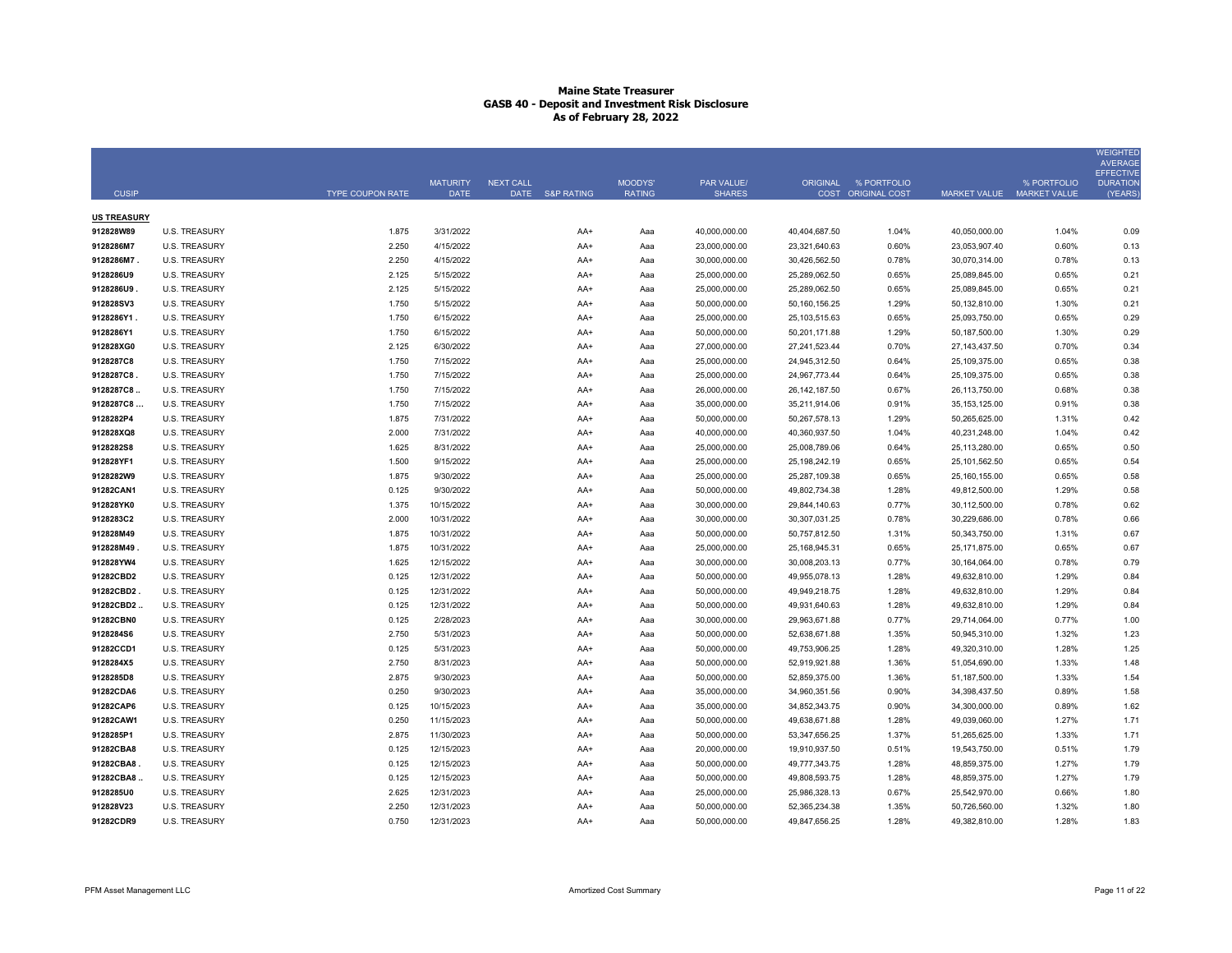|                      |                             |                         | <b>MATURITY</b> | <b>NEXT CALL</b> |                 | MOODYS'       | <b>PAR VALUE/</b> |                   | ORIGINAL % PORTFOLIO |                     | % PORTFOLIO         | <b>WEIGHTED</b><br><b>AVERAGE</b><br><b>EFFECTIVE</b><br><b>DURATION</b> |
|----------------------|-----------------------------|-------------------------|-----------------|------------------|-----------------|---------------|-------------------|-------------------|----------------------|---------------------|---------------------|--------------------------------------------------------------------------|
| CUSIP                |                             | <b>TYPE COUPON RATE</b> | <b>DATE</b>     |                  | DATE S&P RATING | <b>RATING</b> | <b>SHARES</b>     |                   | COST ORIGINAL COST   | <b>MARKET VALUE</b> | <b>MARKET VALUE</b> | (YEARS)                                                                  |
| 91282CBM2            | <b>U.S. TREASURY</b>        | 0.125                   | 2/15/2024       |                  | AA+             | Aaa           | 25,000,000.00     | 24,854,492.19     | 0.64%                | 24,355,470.00       | 0.63%               | 1.96                                                                     |
| 9128286G0            | <b>U.S. TREASURY</b>        | 2.375                   | 2/29/2024       |                  | AA+             | Aaa           | 50,000,000.00     | 52,896,484.38     | 1.36%                | 50,875,000.00       | 1.32%               | 1.97                                                                     |
| 91282CBR1            | <b>U.S. TREASURY</b>        | 0.250                   | 3/15/2024       |                  | AA+             | Aaa           | 30,000,000.00     | 29,962,500.00     | 0.77%                | 29,245,314.00       | 0.76%               | 2.04                                                                     |
| 91282CBR1.           | <b>U.S. TREASURY</b>        | 0.250                   | 3/15/2024       |                  | AA+             | Aaa           | 35,000,000.00     | 34,857,812.50     | 0.90%                | 34,119,533.00       | 0.89%               | 2.04                                                                     |
| 912828W71            | U.S. TREASURY               | 2.125                   | 3/31/2024       |                  | AA+             | Aaa           | 25,000,000.00     | 26, 182, 617. 19  | 0.67%                | 25,320,312.50       | 0.66%               | 2.03                                                                     |
| 912828W71.           | <b>U.S. TREASURY</b>        | 2.125                   | 3/31/2024       |                  | AA+             | Aaa           | 50,000,000.00     | 52,365,234.38     | 1.35%                | 50,640,625.00       | 1.31%               | 2.03                                                                     |
| 91282CBV2            | <b>U.S. TREASURY</b>        | 0.375                   | 4/15/2024       |                  | AA+             | Aaa           | 30,000,000.00     | 29,896,875.00     | 0.77%                | 29,282,814.00       | 0.76%               | 2.12                                                                     |
| 91282CCC3.           | <b>U.S. TREASURY</b>        | 0.250                   | 5/15/2024       |                  | AA+             | Aaa           | 50,000,000.00     | 49,896,484.38     | 1.28%                | 48,601,560.00       | 1.26%               | 2.20                                                                     |
| 91282CCC3            | <b>U.S. TREASURY</b>        | 0.250                   | 5/15/2024       |                  | AA+             | Aaa           | 50,000,000.00     | 49,328,125.00     | 1.27%                | 48,601,560.00       | 1.26%               | 2.20                                                                     |
| 91282CCG4            | <b>U.S. TREASURY</b>        | 0.250                   | 6/15/2024       |                  | AA+             | Aaa           | 50,000,000.00     | 49,654,296.88     | 1.28%                | 48,539,060.00       | 1.26%               | 2.29                                                                     |
| 91282CCG4.           | U.S. TREASURY               | 0.250                   | 6/15/2024       |                  | AA+             | Aaa           | 25,000,000.00     | 24,879,882.81     | 0.64%                | 24,269,530.00       | 0.63%               | 2.29                                                                     |
| 91282CCG4            | <b>U.S. TREASURY</b>        | 0.250                   | 6/15/2024       |                  | AA+             | Aaa           | 50,000,000.00     | 49,759,765.63     | 1.28%                | 48,539,060.00       | 1.26%               | 2.29                                                                     |
| 91282CCL3            | <b>U.S. TREASURY</b>        | 0.375                   | 7/15/2024       |                  | AA+             | Aaa           | 50,000,000.00     | 49,937,500.00     | 1.28%                | 48,617,190.00       | 1.26%               | 2.37                                                                     |
| 91282CCX7            | <b>U.S. TREASURY</b>        | 0.375                   | 9/15/2024       |                  | AA+             | Aaa           | 35,000,000.00     | 34,816,796.88     | 0.90%                | 33,933,592.00       | 0.88%               | 2.53                                                                     |
| 91282CDH1            | <b>U.S. TREASURY</b>        | 0.750                   | 11/15/2024      |                  | AA+             | Aaa           | 50,000,000.00     | 49,718,750.00     | 1.28%                | 48,843,750.00       | 1.27%               | 2.68                                                                     |
| <b>ISSUER TOTAL</b>  |                             |                         |                 |                  |                 |               | 2,236,000,000.00  | 2,258,063,359.49  | 58.06%               | 2,224,527,476.40    | 57.76%              | 1.30                                                                     |
| <b>FNMA</b>          |                             |                         |                 |                  |                 |               |                   |                   |                      |                     |                     |                                                                          |
| 3135G0T45            | U.S. INSTRUMENTALITY        | 1.875                   | 4/5/2022        |                  | AA+             | Aaa           | 15,000,000.00     | 14,994,450.00     | 0.39%                | 15,022,260.00       | 0.39%               | 0.10                                                                     |
| 3135G0V59            | U.S. INSTRUMENTALITY        | 2.250                   | 4/12/2022       |                  | AA+             | Aaa           | 20,000,000.00     | 20,021,600.00     | 0.51%                | 20,044,300.00       | 0.52%               | 0.12                                                                     |
| 3135G0V59            | U.S. INSTRUMENTALITY        | 2.250                   | 4/12/2022       |                  | AA+             | Aaa           | 40,000,000.00     | 39,820,800.00     | 1.02%                | 40,088,600.00       | 1.04%               | 0.12                                                                     |
| 3135G0W33            | U.S. INSTRUMENTALITY        | 1.375                   | 9/6/2022        |                  | AA+             | Aaa           | 25,000,000.00     | 24,816,750.00     | 0.64%                | 25,088,375.00       | 0.65%               | 0.51                                                                     |
| 3135G0W33            | U.S. INSTRUMENTALITY        | 1.375                   | 9/6/2022        |                  | AA+             | Aaa           | 10,000,000.00     | 9,912,800.00      | 0.25%                | 10,035,350.00       | 0.26%               | 0.51                                                                     |
| 3135G05G4            | U.S. INSTRUMENTALITY        | 0.250                   | 7/10/2023       |                  | AA+             | Aaa           | 35,000,000.00     | 34,949,250.00     | 0.90%                | 34,491,765.00       | 0.90%               | 1.36                                                                     |
| 3135G05R0            | U.S. INSTRUMENTALITY        | 0.300                   | 8/10/2023       | 8/10/2022        | AA+             | Aaa           | 50,000,000.00     | 49,906,000.00     | 1.28%                | 49,273,150.00       | 1.28%               | 0.44                                                                     |
| 3135G05V1            | U.S. INSTRUMENTALITY        | 0.360                   | 8/18/2023       | 5/18/2022        | AA+             | Aaa           | 10,000,000.00     | 10,000,000.00     | 0.26%                | 9,859,820.00        | 0.26%               | 0.47                                                                     |
| 3135G05V1            | U.S. INSTRUMENTALITY        | 0.360                   | 8/18/2023       | 5/18/2022        | AA+             | Aaa           | 50,000,000.00     | 50,000,000.00     | 1.29%                | 49,299,100.00       | 1.28%               | 0.47                                                                     |
| 3136G46A6            | <b>U.S. INSTRUMENTALITY</b> | 0.300                   | 10/27/2023      | 4/27/2022        | AA+             | Aaa           | 17,845,000.00     | 17,840,538.75     | 0.46%                | 17,521,648.60       | 0.45%               | 0.16                                                                     |
| 3135G06F5            | U.S. INSTRUMENTALITY        | 0.310                   | 11/16/2023      | 11/16/2022       | AA+             | Aaa           | 50,000,000.00     | 49,995,000.00     | 1.29%                | 49,072,200.00       | 1.27%               | 0.71                                                                     |
| <b>ISSUER TOTAL</b>  |                             |                         |                 |                  |                 |               | 322,845,000.00    | 322, 257, 188. 75 | 8.29%                | 319,796,568.60      | 8.30%               | 0.50                                                                     |
| <b>TD BANK DDA</b>   | CASH AND CASH EQUIVALENTS   |                         | 3/1/2022        |                  |                 |               | 247.000.000.00    | 247.000.000.00    | 6.35%                | 247.000.000.00      | 6.41%               | 0.00                                                                     |
| <b>ISSUER TOTAL</b>  |                             |                         |                 |                  |                 |               | 247,000,000.00    | 247,000,000.00    | 6.35%                | 247,000,000.00      | 6.41%               | 0.00                                                                     |
| <b>CITIZENS BANK</b> | CASH AND CASH EQUIVALENTS   |                         | 3/1/2022        |                  |                 |               | 100,000,000.00    | 100,000,000.00    | 2.57%                | 100,000,000.00      | 2.60%               | 0.00                                                                     |
| <b>ISSUER TOTAL</b>  |                             |                         |                 |                  |                 |               | 100,000,000.00    | 100,000,000.00    | 2.57%                | 100,000,000.00      | 2.60%               | 0.00                                                                     |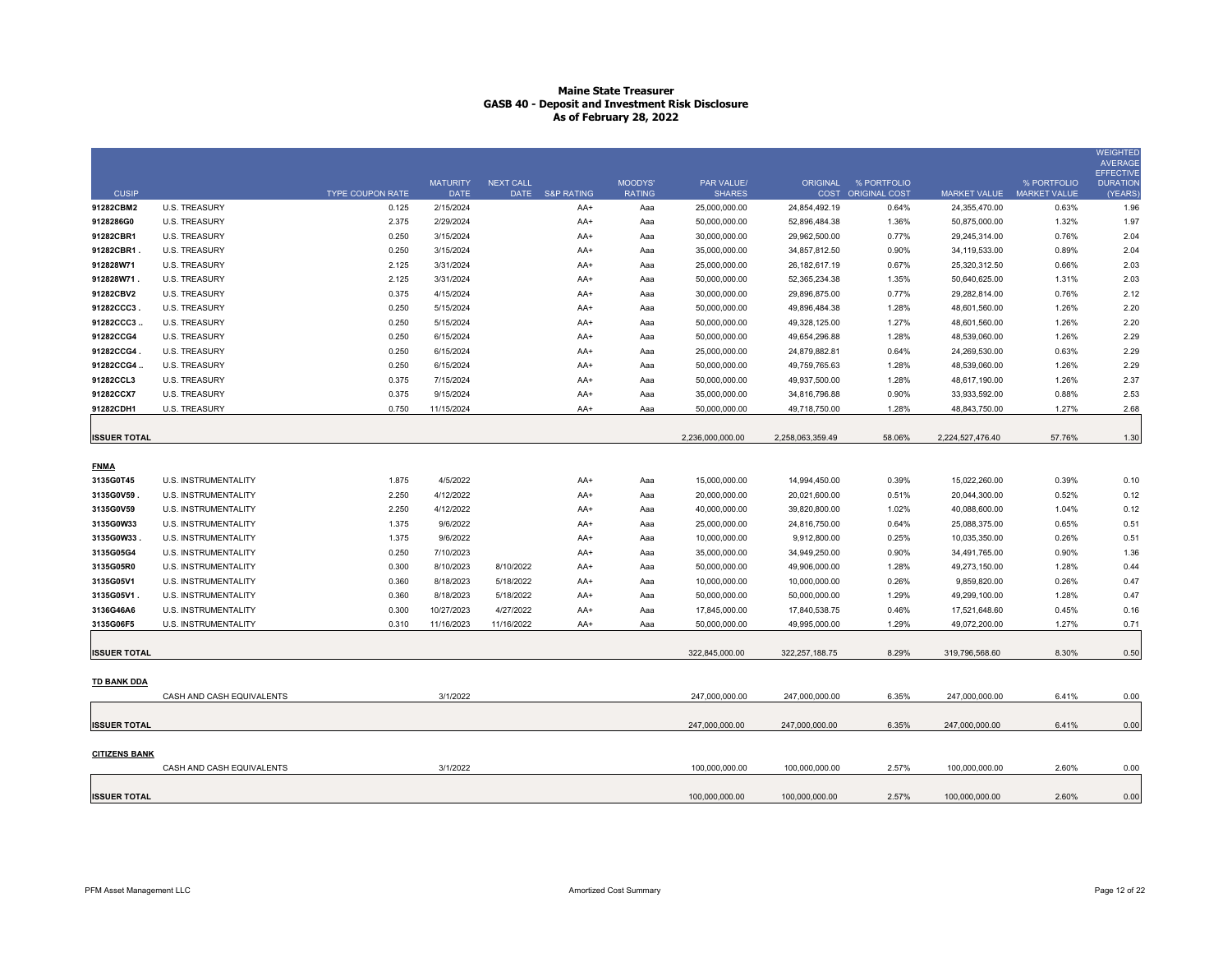| <b>CUSIP</b>              |                                | TYPE COUPON RATE | <b>MATURITY</b><br><b>DATE</b> | <b>NEXT CALL</b><br>DATE S&P RATING |            | MOODYS'<br><b>RATING</b> | PAR VALUE/<br><b>SHARES</b> |               | ORIGINAL % PORTFOLIO<br>COST ORIGINAL COST | MARKET VALUE MARKET VALUE      | % PORTFOLIO | <b>WEIGHTED</b><br><b>AVERAGE</b><br><b>EFFECTIVE</b><br><b>DURATION</b><br>(YEARS) |
|---------------------------|--------------------------------|------------------|--------------------------------|-------------------------------------|------------|--------------------------|-----------------------------|---------------|--------------------------------------------|--------------------------------|-------------|-------------------------------------------------------------------------------------|
|                           |                                |                  |                                |                                     |            |                          |                             |               |                                            |                                |             |                                                                                     |
| <b>NORTHEAST BANK</b>     | CASH AND CASH EQUIVALENTS      |                  | 3/1/2022                       |                                     |            |                          | 97,000,000.00               | 97,000,000.00 | 2.49%                                      | 97,000,000.00                  | 2.52%       | 0.00                                                                                |
|                           |                                |                  |                                |                                     |            |                          |                             |               |                                            |                                |             |                                                                                     |
| <b>ISSUER TOTAL</b>       |                                |                  |                                |                                     |            |                          | 97,000,000.00               | 97,000,000.00 | 2.49%                                      | 97,000,000.00                  | 2.52%       | 0.00                                                                                |
| <b>BANGOR SAVINGS</b>     |                                |                  |                                |                                     |            |                          |                             |               |                                            |                                |             |                                                                                     |
|                           | CASH AND CASH EQUIVALENTS      |                  | 3/1/2022                       |                                     |            |                          | 75,000,000.00               | 75,000,000.00 | 1.93%                                      | 75,000,000.00                  | 1.95%       | 0.00                                                                                |
|                           | CERTIFICATES OF DEPOSIT        | 0.400            | 4/8/2023                       |                                     | <b>NR</b>  | <b>NR</b>                | 15,000,000.00               | 15,000,000.00 | 0.39%                                      | 15,000,000.00                  | 0.39%       | 1.12                                                                                |
| <b>ISSUER TOTAL</b>       |                                |                  |                                |                                     |            |                          | 90,000,000.00               | 90,000,000.00 | 2.31%                                      | 90,000,000.00                  | 2.34%       | 0.19                                                                                |
|                           |                                |                  |                                |                                     |            |                          |                             |               |                                            |                                |             |                                                                                     |
| <b>FHLMC</b><br>3137EAEQ8 | U.S. INSTRUMENTALITY           | 0.375            | 4/20/2023                      |                                     |            |                          | 13,750,000.00               | 13,720,437.50 | 0.35%                                      |                                | 0.35%       |                                                                                     |
| 3137EAEV7                 | U.S. INSTRUMENTALITY           | 0.250            | 8/24/2023                      |                                     | AA+<br>AA+ | Aaa<br>Aaa               | 17,500,000.00               | 17,506,300.00 | 0.45%                                      | 13,614,988.75<br>17,215,677.50 | 0.45%       | 1.14<br>1.48                                                                        |
| 3137EAEY1                 | U.S. INSTRUMENTALITY           | 0.125            | 10/16/2023                     |                                     | AA+        | Aaa                      | 25,000,000.00               | 24,910,750.00 | 0.64%                                      | 24,488,775.00                  | 0.64%       | 1.63                                                                                |
| 3137EAFA2                 | U.S. INSTRUMENTALITY           | 0.250            | 12/4/2023                      |                                     | AA+        | Aaa                      | 25,000,000.00               | 24,990,750.00 | 0.64%                                      | 24,488,600.00                  | 0.64%       | 1.76                                                                                |
|                           |                                |                  |                                |                                     |            |                          |                             |               |                                            |                                |             |                                                                                     |
| <b>ISSUER TOTAL</b>       |                                |                  |                                |                                     |            |                          | 81,250,000.00               | 81,128,237.50 | 2.09%                                      | 79,808,041.25                  | 2.07%       | 1.55                                                                                |
| PEOPLE'S UNITED BANK      |                                |                  |                                |                                     |            |                          |                             |               |                                            |                                |             |                                                                                     |
|                           | <b>CERTIFICATES OF DEPOSIT</b> | 0.350            | 1/19/2023                      |                                     | <b>NR</b>  | <b>NR</b>                | 10,000,000.00               | 10,000,000.00 | 0.26%                                      | 10,000,000.00                  | 0.26%       | 0.90                                                                                |
|                           | <b>CERTIFICATES OF DEPOSIT</b> | 0.250            | 4/18/2023                      |                                     | <b>NR</b>  | <b>NR</b>                | 15,000,000.00               | 15,000,000.00 | 0.39%                                      | 15,000,000.00                  | 0.39%       | 1.15                                                                                |
|                           | CERTIFICATES OF DEPOSIT        | 0.250            | 4/23/2023                      |                                     | <b>NR</b>  | <b>NR</b>                | 25,000,000.00               | 25,000,000.00 | 0.64%                                      | 25,000,000.00                  | 0.65%       | 1.16                                                                                |
|                           | CERTIFICATES OF DEPOSIT        | 0.200            | 6/14/2023                      |                                     | <b>NR</b>  | <b>NR</b>                | 10,000,000.00               | 10,000,000.00 | 0.26%                                      | 10,000,000.00                  | 0.26%       | 1.31                                                                                |
| <b>ISSUER TOTAL</b>       |                                |                  |                                |                                     |            |                          | 60,000,000.00               | 60,000,000.00 | 1.54%                                      | 60,000,000.00                  | 1.56%       | 1.14                                                                                |
| <b>U.S. BANK DDA</b>      |                                |                  |                                |                                     |            |                          |                             |               |                                            |                                |             |                                                                                     |
|                           | CASH AND CASH EQUIVALENTS      |                  | 3/1/2022                       |                                     |            |                          | 60,000,000.00               | 60,000,000.00 | 1.54%                                      | 60,000,000.00                  | 1.56%       | 0.00                                                                                |
|                           |                                |                  |                                |                                     |            |                          |                             |               |                                            |                                |             |                                                                                     |
| <b>ISSUER TOTAL</b>       |                                |                  |                                |                                     |            |                          | 60,000,000.00               | 60,000,000.00 | 1.54%                                      | 60,000,000.00                  | 1.56%       | 0.00                                                                                |
| <u>FHLB</u>               |                                |                  |                                |                                     |            |                          |                             |               |                                            |                                |             |                                                                                     |
| 313379Q69                 | U.S. INSTRUMENTALITY           | 2.125            | 6/10/2022                      |                                     | AA+        | Aaa                      | 30,000,000.00               | 30,176,400.00 | 0.78%                                      | 30,142,470.00                  | 0.78%       | 0.28                                                                                |
| 3130AJ7E3                 | <b>U.S. INSTRUMENTALITY</b>    | 1.375            | 2/17/2023                      |                                     | AA+        | Aaa                      | 25,000,000.00               | 25,660,750.00 | 0.66%                                      | 25,058,825.00                  | 0.65%       | 0.96                                                                                |
| <b>ISSUER TOTAL</b>       |                                |                  |                                |                                     |            |                          | 55,000,000.00               | 55,837,150.00 | 1.44%                                      | 55,201,295.00                  | 1.43%       | 0.59                                                                                |
|                           |                                |                  |                                |                                     |            |                          |                             |               |                                            |                                |             |                                                                                     |
| <b>CAMDEN NATIONAL</b>    | CERTIFICATES OF DEPOSIT        | 0.200            | 1/17/2023                      |                                     | <b>NR</b>  | <b>NR</b>                | 50,000,000.00               | 50,000,000.00 | 1.29%                                      | 50,000,000.00                  | 1.30%       | 0.90                                                                                |
|                           |                                |                  |                                |                                     |            |                          |                             |               |                                            |                                |             |                                                                                     |
| <b>ISSUER TOTAL</b>       |                                |                  |                                |                                     |            |                          | 50,000,000.00               | 50,000,000.00 | 1.29%                                      | 50,000,000.00                  | 1.30%       | 0.90                                                                                |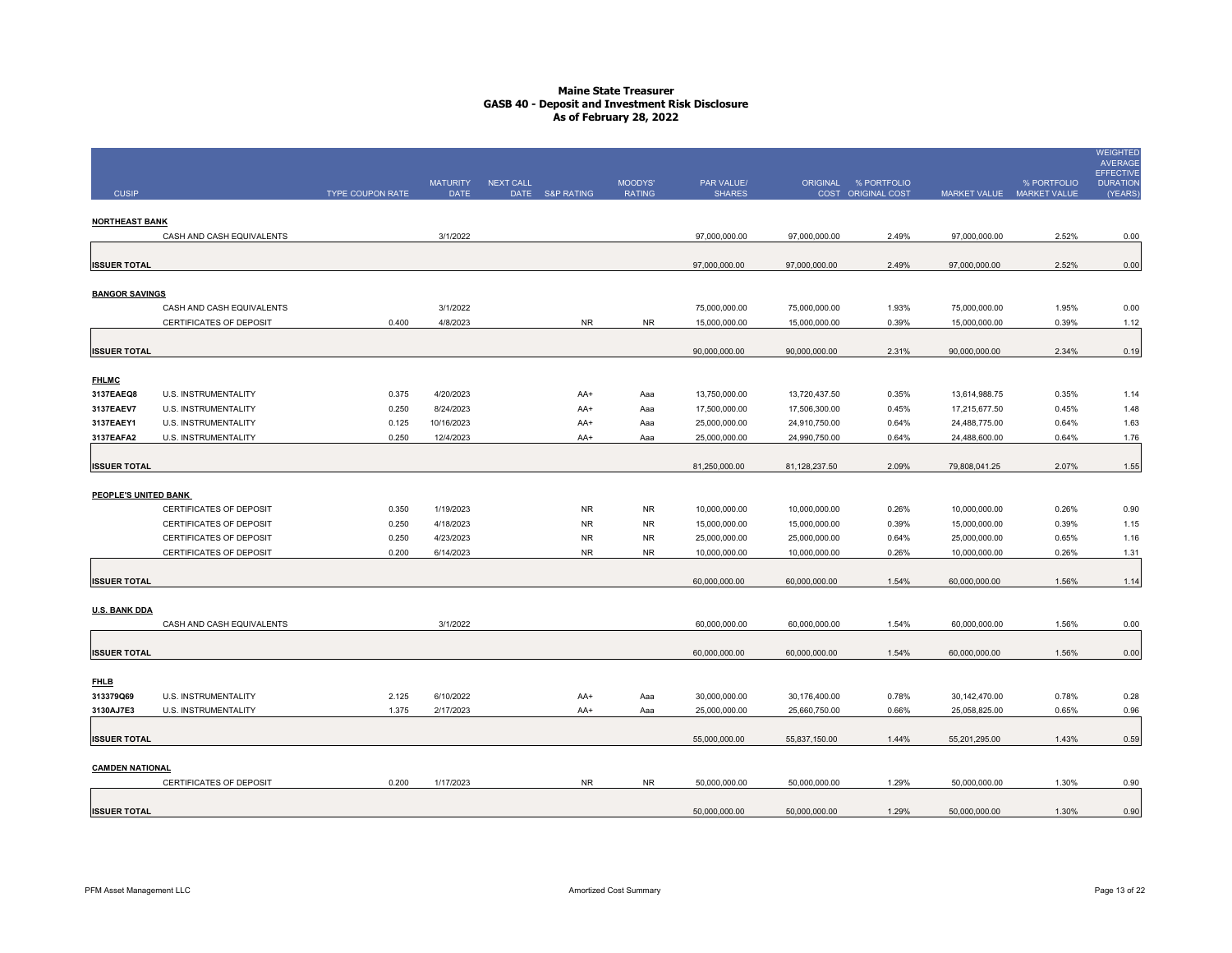|                                      |                                          |                  |                                |                  |                 |                          |                             |               |                                            |               |                                          | <b>WEIGHTED</b><br><b>AVERAGE</b><br><b>EFFECTIVE</b> |
|--------------------------------------|------------------------------------------|------------------|--------------------------------|------------------|-----------------|--------------------------|-----------------------------|---------------|--------------------------------------------|---------------|------------------------------------------|-------------------------------------------------------|
| <b>CUSIP</b>                         |                                          | TYPE COUPON RATE | <b>MATURITY</b><br><b>DATE</b> | <b>NEXT CALL</b> | DATE S&P RATING | MOODYS'<br><b>RATING</b> | PAR VALUE/<br><b>SHARES</b> |               | ORIGINAL % PORTFOLIO<br>COST ORIGINAL COST |               | % PORTFOLIO<br>MARKET VALUE MARKET VALUE | <b>DURATION</b><br>(YEARS)                            |
|                                      |                                          |                  |                                |                  |                 |                          |                             |               |                                            |               |                                          |                                                       |
| <b>FIRST NATIONAL</b>                | CASH AND CASH EQUIVALENTS                |                  | 3/1/2022                       |                  |                 |                          | 50,000,000.00               | 50,000,000.00 | 1.29%                                      | 50,000,000.00 | 1.30%                                    | 0.00                                                  |
|                                      |                                          |                  |                                |                  |                 |                          |                             |               |                                            |               |                                          |                                                       |
| <b>ISSUER TOTAL</b>                  |                                          |                  |                                |                  |                 |                          | 50,000,000.00               | 50,000,000.00 | 1.29%                                      | 50,000,000.00 | 1.30%                                    | 0.00                                                  |
| OLD LINE FUNDING LLC                 |                                          |                  |                                |                  |                 |                          |                             |               |                                            |               |                                          |                                                       |
| 67983UCF8                            | <b>COMMERCIAL PAPER</b>                  |                  | 3/15/2022                      |                  | $A-1+$          | $P-1$                    | 27,000,000.00               | 26,984,700.00 | 0.69%                                      | 26,997,705.00 | 0.70%                                    | 0.04                                                  |
| 67983UDB6                            | <b>COMMERCIAL PAPER</b>                  |                  | 4/11/2022                      |                  | $A-1+$          | $P-1$                    | 23,000,000.00               | 22,983,210.00 | 0.59%                                      | 22,991,973.00 | 0.60%                                    | 0.12                                                  |
|                                      |                                          |                  |                                |                  |                 |                          |                             |               |                                            |               |                                          |                                                       |
| <b>ISSUER TOTAL</b>                  |                                          |                  |                                |                  |                 |                          | 50,000,000.00               | 49,967,910.00 | 1.28%                                      | 49,989,678.00 | 1.30%                                    | 0.08                                                  |
| <b>NATIXIS NY BRANCH</b>             |                                          |                  |                                |                  |                 |                          |                             |               |                                            |               |                                          |                                                       |
| 63873KF28                            | <b>COMMERCIAL PAPER</b>                  |                  | 6/2/2022                       |                  | $A-1$           | $P-1$                    | 25,000,000.00               | 24,969,083.33 | 0.64%                                      | 24,965,550.00 | 0.65%                                    | 0.26                                                  |
| 63873KFE2                            | <b>COMMERCIAL PAPER</b>                  |                  | 6/14/2022                      |                  | A-1             | $P-1$                    | 25,000,000.00               | 24,960,000.00 | 0.64%                                      | 24,958,125.00 | 0.65%                                    | 0.29                                                  |
| <b>ISSUER TOTAL</b>                  |                                          |                  |                                |                  |                 |                          | 50,000,000.00               | 49,929,083.33 | 1.28%                                      | 49,923,675.00 | 1.30%                                    | 0.28                                                  |
|                                      |                                          |                  |                                |                  |                 |                          |                             |               |                                            |               |                                          |                                                       |
| <b>MUFG BANK LTD/NY</b>              |                                          |                  |                                |                  |                 |                          |                             |               |                                            |               |                                          |                                                       |
| 62479MFF5                            | <b>COMMERCIAL PAPER</b>                  |                  | 6/15/2022                      |                  | $A-1$           | $P-1$                    | 25,000,000.00               | 24,949,583.33 | 0.64%                                      | 24,966,975.00 | 0.65%                                    | 0.30                                                  |
| 62479MG56                            | <b>COMMERCIAL PAPER</b>                  |                  | 7/5/2022                       |                  | A-1             | $P-1$                    | 25,000,000.00               | 24,949,000.00 | 0.64%                                      | 24,955,125.00 | 0.65%                                    | 0.35                                                  |
| <b>ISSUER TOTAL</b>                  |                                          |                  |                                |                  |                 |                          | 50,000,000.00               | 49,898,583.33 | 1.28%                                      | 49,922,100.00 | 1.30%                                    | 0.33                                                  |
|                                      |                                          |                  |                                |                  |                 |                          |                             |               |                                            |               |                                          |                                                       |
| <b>LMA AMERICAS LLC</b><br>53944REG9 | <b>COMMERCIAL PAPER</b>                  |                  | 5/16/2022                      |                  | $A-1$           | $P-1$                    | 25,000,000.00               | 24,974,965.28 | 0.64%                                      | 24,967,875.00 | 0.65%                                    | 0.22                                                  |
| 53944RF78                            | <b>COMMERCIAL PAPER</b>                  |                  | 6/7/2022                       |                  | A-1             | $P-1$                    | 25,000,000.00               | 24,956,666.67 | 0.64%                                      | 24,953,850.00 | 0.65%                                    | 0.28                                                  |
|                                      |                                          |                  |                                |                  |                 |                          |                             |               |                                            |               |                                          |                                                       |
| <b>ISSUER TOTAL</b>                  |                                          |                  |                                |                  |                 |                          | 50,000,000.00               | 49,931,631.95 | 1.28%                                      | 49,921,725.00 | 1.30%                                    | 0.25                                                  |
|                                      | <b>COLLAT COMM PAPER V CO COMM PAPER</b> |                  |                                |                  |                 |                          |                             |               |                                            |               |                                          |                                                       |
| 19424JFV3                            | <b>COMMERCIAL PAPER</b>                  |                  | 6/29/2022                      |                  | $A-1$           | $P-1$                    | 25,000,000.00               | 24,948,958.33 | 0.64%                                      | 24,944,525.00 | 0.65%                                    | 0.34                                                  |
| 19424JG59                            | <b>COMMERCIAL PAPER</b>                  |                  | 7/5/2022                       |                  | A-1             | $P-1$                    | 25,000,000.00               | 24,933,416.67 | 0.64%                                      | 24,939,925.00 | 0.65%                                    | 0.35                                                  |
|                                      |                                          |                  |                                |                  |                 |                          |                             |               |                                            |               |                                          |                                                       |
| <b>ISSUER TOTAL</b>                  |                                          |                  |                                |                  |                 |                          | 50,000,000.00               | 49,882,375.00 | 1.28%                                      | 49,884,450.00 | 1.30%                                    | 0.35                                                  |
| <b>GOTHAM FUNDING CORP</b>           |                                          |                  |                                |                  |                 |                          |                             |               |                                            |               |                                          |                                                       |
|                                      | <b>COMMERCIAL PAPER</b>                  |                  | 5/16/2022                      |                  | A-1             | P-1                      | 49.300.000.00               | 49,250,590.44 | 1.27%                                      | 49,239,065.20 | 1.28%                                    | 0.22                                                  |
| <b>ISSUER TOTAL</b>                  |                                          |                  |                                |                  |                 |                          | 49,300,000.00               | 49,250,590.44 | 1.27%                                      | 49.239.065.20 | 1.28%                                    | 0.22                                                  |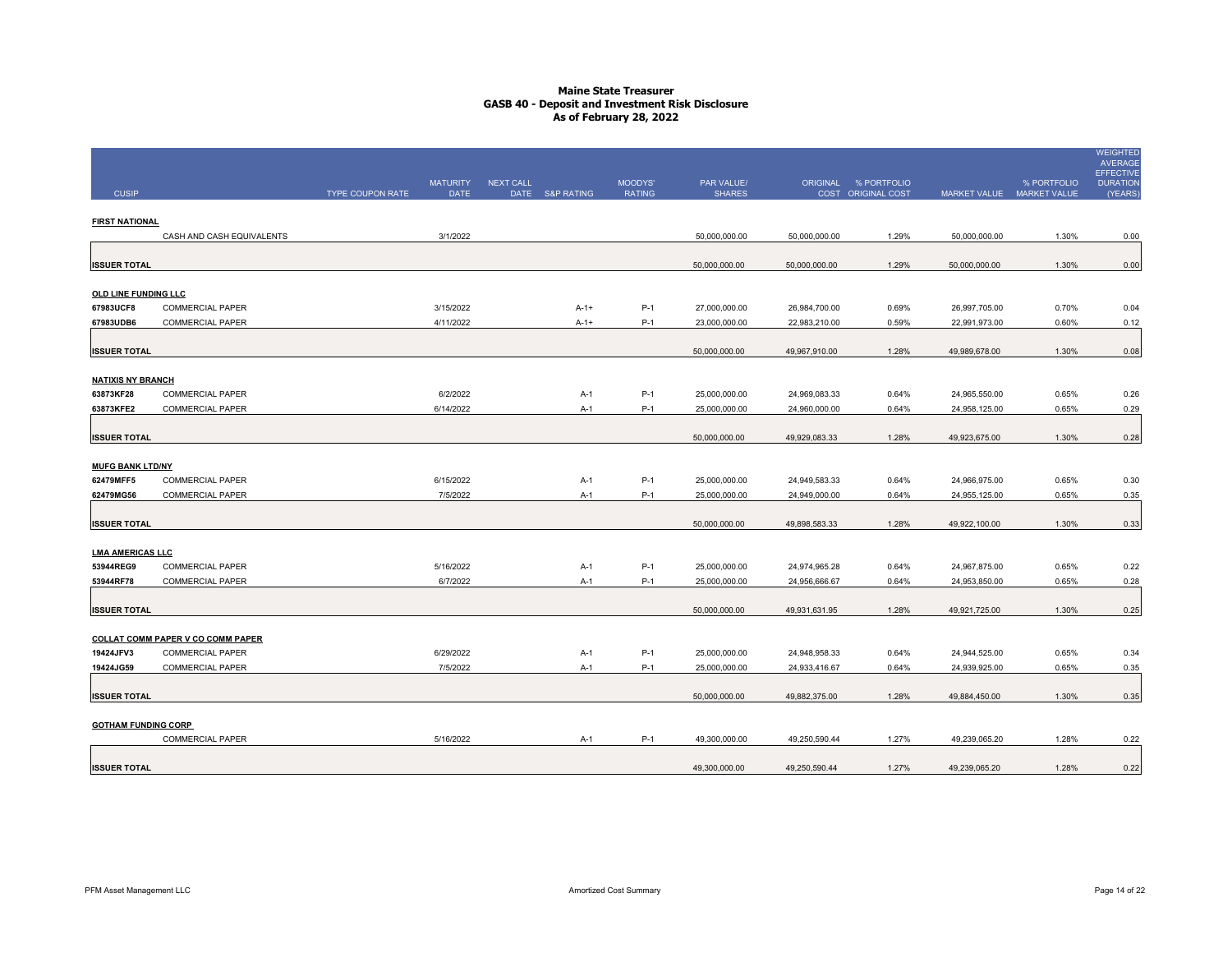|                                            |                           |                  | <b>MATURITY</b> | NEXT CALL |                 | MOODYS'       | PAR VALUE/       |                  | ORIGINAL % PORTFOLIO |                           | % PORTFOLIO | WEIGHTED<br><b>AVERAGE</b><br><b>EFFECTIVE</b><br><b>DURATION</b> |
|--------------------------------------------|---------------------------|------------------|-----------------|-----------|-----------------|---------------|------------------|------------------|----------------------|---------------------------|-------------|-------------------------------------------------------------------|
| <b>CUSIP</b>                               |                           | TYPE COUPON RATE | <b>DATE</b>     |           | DATE S&P RATING | <b>RATING</b> | <b>SHARES</b>    |                  | COST ORIGINAL COST   | MARKET VALUE MARKET VALUE |             | (YEARS                                                            |
| <b>BAR HARBOR</b>                          |                           |                  |                 |           |                 |               |                  |                  |                      |                           |             |                                                                   |
|                                            | CASH AND CASH EQUIVALENTS |                  | 3/1/2022        |           |                 |               | 49,000,000.00    | 49,000,000.00    | 1.26%                | 49,000,000.00             | 1.27%       | 0.00                                                              |
|                                            |                           |                  |                 |           |                 |               |                  |                  |                      |                           |             |                                                                   |
| <b>ISSUER TOTAL</b>                        |                           |                  |                 |           |                 |               | 49,000,000.00    | 49,000,000.00    | 1.26%                | 49,000,000.00             | 1.27%       | 0.00                                                              |
|                                            |                           |                  |                 |           |                 |               |                  |                  |                      |                           |             |                                                                   |
| <b>CREDIT AGRICOLE CIB NY</b><br>22533UFG3 | <b>COMMERCIAL PAPER</b>   |                  | 6/16/2022       |           |                 | P-1           |                  | 24,965,333.33    | 0.64%                |                           | 0.65%       |                                                                   |
|                                            |                           |                  |                 |           | A-1             |               | 25,000,000.00    |                  |                      | 24,957,800.00             |             | 0.30                                                              |
| <b>ISSUER TOTAL</b>                        |                           |                  |                 |           |                 |               | 25,000,000.00    | 24,965,333.33    | 0.64%                | 24,957,800.00             | 0.65%       | 0.30                                                              |
|                                            |                           |                  |                 |           |                 |               |                  |                  |                      |                           |             |                                                                   |
| <b>JOHNSON &amp; JOHNSON</b>               |                           |                  |                 |           |                 |               |                  |                  |                      |                           |             |                                                                   |
| 478160CD4                                  | CORPORATE                 | 2.250            | 3/3/2022        | 3/1/2022  | AAA             | Aaa           | 16,893,000.00    | 16,680,992.85    | 0.43%                | 16,893,929.12             | 0.44%       | 0.01                                                              |
|                                            |                           |                  |                 |           |                 |               |                  |                  |                      |                           |             |                                                                   |
| <b>ISSUER TOTAL</b>                        |                           |                  |                 |           |                 |               | 16,893,000.00    | 16,680,992.85    | 0.43%                | 16,893,929.12             | 0.44%       | 0.01                                                              |
| <b>BATH SAVINGS</b>                        |                           |                  |                 |           |                 |               |                  |                  |                      |                           |             |                                                                   |
|                                            | CASH AND CASH EQUIVALENTS |                  | 3/1/2022        |           |                 |               | 14,000,000.00    | 14,000,000.00    | 0.36%                | 14,000,000.00             | 0.36%       | 0.00                                                              |
|                                            |                           |                  |                 |           |                 |               |                  |                  |                      |                           |             |                                                                   |
| <b>ISSUER TOTAL</b>                        |                           |                  |                 |           |                 |               | 14,000,000.00    | 14,000,000.00    | 0.36%                | 14,000,000.00             | 0.36%       | 0.00                                                              |
|                                            |                           |                  |                 |           |                 |               |                  |                  |                      |                           |             |                                                                   |
| ING (US) FUNDING LLC                       |                           |                  |                 |           |                 |               |                  |                  |                      |                           |             |                                                                   |
| 4497W1G59                                  | <b>COMMERCIAL PAPER</b>   |                  | 7/5/2022        |           | A-1             | $P-1$         | 9,530,000.00     | 9,509,748.75     | 0.24%                | 9,511,635.69              | 0.25%       | 0.35                                                              |
| <b>ISSUER TOTAL</b>                        |                           |                  |                 |           |                 |               | 9,530,000.00     | 9,509,748.75     | 0.24%                | 9,511,635.69              | 0.25%       | 0.35                                                              |
|                                            |                           |                  |                 |           |                 |               |                  |                  |                      |                           |             |                                                                   |
| <b>BIDDEFORD SAVINGS BANK</b>              |                           |                  |                 |           |                 |               |                  |                  |                      |                           |             |                                                                   |
|                                            | CASH AND CASH EQUIVALENTS |                  | 3/1/2022        |           |                 |               | 5,000,000.00     | 5,000,000.00     | 0.13%                | 5,000,000.00              | 0.13%       | 0.00                                                              |
|                                            |                           |                  |                 |           |                 |               |                  |                  |                      |                           |             |                                                                   |
| <b>ISSUER TOTAL</b>                        |                           |                  |                 |           |                 |               | 5,000,000.00     | 5,000,000.00     | 0.13%                | 5,000,000.00              | 0.13%       | 0.00                                                              |
| <b>FIRST AMERICAN FUNDS</b>                |                           |                  |                 |           |                 |               |                  |                  |                      |                           |             |                                                                   |
|                                            |                           |                  |                 |           |                 |               |                  |                  |                      |                           |             |                                                                   |
| <b>GRAND TOTAL</b>                         |                           |                  |                 |           |                 |               | 3,867,818,000.00 | 3,889,302,184.72 | 100.00%              | 3,851,577,439.26          | 100.00%     |                                                                   |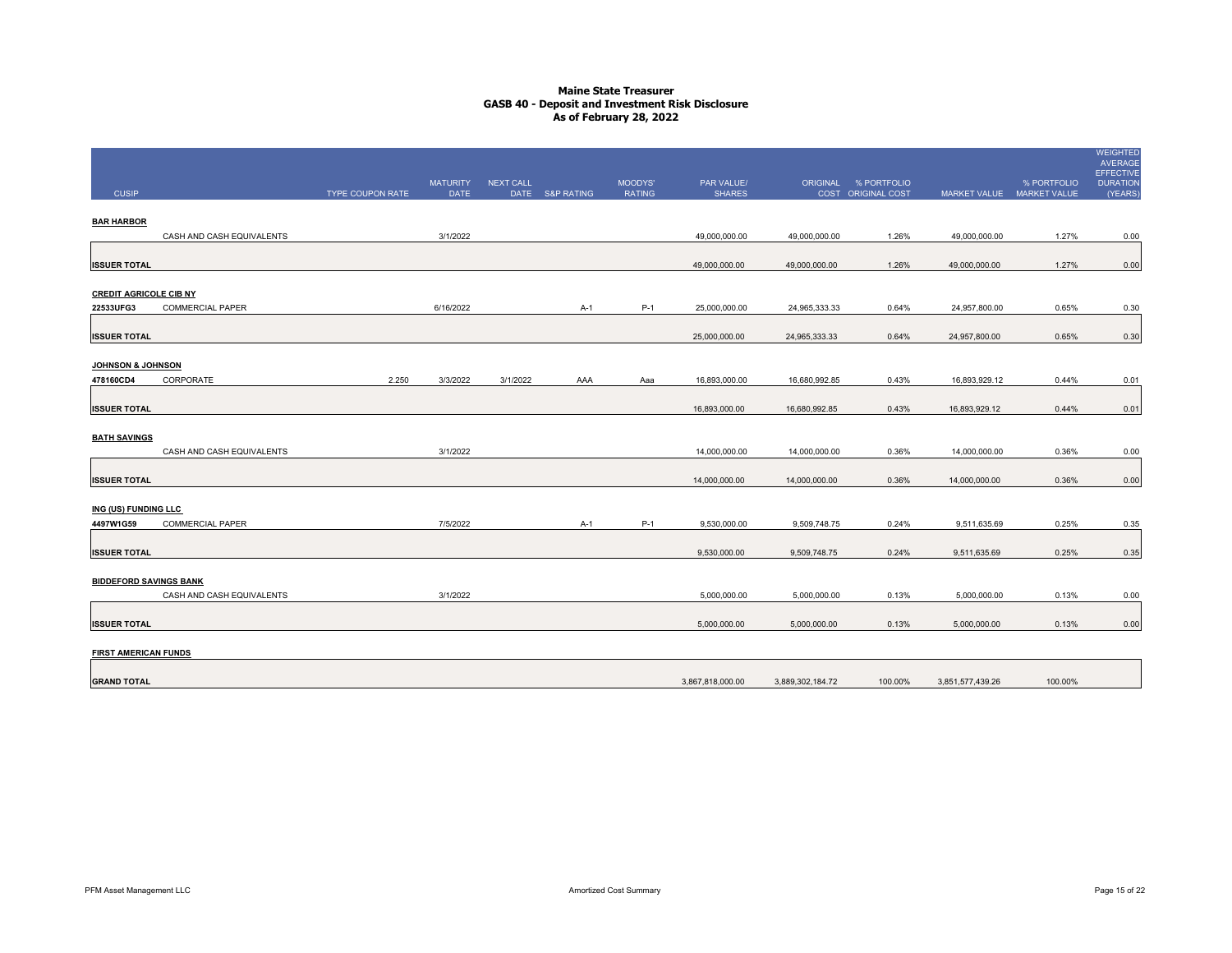#### **Maine State Treasurer Securities PurchasedDuring the Month Ended February 28, 2022**

|                             |                                   |             |               |                 |                  |                  |                  |                  | <b>ACCRUED</b>   |              |
|-----------------------------|-----------------------------------|-------------|---------------|-----------------|------------------|------------------|------------------|------------------|------------------|--------------|
|                             |                                   |             |               |                 |                  |                  |                  |                  | <b>INTEREST</b>  |              |
| <b>CUSIP</b>                | <b>ISSUER</b>                     | <b>DATE</b> | <b>COUPON</b> | <b>MATURITY</b> | <b>CALL DATE</b> | PAR VALUE/SHARES | <b>UNIT COST</b> | <b>PRINCIPAL</b> | <b>PURCHASED</b> | <b>YIELD</b> |
| <b>CASH AND EQUIVALENTS</b> |                                   |             |               |                 |                  |                  |                  |                  |                  |              |
|                             | U.S. BANK MMF                     | 2/4/2022    | 0.160V        |                 |                  | 75,000,000.00    | 100.00           | 75,000,000.00    | 0.00             | 0.160V       |
|                             | U.S. BANK MMF                     | 2/7/2022    | 0.030 V       |                 |                  | 48,000,000.00    | 100.00           | 48,000,000.00    | 0.00             | 0.030 V      |
|                             | U.S. BANK MMF                     | 2/11/2022   | 0.030 V       |                 |                  | 162,000,000.00   | 100.00           | 162,000,000.00   | 0.00             | 0.030V       |
|                             | <b>BANGOR SAVINGS</b>             | 2/14/2022   | 0.070 V       |                 |                  | 75,000,000.00    | 100.00           | 75,000,000.00    | 0.00             | 0.070 V      |
|                             | U.S. BANK MMF                     | 2/14/2022   | 0.030 V       |                 |                  | 2,000,000.00     | 100.00           | 2,000,000.00     | 0.00             | 0.030 V      |
|                             | U.S. BANK MMF                     | 2/16/2022   | 0.030 V       |                 |                  | 29,000,000.00    | 100.00           | 29,000,000.00    | 0.00             | 0.030 V      |
|                             | U.S. BANK MMF                     | 2/18/2022   | 0.030 V       |                 |                  | 84,000,000.00    | 100.00           | 84,000,000.00    | 0.00             | 0.030 V      |
|                             | U.S. BANK MMF                     | 2/23/2022   | 0.160V        |                 |                  | 15,000,000.00    | 100.00           | 15,000,000.00    | 0.00             | 0.160V       |
|                             | FIRST AMERICAN FUNDS              | 2/24/2022   | 0.020V        |                 |                  | 29.63            | 100.00           | 29.63            | 0.00             | 0.020V       |
|                             | FIDELITY GOVERNMENT MMF           | 2/24/2022   | 0.010V        |                 |                  | 12.60            | 100.00           | 12.60            | 0.00             | 0.010V       |
|                             | <b>FIRST NATIONAL</b>             | 2/25/2022   | 0.070 V       |                 |                  | 16,000,000.00    | 100.00           | 16,000,000.00    | 0.00             | 0.070 V      |
|                             | TD BANK DDA                       | 2/28/2022   | 0.060V        |                 |                  | 9,000,000.00     | 100.00           | 9,000,000.00     | 0.00             | 0.060V       |
|                             |                                   |             |               |                 |                  |                  |                  |                  |                  |              |
| <b>TOTAL:</b>               |                                   |             |               |                 |                  | 515,000,042.23   |                  | 515,000,042.23   | 0.00             |              |
|                             |                                   |             |               |                 |                  |                  |                  |                  |                  |              |
| <b>U.S. TREASURIES</b>      |                                   |             |               |                 |                  |                  |                  |                  |                  |              |
| 9128286Y1.                  | <b>US TREASURY</b>                | 2/15/2022   | 1.750         | 6/15/2022       |                  | 25,000,000.00    | 100.414          | 25,103,515.63    | 74,519.23        | 0.49         |
|                             |                                   |             |               |                 |                  |                  |                  |                  |                  |              |
| 9128282P4                   | <b>US TREASURY</b>                | 2/23/2022   | 1.875         | 7/31/2022       |                  | 50,000,000.00    | 100.535          | 50,267,578.13    | 59,564.92        | 0.64         |
| 9128286Y1                   | <b>US TREASURY</b>                | 2/23/2022   | 1.750         | 6/15/2022       |                  | 50,000,000.00    | 100.402          | 50,201,171.88    | 168,269.23       | 0.44         |
|                             |                                   |             |               |                 |                  |                  |                  |                  |                  |              |
| 912828M49.                  | <b>US TREASURY</b>                | 2/23/2022   | 1.875         | 10/31/2022      |                  | 25,000,000.00    | 100.676          | 25, 168, 945. 31 | 148,912.29       | 0.88         |
|                             |                                   |             |               |                 |                  |                  |                  |                  |                  |              |
| 912828SV3                   | <b>US TREASURY</b>                | 2/23/2022   | 1.750         | 5/15/2022       |                  | 50,000,000.00    | 100.320          | 50,160,156.25    | 241,712.71       | 0.32         |
|                             |                                   |             |               |                 |                  |                  |                  |                  |                  |              |
| 91282CAN1                   | <b>US TREASURY</b>                | 2/23/2022   | 0.125         | 9/30/2022       |                  | 50,000,000.00    | 99.605           | 49,802,734.38    | 25,068.68        | 0.79         |
|                             |                                   |             |               |                 |                  |                  |                  |                  |                  |              |
| <b>TOTAL:</b>               |                                   |             |               |                 |                  | 250,000,000.00   |                  | 250,704,101.58   | 718,047.06       |              |
|                             |                                   |             |               |                 |                  |                  |                  |                  |                  |              |
| <b>COMMERCIAL PAPER</b>     |                                   |             |               |                 |                  |                  |                  |                  |                  |              |
| 19424JFV3                   | COLLAT COMM PAPER V CO COMM PAPER | 2/2/2022    | 0.000         | 6/29/2022       |                  | 25,000,000.00    | 99.796           | 24,948,958.33    | 0.00             | 0.50         |
|                             |                                   |             |               |                 |                  |                  |                  |                  |                  |              |
| 4497W1G59                   | ING (US) FUNDING LLC              | 2/2/2022    | 0.000         | 7/5/2022        |                  | 9,530,000.00     | 99.788           | 9,509,748.75     | 0.00             | 0.50         |
|                             |                                   |             |               |                 |                  |                  |                  |                  |                  |              |
| 53944REG9                   | <b>LMA AMERICAS LLC</b>           | 2/2/2022    | 0.000         | 5/16/2022       |                  | 25,000,000.00    | 99.900           | 24,974,965.28    | 0.00             | 0.35         |
|                             |                                   |             |               |                 |                  |                  |                  |                  |                  |              |
| 62479MG56                   | MUFG BANK LTD/NY                  | 2/2/2022    | 0.000         | 7/5/2022        |                  | 25,000,000.00    | 99.796           | 24,949,000.00    | 0.00             | 0.48         |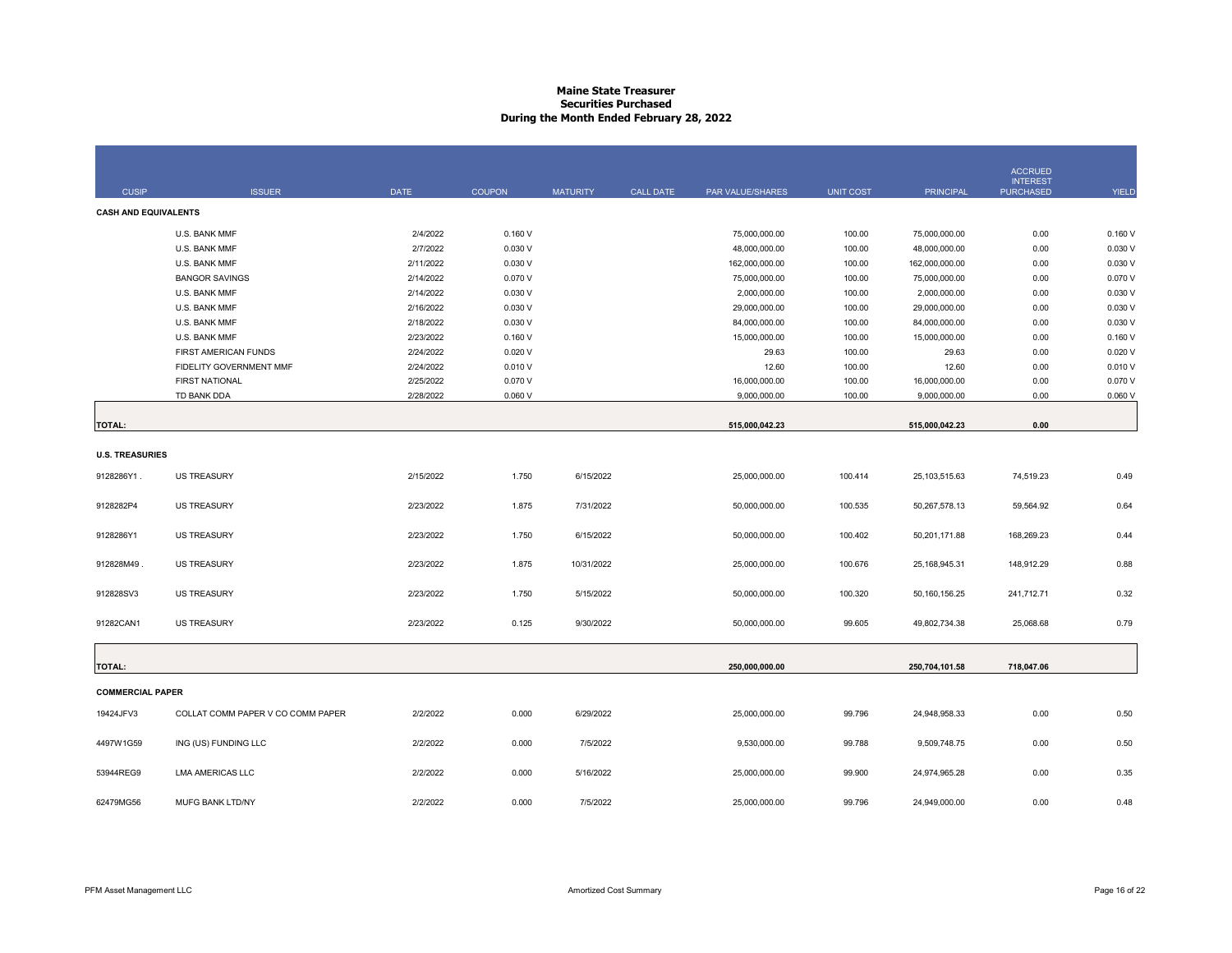#### **Maine State Treasurer Securities PurchasedDuring the Month Ended February 28, 2022**

|                     |                                   |             |               |                 |                  |                  |                  |                  | <b>ACCRUED</b><br><b>INTEREST</b> |       |
|---------------------|-----------------------------------|-------------|---------------|-----------------|------------------|------------------|------------------|------------------|-----------------------------------|-------|
| <b>CUSIP</b>        | <b>ISSUER</b>                     | <b>DATE</b> | <b>COUPON</b> | <b>MATURITY</b> | <b>CALL DATE</b> | PAR VALUE/SHARES | <b>UNIT COST</b> | <b>PRINCIPAL</b> | <b>PURCHASED</b>                  | YIELD |
| 19424JG59           | COLLAT COMM PAPER V CO COMM PAPER | 2/14/2022   | 0.000         | 7/5/2022        |                  | 25,000,000.00    | 99.734           | 24,933,416.67    | 0.00                              | 0.68  |
| 62479MFF5           | MUFG BANK LTD/NY                  | 2/14/2022   | 0.000         | 6/15/2022       |                  | 25,000,000.00    | 99.798           | 24,949,583.33    | 0.00                              | 0.60  |
| 38346MEG5           | <b>GOTHAM FUNDING CORP</b>        | 2/23/2022   | 0.000         | 5/16/2022       |                  | 49,300,000.00    | 99.900           | 49,250,590.44    | 0.00                              | 0.44  |
| 53944RF78           | <b>LMA AMERICAS LLC</b>           | 2/23/2022   | 0.000         | 6/7/2022        |                  | 25,000,000.00    | 99.827           | 24,956,666.67    | 0.00                              | 0.60  |
| <b>TOTAL:</b>       |                                   |             |               |                 |                  | 208,830,000.00   |                  | 208,472,929.47   | 0.00                              |       |
|                     |                                   |             |               |                 |                  |                  |                  |                  |                                   |       |
| <b>GRAND TOTAL:</b> |                                   |             |               |                 |                  | 973,830,042.23   |                  | 974,177,073.28   | 718,047.06                        |       |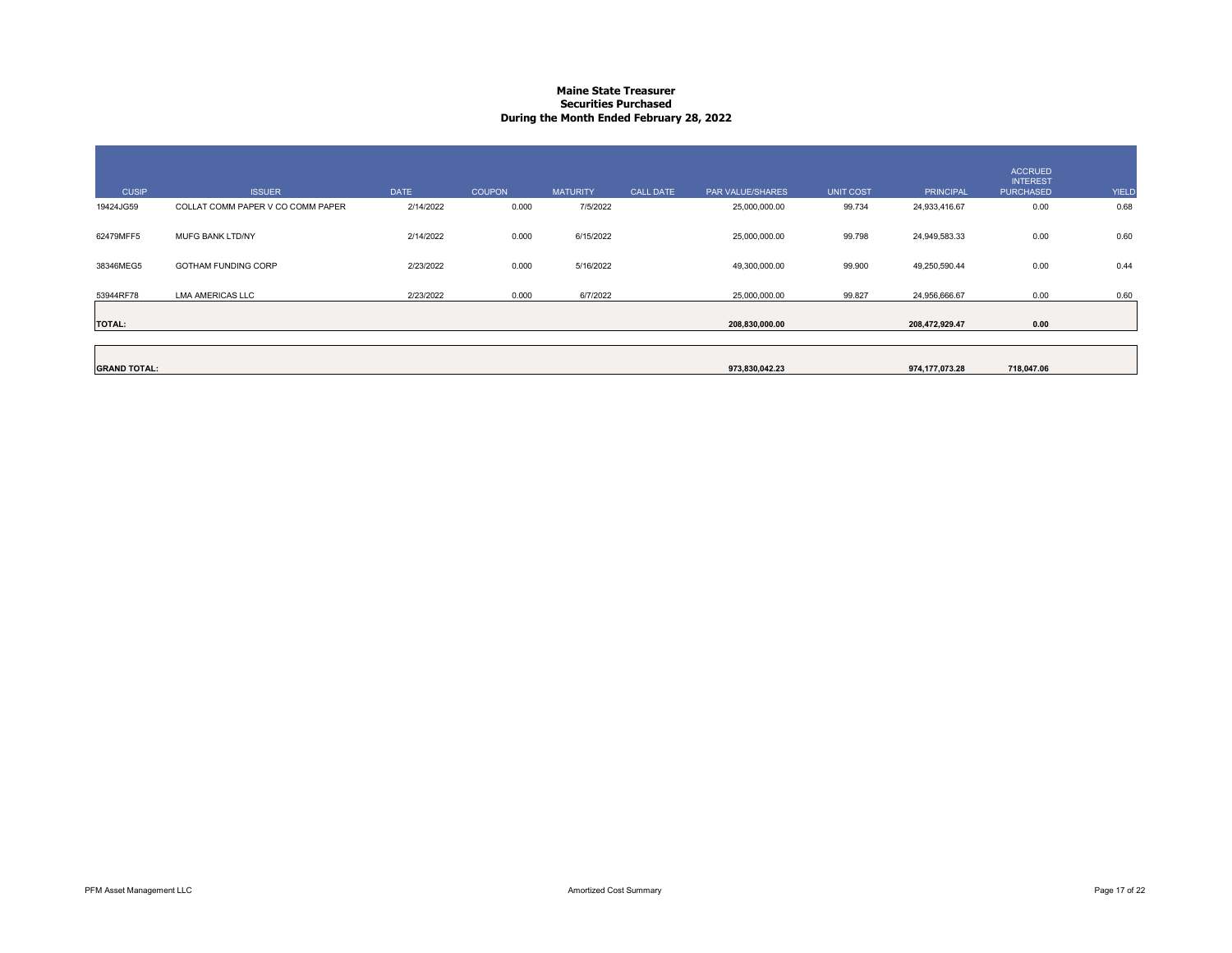#### **Maine State Treasurer Securities Sold and MaturedDuring the Month Ended February 28, 2022**

| <b>CUSIP</b>  | <b>ISSUER</b>               | <b>DATE</b> | <b>MATURITY/</b><br>COUPON CALL DATE | PAR VALUE/SHARES |                  | AMORTIZED COST AT<br>ORIGINAL COST ACCRETION / (AMORT) | <b>PRICE</b> | <b>MARKET VALUE AT</b><br>SALE / SALE OR MATURITY /<br>SALE OR MATURITY MATURITY CHANGE IN MARKET REALIZED GAIN<br><b>VALUE</b> | (LOSS) | <b>ACCRUED</b><br><b>INTEREST</b><br><b>SOLD</b> | <b>INTEREST</b><br><b>RECEIVED</b> | <b>INTEREST</b><br>EARNED | YIELD   |
|---------------|-----------------------------|-------------|--------------------------------------|------------------|------------------|--------------------------------------------------------|--------------|---------------------------------------------------------------------------------------------------------------------------------|--------|--------------------------------------------------|------------------------------------|---------------------------|---------|
|               | <b>CASH AND EQUIVALENTS</b> |             |                                      |                  |                  |                                                        |              |                                                                                                                                 |        |                                                  |                                    |                           |         |
|               | U.S. BANK MMF               | 2/1/2022    | 0.030 V                              | 24,000,000.00    | 24,000,000.00    | 24,000,000.00                                          | 100.00       | 24,000,000.00                                                                                                                   | 0.00   | 0.00                                             | 0.00                               | 0.00                      | 0.030 V |
|               | U.S. BANK MMF               | 2/2/2022    | 0.030 V                              | 88,000,000.00    | 88,000,000.00    | 0.00<br>88,000,000.00                                  | 100.00       | 0.00<br>88,000,000.00                                                                                                           | 0.00   | 0.00                                             | 0.00                               | 0.00                      | 0.030 V |
|               |                             |             |                                      |                  |                  | 0.00                                                   |              | 0.00                                                                                                                            |        |                                                  |                                    |                           |         |
|               | U.S. BANK MMF               | 2/7/2022    | 0.160V                               | 75,000,000.00    | 75,000,000.00    | 75,000,000.00                                          | 100.00       | 75,000,000.00                                                                                                                   | 0.00   | 0.00                                             | 0.00                               | 0.00                      | 0.160V  |
|               | U.S. BANK MMF               | 2/8/2022    | 0.030 V                              | 7,000,000.00     | 7,000,000.00     | 0.00<br>7,000,000.00                                   | 100.00       | 0.00<br>7,000,000.00                                                                                                            | 0.00   | 0.00                                             | 0.00                               | 0.00                      | 0.030V  |
|               |                             |             |                                      |                  |                  | 0.00                                                   |              | 0.00                                                                                                                            |        |                                                  |                                    |                           |         |
|               | U.S. BANK MMF               | 2/10/2022   | 0.030 V                              | 150,000,000.00   | 150,000,000.00   | 150,000,000.00                                         | 100.00       | 150,000,000.00                                                                                                                  | 0.00   | 0.00                                             | 0.00                               | 0.00                      | 0.030 V |
|               |                             |             |                                      |                  |                  | 0.00                                                   |              | 0.00                                                                                                                            |        |                                                  |                                    |                           |         |
|               | <b>U.S. BANK MMF</b>        | 2/15/2022   | 0.030 V                              | 62,000,000.00    | 62,000,000.00    | 62,000,000.00                                          | 100.00       | 62,000,000.00                                                                                                                   | 0.00   | 0.00                                             | 0.00                               | 0.00                      | 0.030 V |
|               |                             |             |                                      |                  |                  | 0.00                                                   |              | 0.00                                                                                                                            |        |                                                  |                                    |                           |         |
|               | U.S. BANK MMF               | 2/17/2022   | 0.030V                               | 98,000,000.00    | 98,000,000.00    | 98,000,000.00                                          | 100.00       | 98,000,000.00<br>0.00                                                                                                           | 0.00   | 0.00                                             | 0.00                               | 0.00                      | 0.030 V |
|               | U.S. BANK MMF               | 2/22/2022   | 0.030 V                              | 37,000,000.00    | 37,000,000.00    | 0.00<br>37,000,000.00                                  | 100.00       | 37,000,000.00                                                                                                                   | 0.00   | 0.00                                             | 0.00                               | 0.00                      | 0.030 V |
|               |                             |             |                                      |                  |                  | 0.00                                                   |              | 0.00                                                                                                                            |        |                                                  |                                    |                           |         |
|               | TD BANK GOLDMAN SACHS MMF   | 2/23/2022   | 0.030 V                              | 250,000,000.00   | 250,000,000.00   | 250,000,000.00                                         | 100.00       | 250,000,000.00                                                                                                                  | 0.00   | 0.00                                             | 0.00                               | 0.00                      | 0.030 V |
|               |                             |             |                                      |                  |                  | 0.00                                                   |              | 0.00                                                                                                                            |        |                                                  |                                    |                           |         |
|               | U.S. BANK MMF               | 2/23/2022   | 0.030 V                              | 66,000,000.00    | 66,000,000.00    | 66,000,000.00                                          | 100.00       | 66,000,000.00                                                                                                                   | 0.00   | 0.00                                             | 0.00                               | 0.00                      | 0.030 V |
|               |                             |             |                                      |                  |                  | 0.00                                                   |              | 0.00                                                                                                                            |        |                                                  |                                    |                           |         |
|               | FIRST AMERICAN FUNDS        | 2/24/2022   | 0.020V                               | 1,000,029.63     | 1,000,029.63     | 1,000,029.63                                           | 100.00       | 1,000,029.63                                                                                                                    | 0.00   | 0.00                                             | 0.00                               | 0.00                      | 0.020V  |
|               |                             |             |                                      |                  |                  | 0.00                                                   |              | 0.00                                                                                                                            |        |                                                  |                                    |                           |         |
|               | FIDELITY GOVERNMENT MMF     | 2/24/2022   | 0.010V                               | 2,000,012.60     | 2,000,012.60     | 2,000,012.60<br>0.00                                   | 100.00       | 2,000,012.60<br>0.00                                                                                                            | 0.00   | 0.00                                             | 0.00                               | 0.00                      | 0.010V  |
|               | <b>FIRST NATIONAL</b>       | 2/24/2022   | 0.070 V                              | 16,000,000.00    | 16,000,000.00    | 16,000,000.00                                          | 100.00       | 16,000,000.00                                                                                                                   | 0.00   | 0.00                                             | 0.00                               | 0.00                      | 0.070 V |
|               |                             |             |                                      |                  |                  | 0.00                                                   |              | 0.00                                                                                                                            |        |                                                  |                                    |                           |         |
|               | U.S. BANK MMF               | 2/24/2022   | 0.030 V                              | 70,000,000.00    | 70,000,000.00    | 70,000,000.00                                          | 100.00       | 70,000,000.00                                                                                                                   | 0.00   | 0.00                                             | 0.00                               | 0.00                      | 0.030 V |
|               |                             |             |                                      |                  |                  | 0.00                                                   |              | 0.00                                                                                                                            |        |                                                  |                                    |                           |         |
|               | U.S. BANK MMF               | 2/24/2022   | 0.160V                               | 15,000,000.00    | 15,000,000.00    | 15,000,000.00                                          | 100.00       | 15,000,000.00                                                                                                                   | 0.00   | 0.00                                             | 0.00                               | 0.00                      | 0.160V  |
|               |                             |             |                                      |                  |                  | 0.00                                                   |              | 0.00                                                                                                                            |        |                                                  |                                    |                           |         |
|               | <b>MACHIAS SAVINGS</b>      | 2/25/2022   | 0.070V                               | 50.000.000.00    | 50,000,000.00    | 50,000,000.00                                          | 100.00       | 50,000,000.00                                                                                                                   | 0.00   | 0.00                                             | 0.00                               | 0.00                      | 0.070 V |
|               | TD BANK DDA                 | 2/25/2022   | 0.060V                               | 22,000,000.00    | 22,000,000.00    | 0.00<br>22,000,000.00                                  | 100.00       | 0.00<br>22,000,000.00                                                                                                           | 0.00   | 0.00                                             | 0.00                               |                           | 0.060V  |
|               |                             |             |                                      |                  |                  | 0.00                                                   |              | 0.00                                                                                                                            |        |                                                  |                                    | 0.00                      |         |
|               |                             |             |                                      |                  |                  |                                                        |              |                                                                                                                                 |        |                                                  |                                    |                           |         |
|               |                             |             |                                      | 1,033,000,042.23 | 1,033,000,042.23 | 1,033,000,042.23                                       |              | 1,033,000,042.23                                                                                                                | 0.00   | 0.00                                             | 0.00                               | 0.00                      |         |
| <b>TOTAL:</b> |                             |             |                                      |                  |                  | 0.00                                                   |              | 0.00                                                                                                                            |        |                                                  |                                    |                           |         |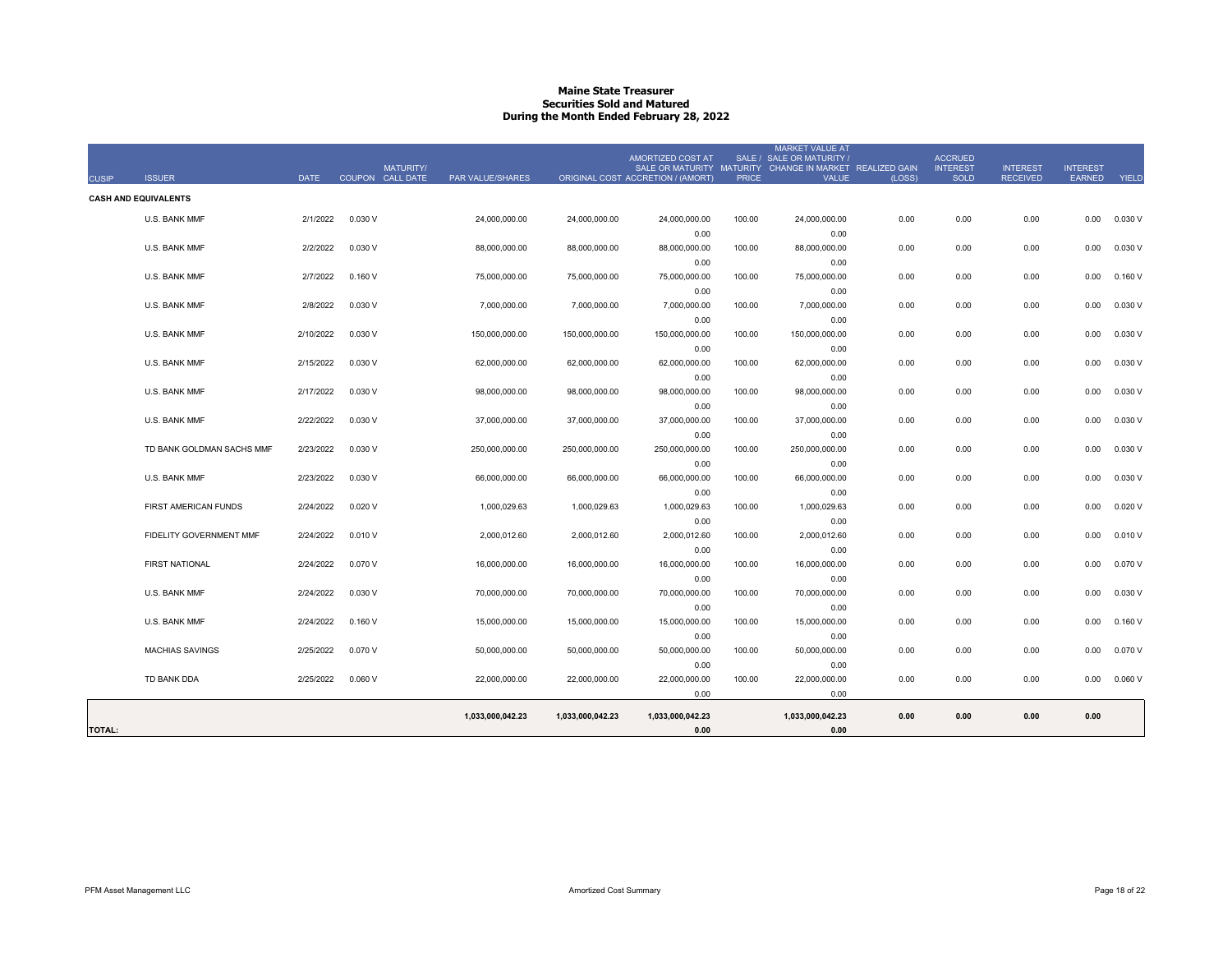#### **Maine State Treasurer Securities Sold and MaturedDuring the Month Ended February 28, 2022**

|                         |                         |             |       |                  |                         |                  |                                                |              | <b>MARKET VALUE AT</b>                                      |        |                                   |                 |                 |              |
|-------------------------|-------------------------|-------------|-------|------------------|-------------------------|------------------|------------------------------------------------|--------------|-------------------------------------------------------------|--------|-----------------------------------|-----------------|-----------------|--------------|
|                         |                         |             |       | MATURITY/        |                         |                  | AMORTIZED COST AT<br>SALE OR MATURITY MATURITY |              | SALE / SALE OR MATURITY /<br>CHANGE IN MARKET REALIZED GAIN |        | <b>ACCRUED</b><br><b>INTEREST</b> | <b>INTEREST</b> | <b>INTEREST</b> |              |
| <b>CUSIP</b>            | <b>ISSUER</b>           | <b>DATE</b> |       | COUPON CALL DATE | <b>PAR VALUE/SHARES</b> |                  | ORIGINAL COST ACCRETION / (AMORT)              | <b>PRICE</b> | <b>VALUE</b>                                                | (LOSS) | <b>SOLD</b>                       | <b>RECEIVED</b> | EARNED          | <b>YIELD</b> |
|                         |                         |             |       |                  |                         |                  |                                                |              |                                                             |        |                                   |                 |                 |              |
| <b>COMMERCIAL PAPER</b> |                         |             |       |                  |                         |                  |                                                |              |                                                             |        |                                   |                 |                 |              |
| 09659CBB3               | <b>BNP PARIBAS</b>      | 2/11/2022   | 0.000 | 2/11/2022        | 25,000,000.00           | 24,968,243.06    | 25,000,000.00                                  | 100.00       | 25,000,000.00                                               | 0.00   | 0.00                              | 0.00            | 0.00            |              |
|                         |                         |             |       |                  |                         |                  | 1,180.56                                       |              | 800.00                                                      |        |                                   |                 |                 |              |
| 62479MBB8               | <b>MUFG BANK LTD/NY</b> | 2/11/2022   | 0.000 | 2/11/2022        | 25,000,000.00           | 24,971,979.17    | 25,000,000.00                                  | 100.00       | 25,000,000.00                                               | 0.00   | 0.00                              | 0.00            | 0.00            |              |
|                         |                         |             |       |                  |                         |                  | 1,041.67                                       |              | 1,050.00                                                    |        |                                   |                 |                 |              |
|                         |                         |             |       |                  | 50,000,000.00           | 49,940,222.23    | 50,000,000.00                                  |              | 50,000,000.00                                               | 0.00   | 0.00                              | 0.00            | 0.00            |              |
| <b>TOTAL:</b>           |                         |             |       |                  |                         |                  | 2.222.23                                       |              | 1,850.00                                                    |        |                                   |                 |                 |              |
|                         |                         |             |       |                  |                         |                  |                                                |              |                                                             |        |                                   |                 |                 |              |
| <b>U.S. TREASURIES</b>  |                         |             |       |                  |                         |                  |                                                |              |                                                             |        |                                   |                 |                 |              |
| 9128286C9               | <b>US TREASURY</b>      | 2/15/2022   | 2.500 | 2/15/2022        | 25,000,000.00           | 25,493,164.06    | 25,000,000.00                                  | 100.00       | 25,000,000.00                                               | 0.00   | 0.00                              | 312,500.00      | 23,777.17       |              |
|                         |                         |             |       |                  |                         |                  | (7,945.11)                                     |              | (19,530.00)                                                 |        |                                   |                 |                 |              |
|                         |                         |             |       |                  | 25,000,000.00           | 25,493,164.06    | 25,000,000.00                                  |              | 25,000,000.00                                               | 0.00   | 0.00                              | 312,500.00      | 23,777.17       |              |
| <b>TOTAL:</b>           |                         |             |       |                  |                         |                  | (7,945.11)                                     |              | (19,530.00)                                                 |        |                                   |                 |                 |              |
|                         |                         |             |       |                  |                         |                  |                                                |              |                                                             |        |                                   |                 |                 |              |
|                         |                         |             |       |                  | 1,108,000,042.23<br>s   | 1,108,433,428.52 | 1,108,000,042.23                               |              | 1,108,000,042.23                                            | 0.00   | 0.00                              | 312,500.00      | 23,777.17       |              |
| <b>GRAND TOTAL:</b>     |                         |             |       |                  |                         |                  | (5,722.88)                                     |              | (17,680.00)                                                 |        |                                   |                 |                 |              |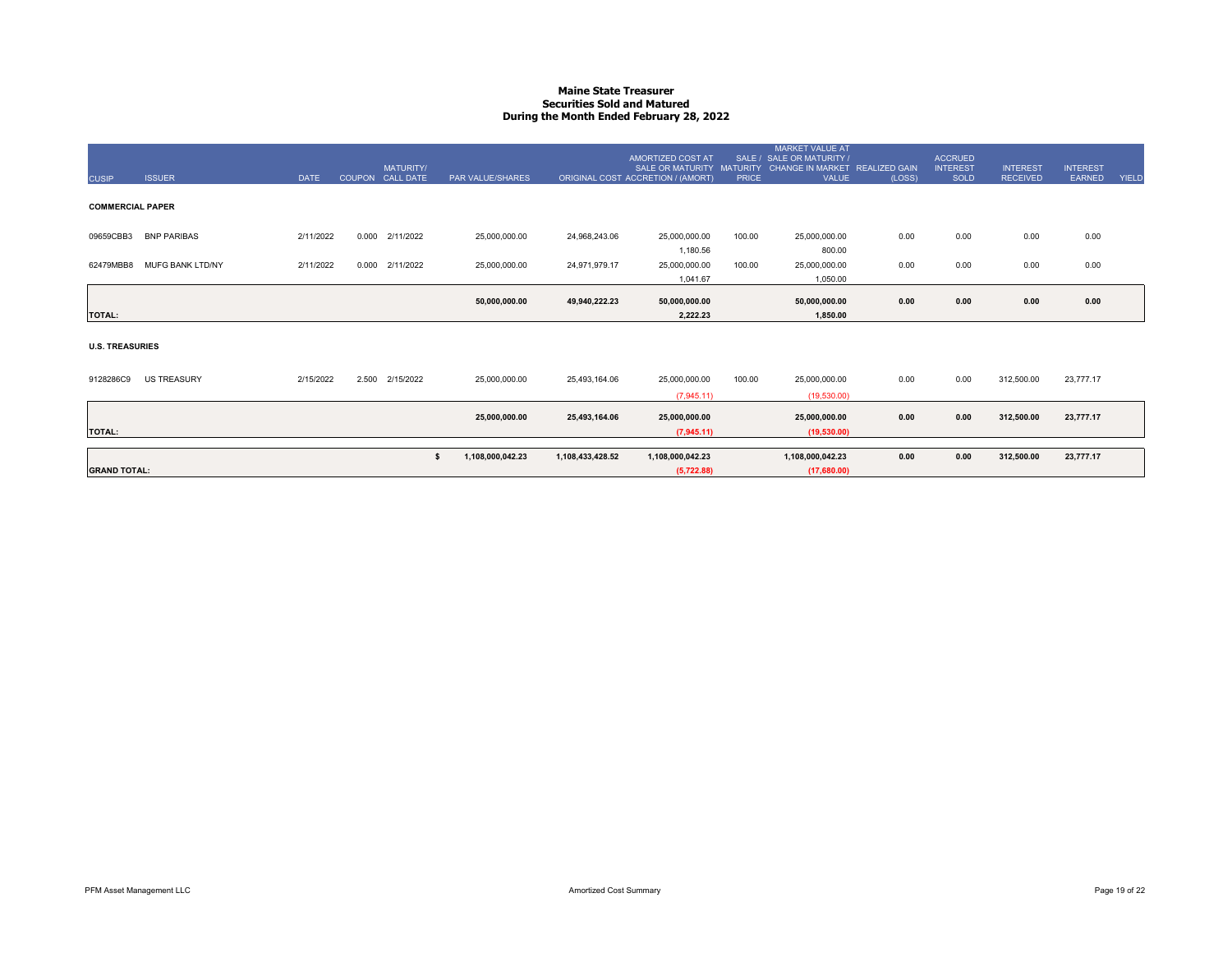#### **Maine State Treasurer Transaction Report For the Month Ended February 28, 2022**

| <b>DATE</b> | <b>CUSIP</b> | <b>TRANSACTION</b> | <b>SECURITY TYPE</b> | <b>DESCRIPTION</b>                      | <b>MATURITY</b> | PAR VALUE/SHARES | <b>PRINCIPAL</b> | <b>INTEREST</b> | <b>TRANSACTION TOTAL</b> | <b>BALANCE</b>     |
|-------------|--------------|--------------------|----------------------|-----------------------------------------|-----------------|------------------|------------------|-----------------|--------------------------|--------------------|
| 2/1/2022    |              | <b>INTEREST</b>    | <b>CASH EQUIV</b>    | FIRST AMERICAN FUNDS                    |                 | 0.00             | 0.00             | 0.00            | 0.00                     | 0.00               |
|             |              |                    |                      |                                         |                 |                  |                  |                 |                          |                    |
|             |              | <b>INTEREST</b>    | <b>CASH EQUIV</b>    | <b>FIDELITY GOVERNMENT MMF</b>          |                 | 0.00             | 0.00             | 16.99           | 16.99                    | 16.99              |
|             |              | <b>INTEREST</b>    | <b>CASH EQUIV</b>    | <b>BATH SAVINGS</b>                     |                 | 0.00             | 0.00             | 713.43          | 713.43                   | 730.42             |
|             |              | <b>INTEREST</b>    | <b>CASH EQUIV</b>    | <b>BAR HARBOR</b>                       |                 | 0.00             | 0.00             | 1,731.81        | 1,731.81                 | 2,462.23           |
|             |              | <b>INTEREST</b>    | <b>CASH EQUIV</b>    | <b>BIDDEFORD SAVINGS BANK</b>           |                 | 0.00             | 0.00             | 254.80          | 254.80                   | 2,717.03           |
|             |              | <b>INTEREST</b>    | <b>CASH EQUIV</b>    | <b>CITIZENS BANK</b>                    |                 | 0.00             | 0.00             | 5,095.80        | 5,095.80                 | 7,812.83           |
|             |              | <b>INTEREST</b>    | <b>CASH EQUIV</b>    | <b>FIRST NATIONAL</b>                   |                 | 0.00             | 0.00             | 2,123.29        | 2,123.29                 | 9,936.12           |
|             |              | <b>INTEREST</b>    | <b>CASH EQUIV</b>    | TD BANK GOLDMAN SACHS MMF               |                 | 0.00             | 0.00             | 5.541.36        | 5.541.36                 | 15.477.48          |
|             |              | <b>INTEREST</b>    | <b>CASH EQUIV</b>    | <b>MACHIAS SAVINGS</b>                  |                 | 0.00             | 0.00             | 890.42          | 890.42                   | 16,367.90          |
|             |              | <b>INTEREST</b>    | <b>CASH EQUIV</b>    | <b>NORTHEAST BANK</b>                   |                 | 0.00             | 0.00             | 4,119.19        | 4,119.19                 | 20,487.09          |
|             |              | <b>INTEREST</b>    | <b>CASH EQUIV</b>    | TD BANK DDA                             |                 | 0.00             | 0.00             | 13,589.09       | 13,589.09                | 34,076.18          |
|             |              | <b>SELL</b>        | <b>CASH EQUIV</b>    | U.S. BANK MMF                           |                 | 24,000,000.00    | 24,000,000.00    | 0.00            | 24,000,000.00            | 24.034.076.18      |
|             |              | <b>INTEREST</b>    | <b>CASH EQUIV</b>    | U.S. BANK MMF                           |                 | 0.00             | 0.00             | 4,817.39        | 4,817.39                 | 24,038,893.57      |
|             |              | <b>INTEREST</b>    | <b>CASH EQUIV</b>    | U.S. BANK DDA<br>COLLAT COMM PAPER V CO |                 | 0.00             | 0.00             | 5,229.59        | 5,229.59                 | 24.044.123.16      |
| 2/2/2022    | 19424JFV3    | <b>BUY</b>         | CP                   | <b>COMM PAPER</b>                       | 6/29/2022       | 24,948,958.33    | 24,948,958.33    | 0.00            | (24,948,958.33)          | (904, 835.17)      |
|             | 4497W1G59    | <b>BUY</b>         | CP                   | ING (US) FUNDING LLC                    | 7/5/2022        | 9,509,748.75     | 9,509,748.75     | 0.00            | (9,509,748.75)           | (10, 414, 583.92)  |
|             | 53944REG9    | <b>BUY</b>         | CP                   | <b>LMA AMERICAS LLC</b>                 | 5/16/2022       | 24,974,965.28    | 24,974,965.28    | 0.00            | (24, 974, 965.28)        | (35,389,549.20)    |
|             | 62479MG56    | <b>BUY</b>         | CP                   | MUFG BANK LTD/NY                        | 7/5/2022        | 24,949,000.00    | 24,949,000.00    | 0.00            | (24,949,000.00)          | (60, 338, 549.20)  |
|             |              | SELL               | <b>CASH EQUIV</b>    | U.S. BANK MMF                           |                 | 88,000,000.00    | 88,000,000.00    | 0.00            | 88,000,000.00            | 27,661,450.80      |
| 2/4/2022    |              | <b>BUY</b>         | <b>CASH EQUIV</b>    | U.S. BANK MMF                           |                 | 75,000,000.00    | 75,000,000.00    | 0.00            | (75,000,000.00)          | (47, 338, 549.20)  |
| 2/7/2022    |              | <b>BUY</b>         | <b>CASH EQUIV</b>    | U.S. BANK MMF                           |                 | 48.000.000.00    | 48.000.000.00    | 0.00            | (48,000,000.00)          | (95.338.549.20)    |
|             |              | SELL               | <b>CASH EQUIV</b>    | U.S. BANK MMF                           |                 | 75,000,000.00    | 75,000,000.00    | 0.00            | 75,000,000.00            | (20, 338, 549.20)  |
| 2/8/2022    |              | <b>SELL</b>        | <b>CASH EQUIV</b>    | U.S. BANK MMF                           |                 | 7,000,000.00     | 7,000,000.00     | 0.00            | 7,000,000.00             | (13,338,549.20)    |
| 2/10/2022   | 3135G05R0    | <b>INTEREST</b>    | <b>INSTR</b>         | <b>FNMA</b>                             | 8/10/2023       | 0.00             | 0.00             | 75,000.00       | 75,000.00                | (13,263,549.20)    |
|             |              | <b>SELL</b>        | <b>CASH EQUIV</b>    | U.S. BANK MMF                           |                 | 150,000,000.00   | 150,000,000.00   | 0.00            | 150,000,000.00           | 136,736,450.80     |
| 2/11/2022   | 09659CBB3    | <b>MATURITY</b>    | CP                   | <b>BNP PARIBAS</b>                      | 2/11/2022       | 25.000.000.00    | 25.000.000.00    | 0.00            | 25.000.000.00            | 161.736.450.80     |
|             | 62479MBB8    | <b>MATURITY</b>    | CP                   | MUFG BANK LTD/NY                        | 2/11/2022       | 25,000,000.00    | 25,000,000.00    | 0.00            | 25,000,000.00            | 186,736,450.80     |
|             |              | <b>BUY</b>         | <b>CASH EQUIV</b>    | U.S. BANK MMF<br>COLLAT COMM PAPER V CO |                 | 162.000.000.00   | 162.000.000.00   | 0.00            | (162,000,000.00)         | 24.736.450.80      |
| 2/14/2022   | 19424JG59    | <b>BUY</b>         | CP                   | <b>COMM PAPER</b>                       | 7/5/2022        | 24,933,416.67    | 24,933,416.67    | 0.00            | (24, 933, 416.67)        | (196, 965.87)      |
|             | 62479MFF5    | <b>BUY</b>         | CP                   | MUFG BANK LTD/NY                        | 6/15/2022       | 24,949,583.33    | 24,949,583.33    | 0.00            | (24,949,583.33)          | (25, 146, 549.20)  |
|             |              | <b>BUY</b>         | <b>CASH EQUIV</b>    | <b>BANGOR SAVINGS</b>                   |                 | 75,000,000.00    | 75,000,000.00    | 0.00            | (75,000,000.00)          | (100, 146, 549.20) |
|             |              | <b>BUY</b>         | <b>CASH EQUIV</b>    | U.S. BANK MMF                           |                 | 2,000,000.00     | 2,000,000.00     | 0.00            | (2,000,000.00)           | (102, 146, 549.20) |
| 2/15/2022   | 9128286C9    | <b>MATURITY</b>    | <b>UST</b>           | <b>US TREASURY</b>                      | 2/15/2022       | 25,000,000.00    | 25,000,000.00    | 312,500.00      | 25,312,500.00            | (76,834,049.20)    |
|             | 9128286Y1    | <b>BUY</b>         | UST                  | <b>US TREASURY</b>                      | 6/15/2022       | 25,103,515.63    | 25,103,515.63    | 74,519.23       | (25, 178, 034.86)        | (102, 012, 084.06) |
|             | 91282CBM2    | <b>INTEREST</b>    | <b>UST</b>           | <b>US TREASURY</b>                      | 2/15/2024       | 0.00             | 0.00             | 15,625.00       | 15,625.00                | (101, 996, 459.06) |
|             |              | <b>SELL</b>        | <b>CASH EQUIV</b>    | U.S. BANK MMF                           |                 | 62,000,000.00    | 62,000,000.00    | 0.00            | 62,000,000.00            | (39,996,459.06)    |
| 2/16/2022   |              | <b>INTEREST</b>    | <b>CASH EQUIV</b>    | <b>BAR HARBOR</b>                       |                 | 0.00             | 0.00             | (12, 216.43)    | (12, 216.43)             | (40,008,675.49)    |
|             |              | <b>BUY</b>         | <b>CASH EQUIV</b>    | U.S. BANK MMF                           |                 | 29,000,000.00    | 29,000,000.00    | 0.00            | (29,000,000.00)          | (69,008,675.49)    |
| 2/17/2022   | 3130AJ7E3    | <b>INTEREST</b>    | <b>INSTR</b>         | <b>FHLB</b>                             | 2/17/2023       | 0.00             | 0.00             | 171,875.00      | 171,875.00               | (68, 836, 800.49)  |
|             |              | SELL               | <b>CASH EQUIV</b>    | U.S. BANK MMF                           |                 | 98.000.000.00    | 98,000,000.00    | 0.00            | 98,000,000.00            | 29, 163, 199.51    |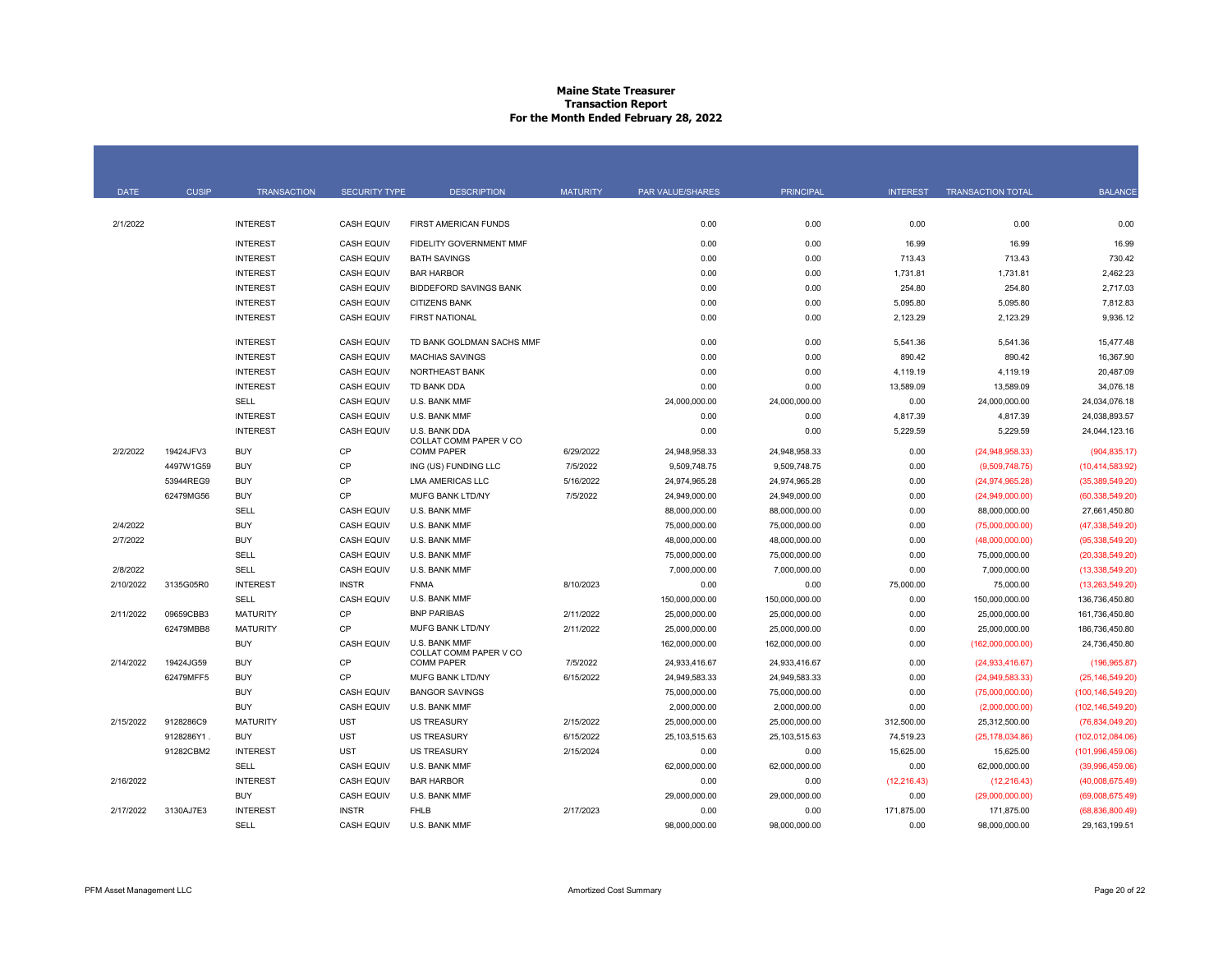#### **Maine State Treasurer Transaction Report For the Month Ended February 28, 2022**

| <b>DATE</b> | <b>CUSIP</b> | <b>TRANSACTION</b> | <b>SECURITY TYPE</b> | <b>DESCRIPTION</b>             | <b>MATURITY</b> | PAR VALUE/SHARES | <b>PRINCIPAL</b> | <b>INTEREST</b> | <b>TRANSACTION TOTAL</b> | <b>BALANCE</b>      |
|-------------|--------------|--------------------|----------------------|--------------------------------|-----------------|------------------|------------------|-----------------|--------------------------|---------------------|
|             |              |                    |                      |                                |                 |                  |                  |                 |                          |                     |
| 2/18/2022   | 3135G05V1    | <b>INTEREST</b>    | <b>INSTR</b>         | <b>FNMA</b>                    | 8/18/2023       | 0.00             | 0.00             | 18,000.00       | 18,000.00                | 29,181,199.51       |
|             | 3135G05V1.   | <b>INTEREST</b>    | <b>INSTR</b>         | <b>FNMA</b>                    | 8/18/2023       | 0.00             | 0.00             | 90,000.00       | 90,000.00                | 29,271,199.51       |
|             |              | <b>BUY</b>         | <b>CASH EQUIV</b>    | U.S. BANK MMF                  |                 | 84,000,000.00    | 84,000,000.00    | 0.00            | (84,000,000.00)          | (54, 728, 800.49)   |
| 2/22/2022   |              | SELL               | <b>CASH EQUIV</b>    | U.S. BANK MMF                  |                 | 37,000,000.00    | 37,000,000.00    | 0.00            | 37,000,000.00            | (17,728,800.49)     |
| 2/23/2022   | 38346MEG5    | <b>BUY</b>         | CP                   | <b>GOTHAM FUNDING CORP</b>     | 5/16/2022       | 49,250,590.44    | 49,250,590.44    | 0.00            | (49, 250, 590.44)        | (66,979,390.93)     |
|             | 53944RF78    | <b>BUY</b>         | CP                   | <b>LMA AMERICAS LLC</b>        | 6/7/2022        | 24,956,666.67    | 24,956,666.67    | 0.00            | (24,956,666.67)          | (91,936,057.60)     |
|             | 9128282P4    | <b>BUY</b>         | <b>UST</b>           | <b>US TREASURY</b>             | 7/31/2022       | 50,267,578.13    | 50,267,578.13    | 59,564.92       | (50, 327, 143.05)        | (142, 263, 200.65)  |
|             | 9128286Y1    | <b>BUY</b>         | <b>UST</b>           | <b>US TREASURY</b>             | 6/15/2022       | 50,201,171.88    | 50,201,171.88    | 168,269.23      | (50, 369, 441.11)        | (192, 632, 641.76)  |
|             | 912828M49    | <b>BUY</b>         | <b>UST</b>           | <b>US TREASURY</b>             | 10/31/2022      | 25, 168, 945. 31 | 25, 168, 945. 31 | 148,912.29      | (25,317,857.60)          | (217,950,499.36)    |
|             | 912828SV3    | <b>BUY</b>         | <b>UST</b>           | <b>US TREASURY</b>             | 5/15/2022       | 50,160,156.25    | 50,160,156.25    | 241,712.71      | (50, 401, 868.96)        | (268, 352, 368, 32) |
|             | 91282CAN1    | <b>BUY</b>         | <b>UST</b>           | <b>US TREASURY</b>             | 9/30/2022       | 49,802,734.38    | 49,802,734.38    | 25,068.68       | (49,827,803.06)          | (318, 180, 171.38)  |
|             |              | SELL               | <b>CASH EQUIV</b>    | TD BANK GOLDMAN SACHS MMF      |                 | 250,000,000.00   | 250,000,000.00   | 0.00            | 250,000,000.00           | (68, 180, 171, 38)  |
|             |              | SELL               | <b>CASH EQUIV</b>    | U.S. BANK MMF                  |                 | 66,000,000.00    | 66,000,000.00    | 0.00            | 66,000,000.00            | (2,180,171.38)      |
|             |              | <b>BUY</b>         | <b>CASH EQUIV</b>    | U.S. BANK MMF                  |                 | 15,000,000.00    | 15,000,000.00    | 0.00            | (15,000,000.00)          | (17, 180, 171.38)   |
| 2/24/2022   |              | <b>BUY</b>         | <b>CASH EQUIV</b>    | FIRST AMERICAN FUNDS           |                 | 29.63            | 29.63            | 0.00            | (29.63)                  | (17, 180, 201.01)   |
|             |              | <b>SELL</b>        | <b>CASH EQUIV</b>    | <b>FIRST AMERICAN FUNDS</b>    |                 | 1,000,029.63     | 1,000,029.63     | 0.00            | 1,000,029.63             | (16, 180, 171.38)   |
|             | 3137EAEV7    | <b>INTEREST</b>    | <b>INSTR</b>         | <b>FHLMC</b>                   | 8/24/2023       | 0.00             | 0.00             | 21,875.00       | 21,875.00                | (16, 158, 296.38)   |
|             |              | <b>BUY</b>         | <b>CASH EQUIV</b>    | <b>FIDELITY GOVERNMENT MMF</b> |                 | 12.60            | 12.60            | 0.00            | (12.60)                  | (16, 158, 308.98)   |
|             |              | SELL               | <b>CASH EQUIV</b>    | <b>FIDELITY GOVERNMENT MMF</b> |                 | 2,000,012.60     | 2,000,012.60     | 0.00            | 2,000,012.60             | (14, 158, 296.38)   |
|             |              | SELL               | <b>CASH EQUIV</b>    | FIRST NATIONAL                 |                 | 16,000,000.00    | 16,000,000.00    | 0.00            | 16,000,000.00            | 1,841,703.62        |
|             |              | SELL               | <b>CASH EQUIV</b>    | U.S. BANK MMF                  |                 | 70,000,000.00    | 70,000,000.00    | 0.00            | 70,000,000.00            | 71,841,703.62       |
|             |              | <b>SELL</b>        | <b>CASH EQUIV</b>    | U.S. BANK MMF                  |                 | 15,000,000.00    | 15,000,000.00    | 0.00            | 15,000,000.00            | 86,841,703.62       |
| 2/25/2022   |              | <b>BUY</b>         | <b>CASH EQUIV</b>    | <b>FIRST NATIONAL</b>          |                 | 16,000,000.00    | 16,000,000.00    | 0.00            | (16,000,000.00)          | 70,841,703.62       |
|             |              | SELL               | <b>CASH EQUIV</b>    | <b>MACHIAS SAVINGS</b>         |                 | 50,000,000.00    | 50,000,000.00    | 0.00            | 50,000,000.00            | 120,841,703.62      |
|             |              | SELL               | <b>CASH EQUIV</b>    | TD BANK DDA                    |                 | 22,000,000.00    | 22,000,000.00    | 0.00            | 22,000,000.00            | 142,841,703.62      |
| 2/28/2022   | 9128282S8    | <b>INTEREST</b>    | <b>UST</b>           | <b>US TREASURY</b>             | 8/31/2022       | 0.00             | 0.00             | 203,125.00      | 203,125.00               | 143,044,828.62      |
|             | 9128284X5    | <b>INTEREST</b>    | <b>UST</b>           | <b>US TREASURY</b>             | 8/31/2023       | 0.00             | 0.00             | 687,500.00      | 687,500.00               | 143,732,328.62      |
|             | 9128286G0    | <b>INTEREST</b>    | <b>UST</b>           | <b>US TREASURY</b>             | 2/29/2024       | 0.00             | 0.00             | 593,750.00      | 593,750.00               | 144,326,078.62      |
|             | 91282CBN0    | <b>INTEREST</b>    | <b>UST</b>           | <b>US TREASURY</b>             | 2/28/2023       | 0.00             | 0.00             | 18,750.00       | 18,750.00                | 144,344,828.62      |
|             |              | <b>BUY</b>         | <b>CASH EQUIV</b>    | TD BANK DDA                    |                 | 9,000,000.00     | 9,000,000.00     | 0.00            | (9,000,000.00)           | 135,344,828.62      |
|             |              | <b>INTEREST</b>    | <b>CASH EQUIV</b>    | MISC INCOME                    |                 | 0.00             | 0.00             | 2.40            | 2.40                     | 135,344,831.02      |

#### **Net Contributions**

**-**

**Net Withdrawals**

**135,344,831.02**